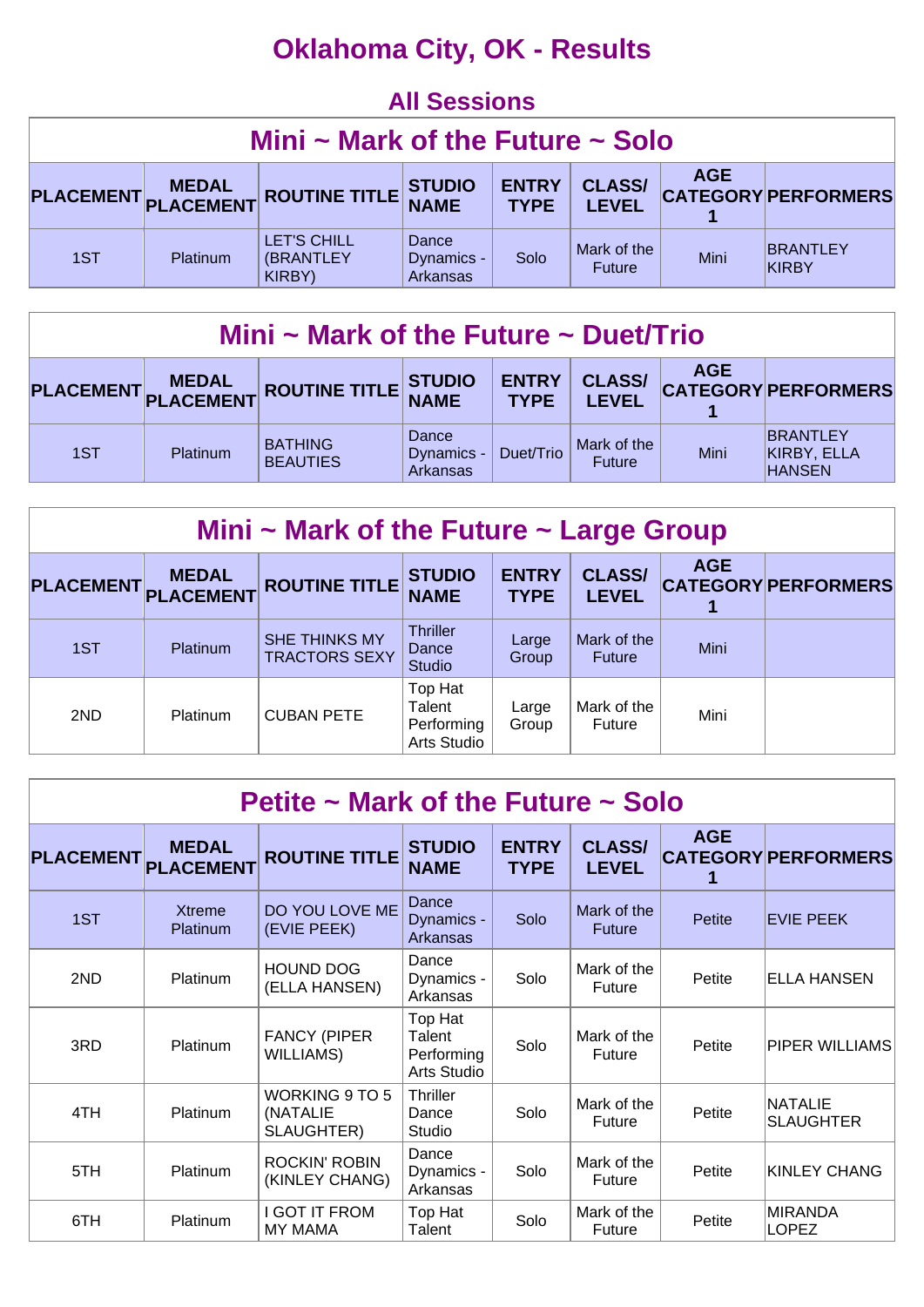|      |                 | (MIRANDA<br>LOPEZ)                                                    | Performing<br>Arts Studio                      |      |                              |        |                                 |
|------|-----------------|-----------------------------------------------------------------------|------------------------------------------------|------|------------------------------|--------|---------------------------------|
| 7TH  | <b>Platinum</b> | I WANT IT ALL<br>(LIVIAN<br>SEELINGER)                                | Dance<br>Dynamics -<br>Arkansas                | Solo | Mark of the<br><b>Future</b> | Petite | LIVIAN<br><b>SEELINGER</b>      |
| 8TH  | <b>Platinum</b> | I'M CUTE (EMMA<br>K BAKER)                                            | Dance<br>Dynamics -<br>Arkansas                | Solo | Mark of the<br><b>Future</b> | Petite | <b>EMMA K BAKER</b>             |
| 9TH  | Platinum        | <b>LEVITATING</b><br>(CHLOE<br><b>ROBINSON)</b>                       | Top Hat<br>Talent<br>Performing<br>Arts Studio | Solo | Mark of the<br><b>Future</b> | Petite | <b>CHLOE</b><br><b>ROBINSON</b> |
| 10TH | Platinum        | <b>OCEANS</b><br>(ADELYN<br><b>VANHORN)</b>                           | <b>Thriller</b><br>Dance<br>Studio             | Solo | Mark of the<br>Future        | Petite | <b>ADELYN</b><br>VANHORN        |
| 10TH | Platinum        | <b>BLACKBIRD</b><br>(KAILEY CHANG)                                    | Dance<br>Dynamics -<br>Arkansas                | Solo | Mark of the<br><b>Future</b> | Petite | <b>KAILEY CHANG</b>             |
| 10TH | Platinum        | <b>WALKING ON</b><br><b>SUNSHINE</b><br>(SCARLETT<br><b>BERLINE</b> ) | Dance<br>Dynamics -<br>Arkansas                | Solo | Mark of the<br>Future        | Petite | <b>SCARLETT</b><br>BERLINE      |

| Petite ~ Mark of the Future ~ Duet/Trio |                                  |                                                 |                                        |                             |                               |            |                                                                         |  |  |  |
|-----------------------------------------|----------------------------------|-------------------------------------------------|----------------------------------------|-----------------------------|-------------------------------|------------|-------------------------------------------------------------------------|--|--|--|
| <b>PLACEMENT</b>                        | <b>MEDAL</b><br><b>PLACEMENT</b> | <b>ROUTINE TITLE</b>                            | <b>STUDIO</b><br><b>NAME</b>           | <b>ENTRY</b><br><b>TYPE</b> | <b>CLASS/</b><br><b>LEVEL</b> | <b>AGE</b> | <b>CATEGORY PERFORMERS</b>                                              |  |  |  |
| 1ST                                     | Platinum                         | <b>COUNT ON ME</b>                              | Dance<br>Dynamics -<br><b>Arkansas</b> | Duet/Trio                   | Mark of the<br><b>Future</b>  | Petite     | KAILEY CHANG,<br><b>KINLEY CHANG,</b><br><b>MONROE</b><br><b>WILSON</b> |  |  |  |
| 2ND                                     | <b>High Gold</b>                 | <b>WORD UP</b>                                  | Massay's<br>Dance Star<br>Productions  | Duet/Trio                   | Mark of the<br><b>Future</b>  | Petite     | <b>LUCY</b><br>MACDONALD,<br>MILLY<br>MACDONALD                         |  |  |  |
| 3RD                                     | <b>High Gold</b>                 | <b>WALK THE</b><br><b>DINOSAUR</b>              | Dance<br>Dynamics -<br>Arkansas        | Duet/Trio                   | Mark of the<br>Future         | Petite     | <b>ADDISON</b><br>RAWLS,<br>KAYLEIGH<br>JONES                           |  |  |  |
| 3RD                                     | <b>High Gold</b>                 | WE GO<br><b>TOGETHER</b>                        | Dance<br>Dynamics -<br>Arkansas        | Duet/Trio                   | Mark of the<br>Future         | Petite     | <b>CHANNING</b><br>CHASE, EMMA K<br>BAKER                               |  |  |  |
| 4TH                                     | <b>High Gold</b>                 | SOMEDAY MY<br><b>PRINCE WILL</b><br><b>COME</b> | Dance<br>Dynamics -<br>Arkansas        | Duet/Trio                   | Mark of the<br><b>Future</b>  | Petite     | NORA KELLEY,<br>PALMER<br><b>SEELINGER</b>                              |  |  |  |

| Petite $\sim$ Mark of the Future $\sim$ Small Group |                                     |                                 |                                                |                             |                               |            |                            |  |  |  |
|-----------------------------------------------------|-------------------------------------|---------------------------------|------------------------------------------------|-----------------------------|-------------------------------|------------|----------------------------|--|--|--|
|                                                     | <b>MEDAL</b><br>PLACEMENT PLACEMENT | <b>ROUTINE TITLE</b>            | <b>STUDIO</b><br><b>NAME</b>                   | <b>ENTRY</b><br><b>TYPE</b> | <b>CLASS/</b><br><b>LEVEL</b> | <b>AGE</b> | <b>CATEGORY PERFORMERS</b> |  |  |  |
| 1ST                                                 | Platinum                            | <b>HEAL THE</b><br><b>WORLD</b> | Dance<br>Dynamics -<br>Arkansas                | Small<br>Group              | Mark of the<br><b>Future</b>  | Petite     |                            |  |  |  |
| 2ND                                                 | Platinum                            | <b>BARBIE &amp; KEN</b>         | Top Hat<br>Talent<br>Performing<br>Arts Studio | Small<br>Group              | Mark of the<br>Future         | Petite     |                            |  |  |  |
| 3RD                                                 | Platinum                            | <b>EASE ON DOWN</b><br>THE ROAD | Dance<br>Dynamics -<br>Arkansas                | Small<br>Group              | Mark of the<br>Future         | Petite     |                            |  |  |  |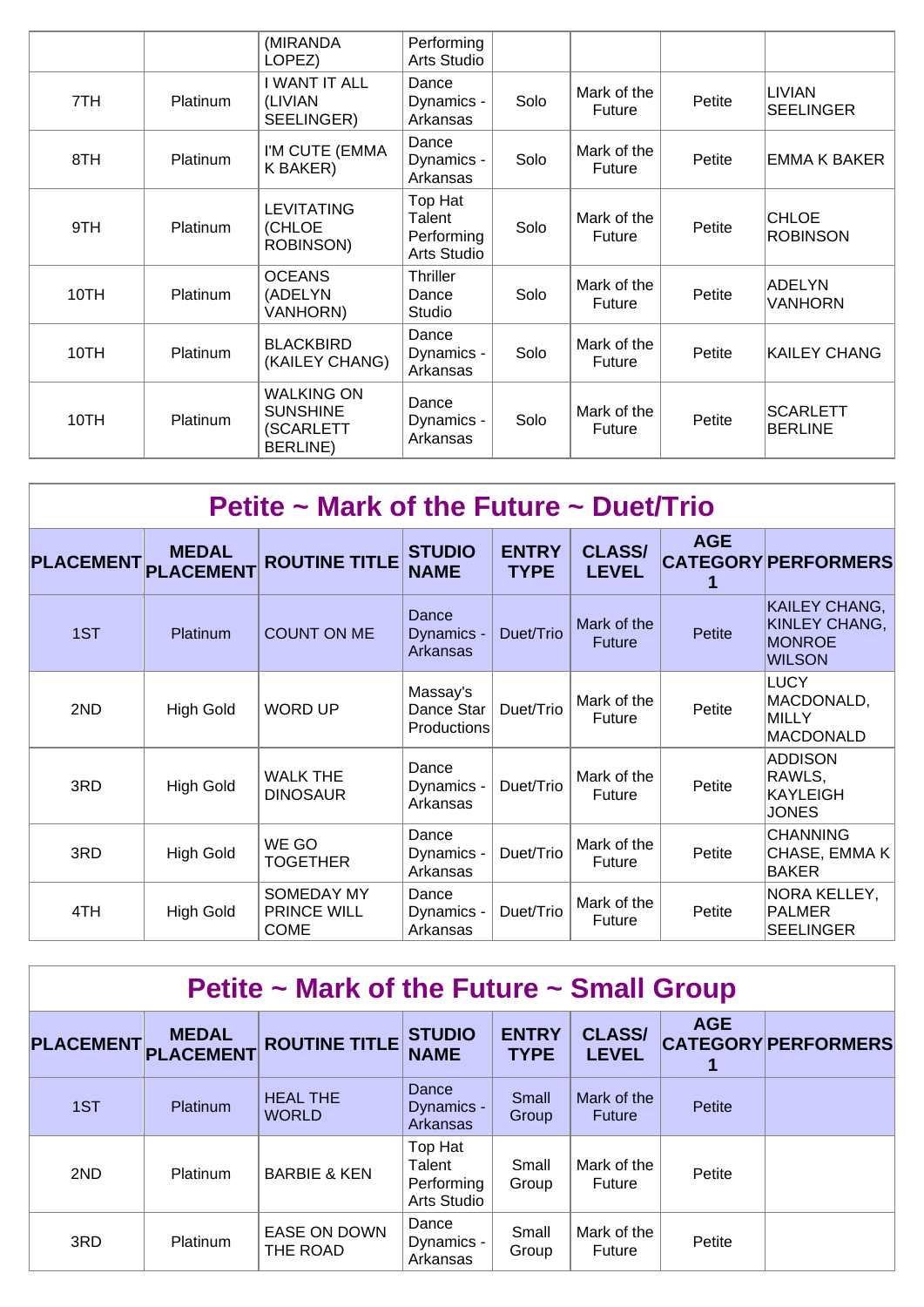| 4TH | <b>High Gold</b> | CHOCO-LATTE               | Guymon<br>Dance<br>Company                      | Small<br>Group | Mark of the<br>Future | Petite |  |
|-----|------------------|---------------------------|-------------------------------------------------|----------------|-----------------------|--------|--|
| 5TH | <b>High Gold</b> | PUMP UP THE<br><b>JAM</b> | Guymon<br>Dance<br>Company                      | Small<br>Group | Mark of the<br>Future | Petite |  |
| 6TH | <b>High Gold</b> | <b>FLY GIRLS</b>          | Dance<br>Authority<br>Performing<br>Arts Studio | Small<br>Group | Mark of the<br>Future | Petite |  |
| 7TH | <b>High Gold</b> | <b>STRUT</b>              | Massay's<br>Dance Star<br>Productions           | Small<br>Group | Mark of the<br>Future | Petite |  |
| 7TH | <b>High Gold</b> | <b>WILDFLOWERS</b>        | Massay's<br>Dance Star<br>Productions           | Small<br>Group | Mark of the<br>Future | Petite |  |

| <b>PLACEMENT</b> | <b>MEDAL</b><br><b>PLACEMENT</b> | <b>ROUTINE TITLE</b>                   | <b>STUDIO</b><br><b>NAME</b>                          | <b>ENTRY</b><br><b>TYPE</b> | <b>CLASS/</b><br><b>LEVEL</b> | <b>AGE</b><br>1 | <b>CATEGORY PERFORMERS</b> |
|------------------|----------------------------------|----------------------------------------|-------------------------------------------------------|-----------------------------|-------------------------------|-----------------|----------------------------|
| 1ST              | <b>Xtreme</b><br>Platinum        | YANKEE DOODLE                          | Dance<br>Dynamics -<br>Arkansas                       | Large<br>Group              | Mark of the<br><b>Future</b>  | <b>Petite</b>   |                            |
| 2ND              | Platinum                         | <b>CUPCAKE</b><br><b>SOCIAL CLUB</b>   | Dance<br>Dynamics -<br>Arkansas                       | Large<br>Group              | Mark of the<br>Future         | Petite          |                            |
| 3RD              | Platinum                         | <b>TRUE COLORS</b>                     | <b>Thriller</b><br>Dance<br>Studio                    | Large<br>Group              | Mark of the<br>Future         | Petite          |                            |
| 4TH              | Platinum                         | <b>UNDER THE</b><br><b>APPLE TREE</b>  | Top Hat<br>Talent<br>Performing<br><b>Arts Studio</b> | Large<br>Group              | Mark of the<br>Future         | Petite          |                            |
| 5TH              | <b>High Gold</b>                 | <b>BELLHOP</b><br><b>BOOGIE</b>        | Top Hat<br>Talent<br>Performing<br><b>Arts Studio</b> | Large<br>Group              | Mark of the<br>Future         | Petite          |                            |
| 6TH              | <b>High Gold</b>                 | <b>ROLL OVER</b><br><b>BEETHOVEN</b>   | Massay's<br>Dance Star<br>Productions                 | Large<br>Group              | Mark of the<br>Future         | Petite          |                            |
| 7TH              | <b>High Gold</b>                 | THE CLIMB                              | Guymon<br>Dance<br>Company                            | Large<br>Group              | Mark of the<br>Future         | Petite          |                            |
| 8TH              | <b>High Gold</b>                 | <b>JUICY WIGGLE</b>                    | Massay's<br>Dance Star<br>Productions                 | Large<br>Group              | Mark of the<br>Future         | Petite          |                            |
| 9TH              | <b>High Gold</b>                 | <b>GET THE PARTY</b><br><b>STARTED</b> | Top Hat<br>Talent<br>Performing<br><b>Arts Studio</b> | Large<br>Group              | Mark of the<br>Future         | Petite          |                            |

| Petite $\sim$ Mark of the Future $\sim$ Line |          |                                      |                                        |                             |                               |            |                            |  |  |
|----------------------------------------------|----------|--------------------------------------|----------------------------------------|-----------------------------|-------------------------------|------------|----------------------------|--|--|
|                                              |          | PLACEMENT MEDAL ROUTINE TITLE STUDIO |                                        | <b>ENTRY</b><br><b>TYPE</b> | <b>CLASS/</b><br><b>LEVEL</b> | <b>AGE</b> | <b>CATEGORY PERFORMERS</b> |  |  |
| 1ST                                          | Platinum | <b>OLD SCHOOL</b>                    | Dance<br>Dynamics -<br><b>Arkansas</b> | Line                        | Mark of the<br><b>Future</b>  | Petite     |                            |  |  |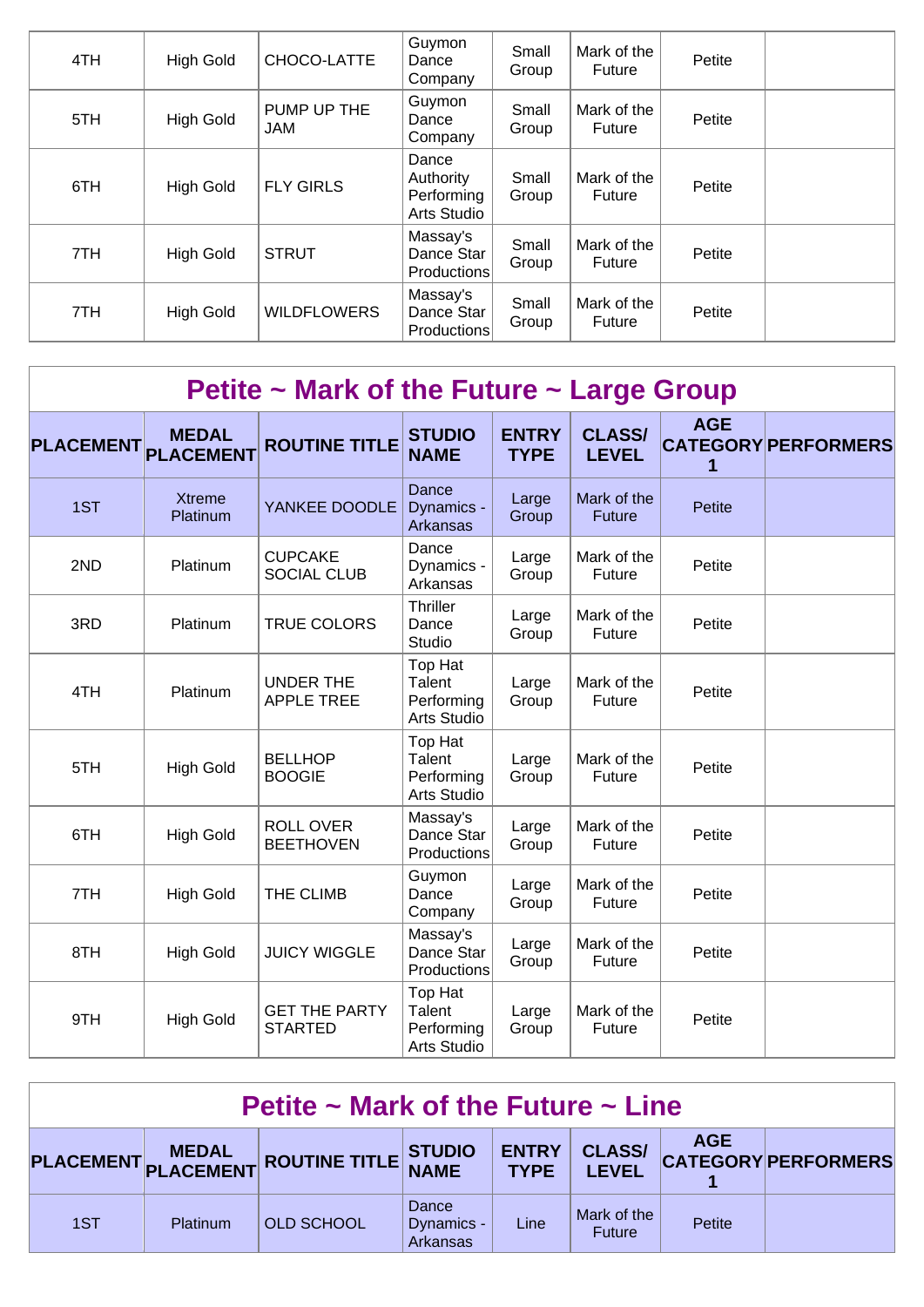| 2ND | Platinum  | <b>YELLOW POLKA</b><br><b>DOT BIKINI</b> | Kim<br>Massay<br>Dance<br>Productions          | Line | Mark of the<br><b>Future</b> | Petite |  |
|-----|-----------|------------------------------------------|------------------------------------------------|------|------------------------------|--------|--|
| 3RD | High Gold | <b>GRANDMA</b><br><b>ROCKS</b>           | Top Hat<br>Talent<br>Performing<br>Arts Studio | Line | Mark of the<br><b>Future</b> | Petite |  |

|                  | Petite ~ Intermediate ~ Solo     |                                                       |                                                       |                             |                               |                 |                                   |  |  |  |  |  |
|------------------|----------------------------------|-------------------------------------------------------|-------------------------------------------------------|-----------------------------|-------------------------------|-----------------|-----------------------------------|--|--|--|--|--|
| <b>PLACEMENT</b> | <b>MEDAL</b><br><b>PLACEMENT</b> | <b>ROUTINE TITLE</b>                                  | <b>STUDIO</b><br><b>NAME</b>                          | <b>ENTRY</b><br><b>TYPE</b> | <b>CLASS/</b><br><b>LEVEL</b> | <b>AGE</b><br>1 | <b>CATEGORY PERFORMERS</b>        |  |  |  |  |  |
| 1ST              | <b>Xtreme</b><br>Platinum        | THE CAT IN THE<br><b>HAT (COURTLYN</b><br>DOSTERT)    | Dance<br>Dynamics -<br><b>Arkansas</b>                | Solo                        | Intermediate                  | Petite          | <b>COURTLYN</b><br><b>DOSTERT</b> |  |  |  |  |  |
| 2ND              | Xtreme<br>Platinum               | I'M A LADY<br>(SATINE OLIVIER)                        | Top Hat<br>Talent<br>Performing<br>Arts Studio        | Solo                        | Intermediate                  | Petite          | <b>SATINE OLIVIER</b>             |  |  |  |  |  |
| 3RD              | <b>Xtreme</b><br>Platinum        | <b>GLAMOROUS</b><br>LIFE (COOPER<br>JORDAN)           | Kim<br>Massay<br>Dance<br>Productions                 | Solo                        | Intermediate                  | Petite          | <b>COOPER</b><br><b>JORDAN</b>    |  |  |  |  |  |
| 4TH              | Platinum                         | I'M A PRO<br>(BRINLEY)<br><b>JACKSON)</b>             | Dance<br>Authority<br>Performing<br>Arts Studio       | Solo                        | Intermediate                  | Petite          | <b>BRINLEY</b><br><b>JACKSON</b>  |  |  |  |  |  |
| 5TH              | Platinum                         | <b>SHAKE &amp; POP</b><br>(SOPHI DYSON)               | Kim<br>Massay<br>Dance<br>Productions                 | Solo                        | Intermediate                  | Petite          | <b>SOPHI DYSON</b>                |  |  |  |  |  |
| 6TH              | Platinum                         | <b>MATERIAL GIRL</b><br>(BAILEY<br>HOLLEYMAN)         | Kim<br>Massay<br>Dance<br>Productions                 | Solo                        | Intermediate                  | Petite          | <b>BAILEY</b><br><b>HOLLEYMAN</b> |  |  |  |  |  |
| 7TH              | Platinum                         | YOU ARE MY<br><b>SUNSHINE</b><br>(AVERY<br>FAULCONER) | Kim<br>Massay<br>Dance<br>Productions                 | Solo                        | Intermediate                  | Petite          | <b>AVERY</b><br><b>FAULCONER</b>  |  |  |  |  |  |
| 8TH              | Platinum                         | POWER (TIRZAH<br><b>MULLINS)</b>                      | Dance<br>Authority<br>Performing<br>Arts Studio       | Solo                        | Intermediate                  | Petite          | <b>TIRZAH</b><br><b>MULLINS</b>   |  |  |  |  |  |
| 9TH              | Platinum                         | <b>HEARTCRY</b><br>(BRYNNLEY<br>PARKER)               | Top Hat<br>Talent<br>Performing<br><b>Arts Studio</b> | Solo                        | Intermediate                  | Petite          | <b>BRYNNLEY</b><br>PARKER         |  |  |  |  |  |

| Petite ~ Intermediate ~ Duet/Trio |                           |                                    |                                     |                             |                               |            |                                                               |  |  |  |
|-----------------------------------|---------------------------|------------------------------------|-------------------------------------|-----------------------------|-------------------------------|------------|---------------------------------------------------------------|--|--|--|
| <b>PLACEMENT</b>                  | MEDAL<br>PLACEMENT        | <b>ROUTINE TITLE</b>               | <b>STUDIO</b><br><b>NAME</b>        | <b>ENTRY</b><br><b>TYPE</b> | <b>CLASS/</b><br><b>LEVEL</b> | <b>AGE</b> | <b>CATEGORY PERFORMERS</b>                                    |  |  |  |
| 1ST                               | Xtreme<br><b>Platinum</b> | <b>HIT THE ROAD</b><br><b>JACK</b> | Dance<br>Dynamics - $ $<br>Arkansas |                             | Duet/Trio Intermediate        | Petite     | <b>CONNOR</b><br>LEMOIR,<br><b>COURTLYN</b><br><b>DOSTERT</b> |  |  |  |
| 2ND                               | <b>Platinum</b>           | <b>BLONDES</b>                     | Dance<br>Dynamics -<br>Arkansas     |                             | Duet/Trio Intermediate        | Petite     | <b>COURTLYN</b><br>DOSTERT,<br><b>KENNEDY PEEK</b>            |  |  |  |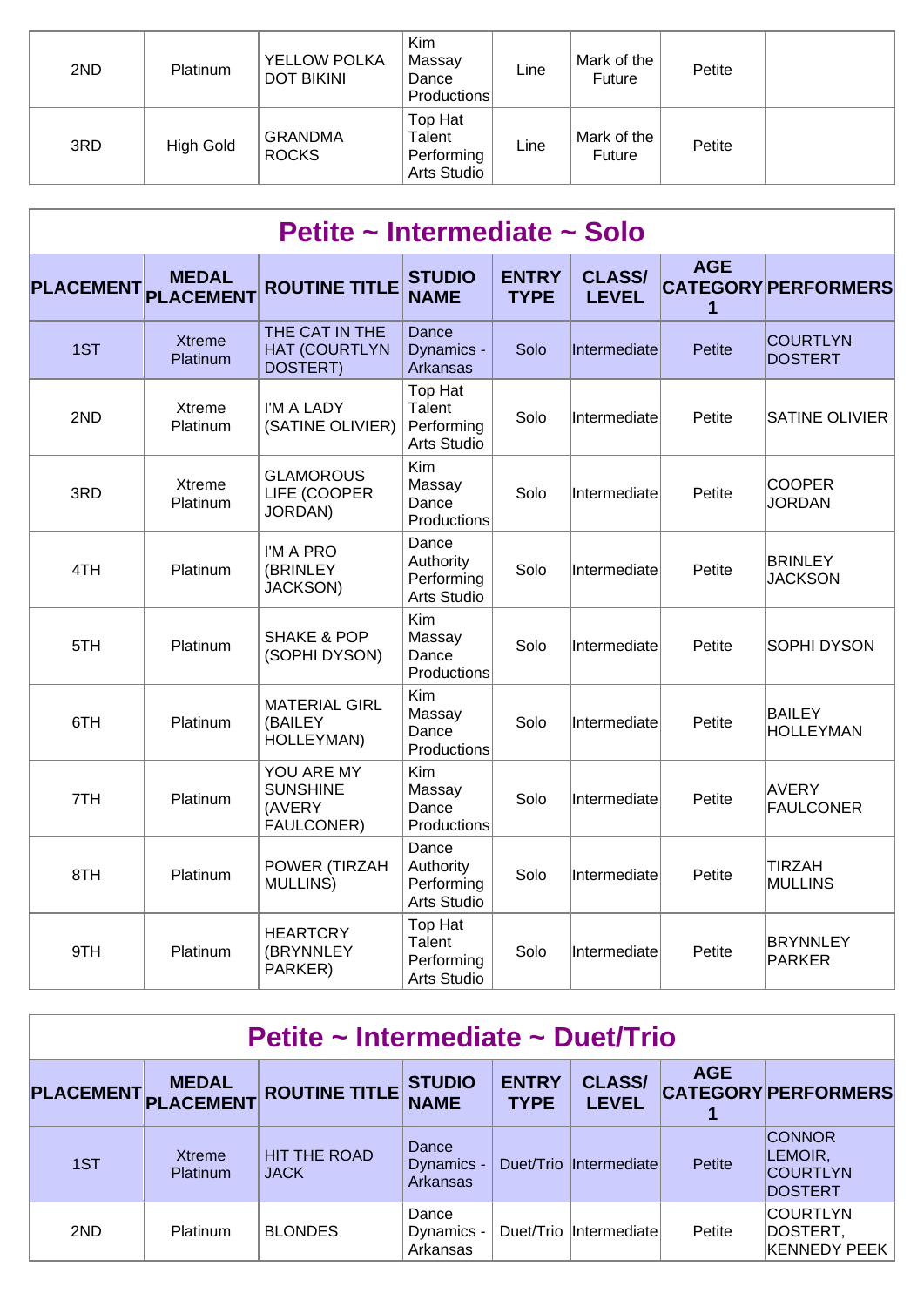| 3RD | Platinum        | <b>JUST MY SIZE</b> | Dance<br>Authority<br>Performing<br>Arts Studio |           | Duet/Trio Intermediate | Petite | <b>BRINLEY</b><br>JACKSON,<br><b>GREENLEE HILL,</b><br>TIRZAH<br><b>MULLINS</b> |
|-----|-----------------|---------------------|-------------------------------------------------|-----------|------------------------|--------|---------------------------------------------------------------------------------|
| 3RD | <b>Platinum</b> | WAIT A MINUTE       | Top Hat<br>Talent<br>Performing<br>Arts Studio  |           | Duet/Trio Intermediate | Petite | NATE BRAUN,<br><b>SATINE OLIVIER</b>                                            |
| 4TH | Platinum        | <b>BFF'S</b>        | Dance<br>Authority<br>Performing<br>Arts Studio |           | Duet/Trio Intermediate | Petite | <b>GREENLEE HILL,</b><br><b>HARPER</b><br><b>SWAFFORD</b>                       |
| 5TH | Platinum        | <b>LEGS</b>         | Top Hat<br>Talent<br>Performing<br>Arts Studio  | Duet/Trio | Intermediate           | Petite | <b>BRYNNLEY</b><br>PARKER,<br>KA'MIYAH<br><b>SALDIERNA</b>                      |

|                  | Petite ~ Intermediate ~ Small Group |                                        |                                                     |                             |                               |               |                            |  |  |  |  |
|------------------|-------------------------------------|----------------------------------------|-----------------------------------------------------|-----------------------------|-------------------------------|---------------|----------------------------|--|--|--|--|
| <b>PLACEMENT</b> | <b>MEDAL</b><br><b>PLACEMENT</b>    | <b>ROUTINE TITLE</b>                   | <b>STUDIO</b><br><b>NAME</b>                        | <b>ENTRY</b><br><b>TYPE</b> | <b>CLASS/</b><br><b>LEVEL</b> | <b>AGE</b>    | <b>CATEGORY PERFORMERS</b> |  |  |  |  |
| 1ST              | <b>Xtreme</b><br>Platinum           | <b>THINK</b>                           | Dance<br>Dynamics -<br>Arkansas                     | Small<br>Group              | Intermediate                  | <b>Petite</b> |                            |  |  |  |  |
| 2ND              | Xtreme<br>Platinum                  | <b>FOREVER YOUNG</b>                   | <b>Kim</b><br>Massay<br>Dance<br><b>Productions</b> | Small<br>Group              | Intermediate                  | Petite        |                            |  |  |  |  |
| 3RD              | Platinum                            | <b>SHOW OFF</b>                        | Dance<br>Authority<br>Performing<br>Arts Studio     | Small<br>Group              | Intermediate                  | Petite        |                            |  |  |  |  |
| 4TH              | Platinum                            | GET ME TO THE<br><b>CHURCH ON TIME</b> | Dance<br>Dynamics -<br>Arkansas                     | Small<br>Group              | Intermediate                  | Petite        |                            |  |  |  |  |
| 5TH              | Platinum                            | <b>CLOWN</b>                           | Dance<br>Authority<br>Performing<br>Arts Studio     | Small<br>Group              | Intermediate                  | Petite        |                            |  |  |  |  |

| Petite ~ Intermediate ~ Large Group |                                     |                      |                                                     |                             |                               |            |                            |  |  |  |
|-------------------------------------|-------------------------------------|----------------------|-----------------------------------------------------|-----------------------------|-------------------------------|------------|----------------------------|--|--|--|
|                                     | <b>MEDAL</b><br>PLACEMENT PLACEMENT | <b>ROUTINE TITLE</b> | <b>STUDIO</b><br><b>NAME</b>                        | <b>ENTRY</b><br><b>TYPE</b> | <b>CLASS/</b><br><b>LEVEL</b> | <b>AGE</b> | <b>CATEGORY PERFORMERS</b> |  |  |  |
| 1ST                                 | <b>Platinum</b>                     | <b>SPARKLEJOLLY</b>  | Dance<br>Dynamics -<br>Arkansas                     | Large<br>Group              | Intermediate                  | Petite     |                            |  |  |  |
| 2ND                                 | <b>Platinum</b>                     | ON BROADWAY          | <b>Kim</b><br>Massay<br>Dance<br><b>Productions</b> | Large<br>Group              | Intermediate                  | Petite     |                            |  |  |  |
| 3RD                                 | <b>Platinum</b>                     | <b>CLOSE</b>         | <b>Kim</b><br>Massay<br>Dance<br>Productions        | Large<br>Group              | Intermediate                  | Petite     |                            |  |  |  |

## **Petite ~ Intermediate ~ Line**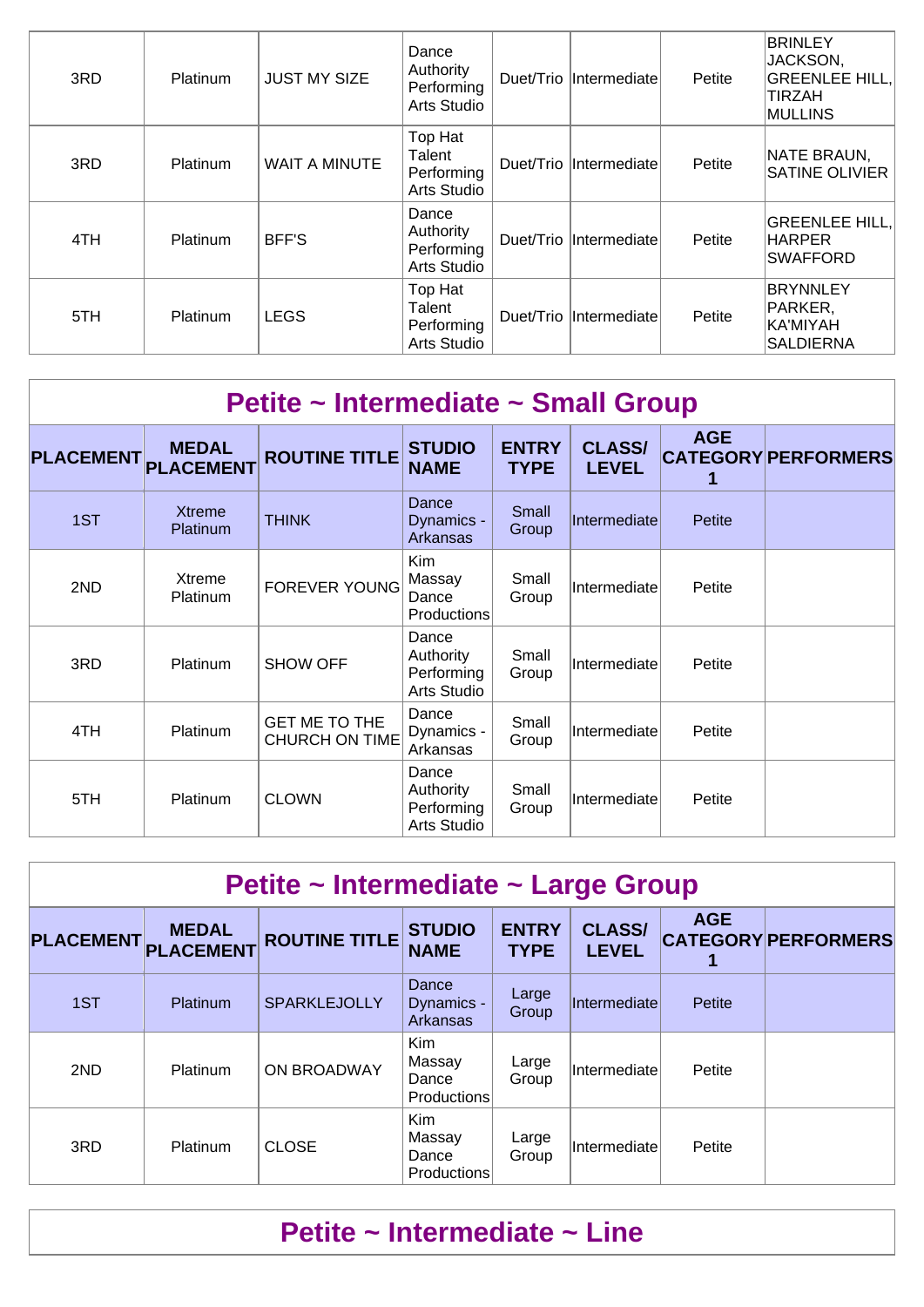|     |          | PLACEMENT MEDAL ROUTINE TITLE STUDIO |                                                     | <b>ENTRY</b><br><b>TYPE</b> | <b>CLASS/</b><br><b>LEVEL</b> | <b>AGE</b> | <b>CATEGORY PERFORMERS</b> |
|-----|----------|--------------------------------------|-----------------------------------------------------|-----------------------------|-------------------------------|------------|----------------------------|
| 1ST | Platinum | <b>FAST LANE</b>                     | <b>Kim</b><br>Massay<br>Dance<br><b>Productions</b> | Line                        | <i>Intermediatel</i>          | Petite     |                            |

| Petite ~ Advanced ~ Solo |                    |                                      |                                        |                             |                               |            |                            |  |  |
|--------------------------|--------------------|--------------------------------------|----------------------------------------|-----------------------------|-------------------------------|------------|----------------------------|--|--|
|                          |                    | PLACEMENT MEDAL ROUTINE TITLE STUDIO |                                        | <b>ENTRY</b><br><b>TYPE</b> | <b>CLASS/</b><br><b>LEVEL</b> | <b>AGE</b> | <b>CATEGORY PERFORMERS</b> |  |  |
| 1ST                      | Xtreme<br>Platinum | <b>SPARROW (CLEO</b><br>MARAK)       | Dance<br>Dynamics -<br><b>Arkansas</b> | Solo                        | Advanced                      | Petite     | <b>CLEO MARAK</b>          |  |  |

| Petite ~ Advanced ~ Duet/Trio |                                  |                                      |                                        |                             |                               |            |                                                                        |  |  |  |
|-------------------------------|----------------------------------|--------------------------------------|----------------------------------------|-----------------------------|-------------------------------|------------|------------------------------------------------------------------------|--|--|--|
| <b>PLACEMENT</b>              | <b>MEDAL</b><br><b>PLACEMENT</b> | <b>ROUTINE TITLE</b>                 | <b>STUDIO</b><br><b>NAME</b>           | <b>ENTRY</b><br><b>TYPE</b> | <b>CLASS/</b><br><b>LEVEL</b> | <b>AGE</b> | <b>CATEGORY PERFORMERS</b>                                             |  |  |  |
| 1ST                           | <b>Xtreme</b><br><b>Platinum</b> | <b>BIG NOISE</b>                     | Dance<br>Dynamics -<br><b>Arkansas</b> | Duet/Trio                   | Advanced                      | Petite     | CLEO MARAK,<br><b>MARY ADDISON</b><br>DANIEL, STELLA<br><b>BURBANK</b> |  |  |  |
| 2ND                           | Xtreme<br><b>Platinum</b>        | <b>GET READY</b>                     | Dance<br>Dynamics -<br>Arkansas        | Duet/Trio                   | Advanced                      | Petite     | CLEO MARAK,<br><b>STELLA</b><br><b>BURBANK</b>                         |  |  |  |
| 3RD                           | <b>Xtreme</b><br><b>Platinum</b> | <b>WE SHARE</b><br><b>EVERYTHING</b> | Dance<br>Dynamics -<br>Arkansas        | Duet/Trio                   | Advanced                      | Petite     | CLEO MARAK,<br>JORDAN KIRBY,<br><b>MARY ADDISON</b><br>DANIEL          |  |  |  |

| <b>Petite ~ Advanced ~ Small Group</b> |          |                                                     |                                 |                             |                               |            |                            |  |  |
|----------------------------------------|----------|-----------------------------------------------------|---------------------------------|-----------------------------|-------------------------------|------------|----------------------------|--|--|
|                                        |          | PLACEMENT MEDAL ROUTINE TITLE STUDIO                |                                 | <b>ENTRY</b><br><b>TYPE</b> | <b>CLASS/</b><br><b>LEVEL</b> | <b>AGE</b> | <b>CATEGORY PERFORMERS</b> |  |  |
| 1ST                                    | Platinum | <b>WHAT THE</b><br><b>WORLD NEEDS</b><br><b>NOW</b> | Dance<br>Dynamics -<br>Arkansas | Small<br>Group              | Advanced                      | Petite     |                            |  |  |

| Junior $\sim$ Mark of the Future $\sim$ Solo |                                  |                                                                        |                                 |                             |                               |            |                                                     |  |  |  |  |
|----------------------------------------------|----------------------------------|------------------------------------------------------------------------|---------------------------------|-----------------------------|-------------------------------|------------|-----------------------------------------------------|--|--|--|--|
| <b>PLACEMENT</b>                             | <b>MEDAL</b><br>PLACEMENT        | <b>ROUTINE TITLE</b>                                                   | <b>STUDIO</b><br><b>NAME</b>    | <b>ENTRY</b><br><b>TYPE</b> | <b>CLASS/</b><br><b>LEVEL</b> | <b>AGE</b> | <b>CATEGORY PERFORMERS</b>                          |  |  |  |  |
| 1ST                                          | <b>Xtreme</b><br><b>Platinum</b> | <b>FABULOUS FEET</b><br>(CONNOR<br>LEMOIR)                             | Dance<br>Dynamics -<br>Arkansas | Solo                        | Mark of the<br><b>Future</b>  | Junior     | <b>CONNOR</b><br><b>LEMOIR</b>                      |  |  |  |  |
| 2ND                                          | Xtreme<br>Platinum               | <b>BRAND NEW YOU</b><br>(STALEY<br><b>CATHERINE</b><br><b>JOHNSON)</b> | Dance<br>Dynamics -<br>Arkansas | Solo                        | Mark of the<br>Future         | Junior     | <b>STALEY</b><br><b>CATHERINE</b><br><b>JOHNSON</b> |  |  |  |  |
| 3RD                                          | Platinum                         | <b>SO MUCH</b><br><b>BETTER</b><br>(KENNEDY PEEK)                      | Dance<br>Dynamics -<br>Arkansas | Solo                        | Mark of the<br>Future         | Junior     | <b>KENNEDY PEEK</b>                                 |  |  |  |  |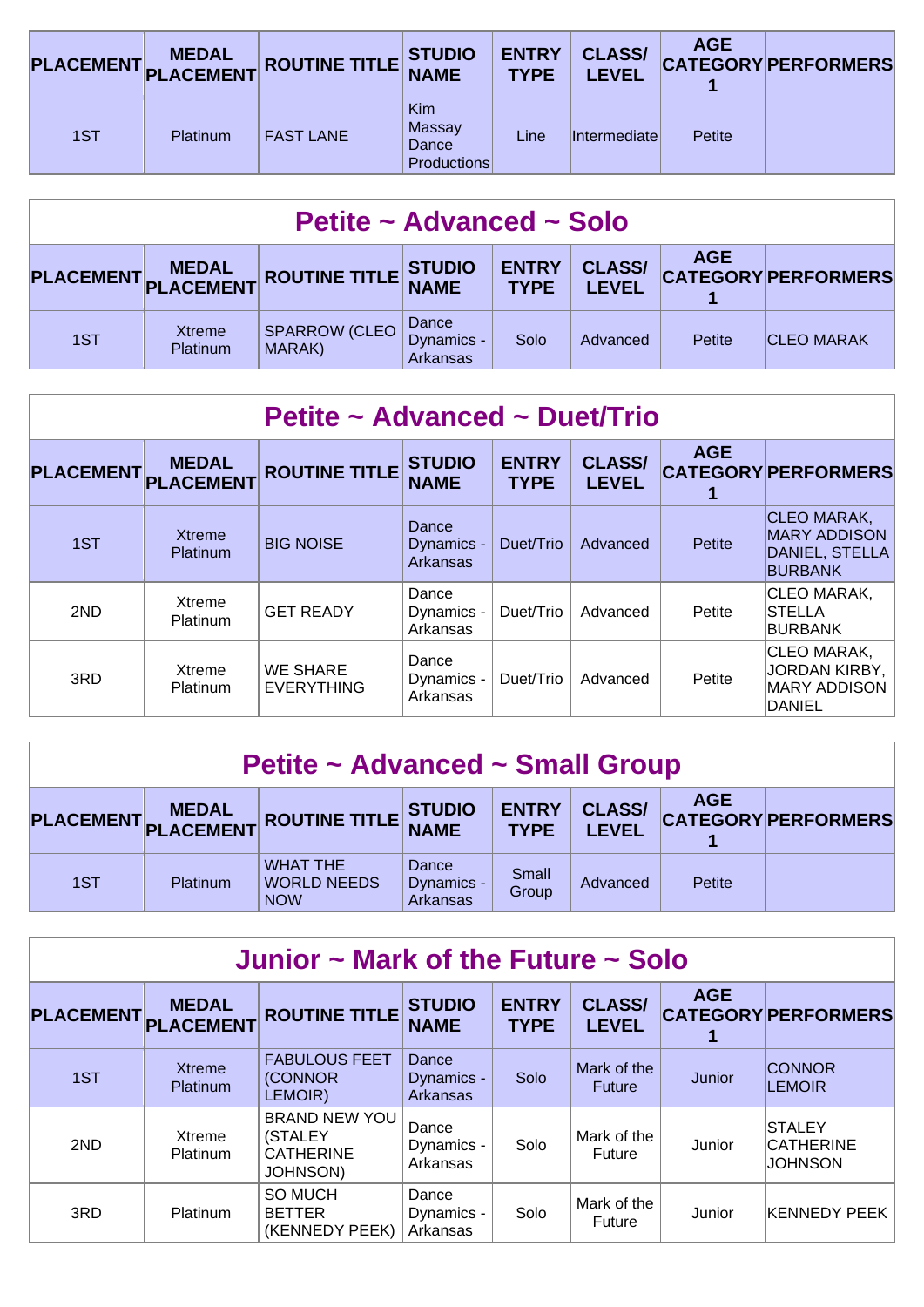| 4TH  | <b>Platinum</b> | <b>CLASSIC (XIMENA</b><br>HARRIS)                                                            | Dance<br>Dynamics -<br>Arkansas    | Solo | Mark of the<br>Future | Junior | <b>XIMENA HARRIS</b>                 |
|------|-----------------|----------------------------------------------------------------------------------------------|------------------------------------|------|-----------------------|--------|--------------------------------------|
| 5TH  | Platinum        | <b>LIPS ARE</b><br><b>MOVING (JUNIA</b><br>HAYES)                                            | <b>Thriller</b><br>Dance<br>Studio | Solo | Mark of the<br>Future | Junior | <b>JUNIA HAYES</b>                   |
| 6TH  | Platinum        | IT'S LIKE WHOA!<br>(MARI FRANCIS<br>TUCKER)                                                  | Dance<br>Dynamics -<br>Arkansas    | Solo | Mark of the<br>Future | Junior | <b>MARI FRANCIS</b><br><b>TUCKER</b> |
| 7TH  | Platinum        | <b>WHAT A</b><br><b>WONDERFUL</b><br><b>WORLD (MARY</b><br><b>HARDIN</b><br><b>HASTINGS)</b> | Dance<br>Dynamics -<br>Arkansas    | Solo | Mark of the<br>Future | Junior | MARY HARDIN<br><b>HASTINGS</b>       |
| 8TH  | Platinum        | <b>FABULOUS</b><br>(JORDAN KIRBY)                                                            | Dance<br>Dynamics -<br>Arkansas    | Solo | Mark of the<br>Future | Junior | <b>JORDAN KIRBY</b>                  |
| 9TH  | Platinum        | <b>ASHES</b><br>(ADDYSON<br>PRIEGEL)                                                         | <b>Thriller</b><br>Dance<br>Studio | Solo | Mark of the<br>Future | Junior | ADDYSON<br>PRIEGEL                   |
| 10TH | Platinum        | <b>MOVE A LITTLE</b><br><b>FASTER (KORLIE</b><br>COOK)                                       | Dance<br>Dynamics -<br>Arkansas    | Solo | Mark of the<br>Future | Junior | KORLIE COOK                          |

|                  | Junior $\sim$ Mark of the Future $\sim$ Duet/Trio |                                      |                                       |                             |                               |                 |                                                                                       |  |  |  |  |  |
|------------------|---------------------------------------------------|--------------------------------------|---------------------------------------|-----------------------------|-------------------------------|-----------------|---------------------------------------------------------------------------------------|--|--|--|--|--|
| <b>PLACEMENT</b> | <b>MEDAL</b><br><b>PLACEMENT</b>                  | <b>ROUTINE TITLE</b>                 | <b>STUDIO</b><br><b>NAME</b>          | <b>ENTRY</b><br><b>TYPE</b> | <b>CLASS/</b><br><b>LEVEL</b> | <b>AGE</b><br>1 | <b>CATEGORY PERFORMERS</b>                                                            |  |  |  |  |  |
| 1ST              | Platinum                                          | <b>WHOOMP THERE</b><br><b>IT IS</b>  | Dance<br>Dynamics -<br>Arkansas       | Duet/Trio                   | Mark of the<br><b>Future</b>  | Junior          | <b>MARI FRANCIS</b><br>TUCKER,<br><b>STALEY</b><br><b>CATHERINE</b><br><b>JOHNSON</b> |  |  |  |  |  |
| 2ND              | Platinum                                          | POP!                                 | Dance<br>Dynamics -<br>Arkansas       | Duet/Trio                   | Mark of the<br>Future         | Junior          | <b>ADDI LORD, RAY</b><br><b>RAY SEITER</b>                                            |  |  |  |  |  |
| 3RD              | Platinum                                          | NAILS, HAIR,<br>HIPS, HEELS          | Massay's<br>Dance Star<br>Productions | Duet/Trio                   | Mark of the<br>Future         | Junior          | <b>HALLE</b><br>HOFMANN,<br><b>SOPHIE</b><br><b>BARRETT</b>                           |  |  |  |  |  |
| 4TH              | <b>High Gold</b>                                  | <b>STEPSISTER'S</b><br><b>LAMENT</b> | Dance<br>Dynamics -<br>Arkansas       | Duet/Trio                   | Mark of the<br>Future         | Junior          | <b>JESSENIA</b><br>GUZMAN,<br>RYANN<br><b>MCWILLIAMS</b>                              |  |  |  |  |  |
| 5TH              | <b>High Gold</b>                                  | YES YES I CAN                        | Dance<br>Dynamics -<br>Arkansas       | Duet/Trio                   | Mark of the<br>Future         | Junior          | <b>CHLOE</b><br>LAWSON,<br><b>CLASSIE LEWIS</b>                                       |  |  |  |  |  |
| 6TH              | <b>High Gold</b>                                  | <b>POPULAR</b>                       | Dance<br>Dynamics -<br>Arkansas       | Duet/Trio                   | Mark of the<br>Future         | Junior          | <b>ADDY ANNE</b><br><b>ROGERS, MARY</b><br><b>HARDIN</b><br><b>HASTINGS</b>           |  |  |  |  |  |
| 7TH              | <b>High Gold</b>                                  | <b>PERM</b>                          | Massay's<br>Dance Star<br>Productions | Duet/Trio                   | Mark of the<br>Future         | Junior          | JORDYN BAKER,<br>KALEIGH<br>ANDERSON,<br>REAGAN<br>ROUSSEAU                           |  |  |  |  |  |
| 8TH              | <b>High Gold</b>                                  | <b>DIVA</b>                          | Dance<br>Dynamics -<br>Arkansas       | Duet/Trio                   | Mark of the<br>Future         | Junior          | MCKENZIE<br>GRIFFIN,<br><b>PRESLEI</b><br><b>ALEXANDER</b>                            |  |  |  |  |  |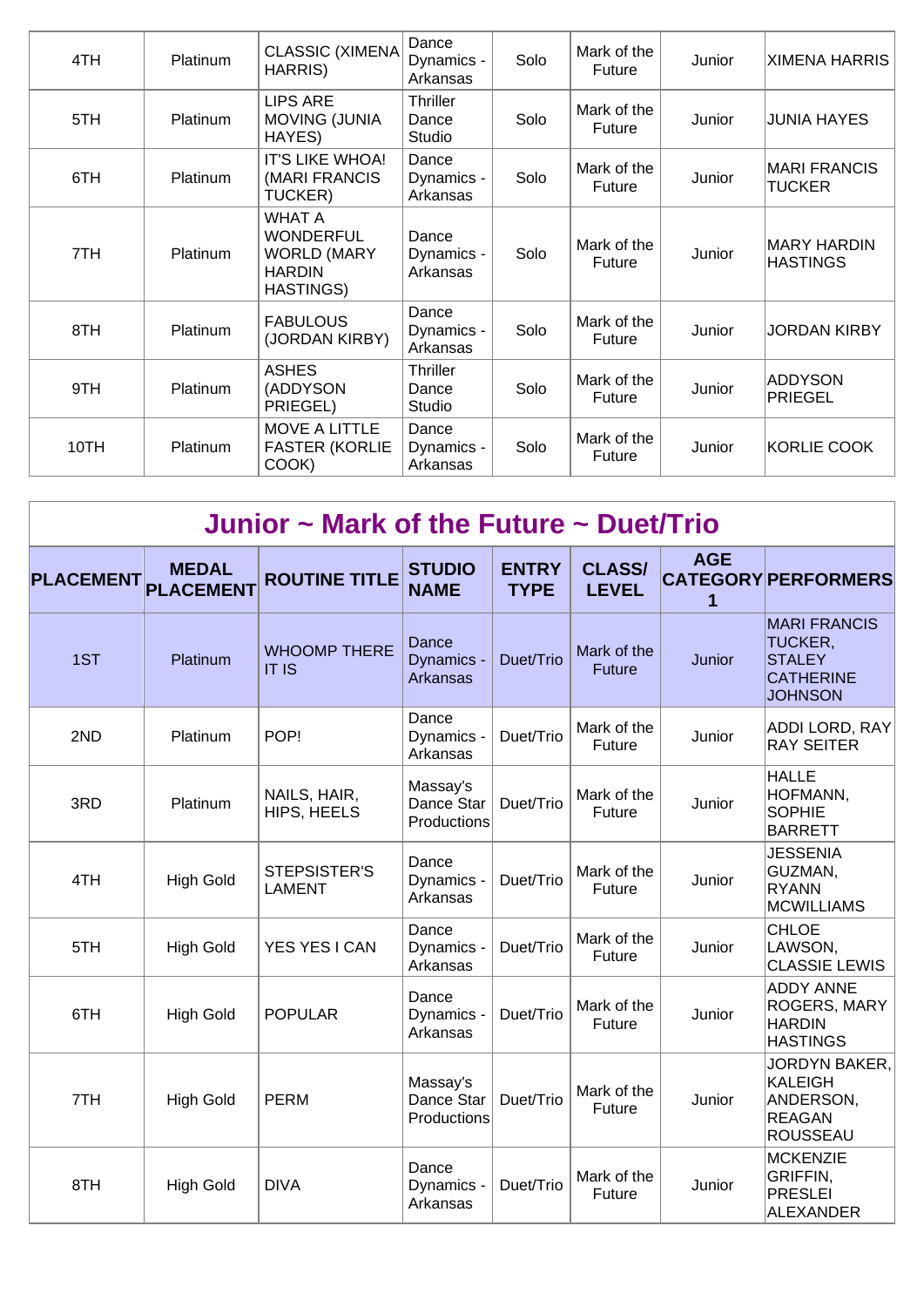| 9TH  | <b>High Gold</b> | HOW DO YOU<br>LIKE THAT     | Dance<br>Dynamics -<br>Arkansas              | Duet/Trio | Mark of the<br><b>Future</b> | Junior | <b>GABRIELLE</b><br>MATTHEWS,<br><b>ZOE ALLEN</b>                                |
|------|------------------|-----------------------------|----------------------------------------------|-----------|------------------------------|--------|----------------------------------------------------------------------------------|
| 10TH | <b>High Gold</b> | <b>HOW YOU LIKE</b><br>THAT | Massay's<br>Dance Star<br><b>Productions</b> | Duet/Trio | Mark of the<br>Future        | Junior | <b>GRACELYN</b><br>HART, LORELAI<br>PETERSON,<br><b>MADELYN</b><br><b>ISTOUT</b> |

| Junior ~ Mark of the Future ~ Small Group |                                  |                                |                                                |                             |                               |            |                            |  |  |  |
|-------------------------------------------|----------------------------------|--------------------------------|------------------------------------------------|-----------------------------|-------------------------------|------------|----------------------------|--|--|--|
| <b>PLACEMENT</b>                          | <b>MEDAL</b><br><b>PLACEMENT</b> | <b>ROUTINE TITLE</b>           | <b>STUDIO</b><br><b>NAME</b>                   | <b>ENTRY</b><br><b>TYPE</b> | <b>CLASS/</b><br><b>LEVEL</b> | <b>AGE</b> | <b>CATEGORY PERFORMERS</b> |  |  |  |
| 1ST                                       | <b>Xtreme</b><br>Platinum        | THE ROSE                       | Dance<br>Dynamics -<br>Arkansas                | Small<br>Group              | Mark of the<br><b>Future</b>  | Junior     |                            |  |  |  |
| 2ND                                       | Platinum                         | <b>CLUMSY IN LOVE</b>          | Dance<br>Dynamics -<br>Arkansas                | Small<br>Group              | Mark of the<br>Future         | Junior     |                            |  |  |  |
| 3RD                                       | Platinum                         | I'M ALIVE                      | Top Hat<br>Talent<br>Performing<br>Arts Studio | Small<br>Group              | Mark of the<br><b>Future</b>  | Junior     |                            |  |  |  |
| 4TH                                       | Platinum                         | <b>US</b>                      | Massay's<br>Dance Star<br>Productions          | Small<br>Group              | Mark of the<br>Future         | Junior     |                            |  |  |  |
| 5TH                                       | Platinum                         | <b>FORGET ABOUT</b><br>THE BOY | Dance<br>Dynamics -<br>Arkansas                | Small<br>Group              | Mark of the<br><b>Future</b>  | Junior     |                            |  |  |  |
| 6TH                                       | <b>High Gold</b>                 | <b>HERO</b>                    | Guymon<br>Dance<br>Company                     | Small<br>Group              | Mark of the<br>Future         | Junior     |                            |  |  |  |
| 7TH                                       | <b>High Gold</b>                 | <b>MONEY</b>                   | Guymon<br>Dance<br>Company                     | Small<br>Group              | Mark of the<br>Future         | Junior     |                            |  |  |  |
| 8TH                                       | <b>High Gold</b>                 | WHO DO YOU<br>THINK YOU ARE    | Massay's<br>Dance Star<br>Productions          | Small<br>Group              | Mark of the<br>Future         | Junior     |                            |  |  |  |

| Junior $\sim$ Mark of the Future $\sim$ Large Group |                                  |                               |                                       |                             |                               |            |                            |  |  |  |
|-----------------------------------------------------|----------------------------------|-------------------------------|---------------------------------------|-----------------------------|-------------------------------|------------|----------------------------|--|--|--|
| <b>PLACEMENT</b>                                    | <b>MEDAL</b><br><b>PLACEMENT</b> | <b>ROUTINE TITLE</b>          | <b>STUDIO</b><br><b>NAME</b>          | <b>ENTRY</b><br><b>TYPE</b> | <b>CLASS/</b><br><b>LEVEL</b> | <b>AGE</b> | <b>CATEGORY PERFORMERS</b> |  |  |  |
| 1ST                                                 | Platinum                         | FOOD, GLORIOUS<br><b>FOOD</b> | Dance<br>Dynamics -<br>Arkansas       | Large<br>Group              | Mark of the<br><b>Future</b>  | Junior     |                            |  |  |  |
| 2ND                                                 | Platinum                         | ABC                           | Dance<br>Dynamics -<br>Arkansas       | Large<br>Group              | Mark of the<br>Future         | Junior     |                            |  |  |  |
| 3RD                                                 | <b>Platinum</b>                  | <b>HOME</b>                   | Massay's<br>Dance Star<br>Productions | Large<br>Group              | Mark of the<br><b>Future</b>  | Junior     |                            |  |  |  |
| 4TH                                                 | Platinum                         | <b>SUSHI</b>                  | Massay's<br>Dance Star<br>Productions | Large<br>Group              | Mark of the<br>Future         | Junior     |                            |  |  |  |
| 5TH                                                 | Platinum                         | <b>BABY</b>                   | Massay's<br>Dance Star<br>Productions | Large<br>Group              | Mark of the<br><b>Future</b>  | Junior     |                            |  |  |  |
| 6TH                                                 | Platinum                         | <b>EVERYWHERE I</b><br>GO     | <b>Kim</b><br>Massay                  | Large<br>Group              | Mark of the<br>Future         | Junior     |                            |  |  |  |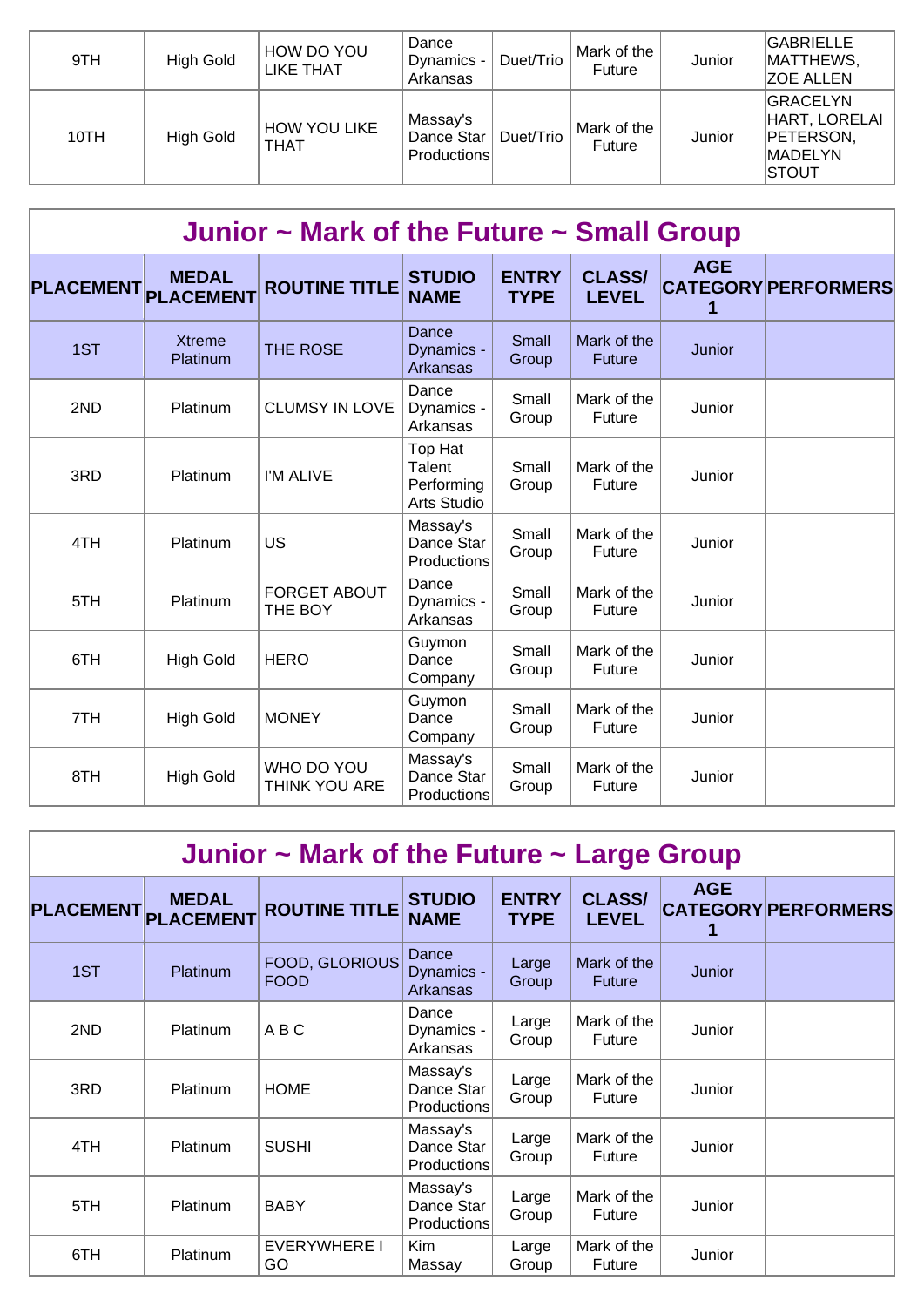|      |                  |                    | Dance<br><b>Productions</b>                         |                |                       |        |  |
|------|------------------|--------------------|-----------------------------------------------------|----------------|-----------------------|--------|--|
| 7TH  | <b>High Gold</b> | <b>DROP IT</b>     | Kim<br>Massay<br>Dance<br><b>Productions</b>        | Large<br>Group | Mark of the<br>Future | Junior |  |
| 8TH  | <b>High Gold</b> | AY CARUMBA         | Top Hat<br>Talent<br>Performing<br>Arts Studio      | Large<br>Group | Mark of the<br>Future | Junior |  |
| 9TH  | <b>High Gold</b> | <b>JUNGLE JIVE</b> | Massay's<br>Dance Star<br><b>Productions</b>        | Large<br>Group | Mark of the<br>Future | Junior |  |
| 10TH | <b>High Gold</b> | FUN!               | <b>Kim</b><br>Massay<br>Dance<br><b>Productions</b> | Large<br>Group | Mark of the<br>Future | Junior |  |

|                  | Junior ~ Intermediate ~ Solo     |                                                                   |                                                |                             |                               |                 |                                             |  |  |  |  |
|------------------|----------------------------------|-------------------------------------------------------------------|------------------------------------------------|-----------------------------|-------------------------------|-----------------|---------------------------------------------|--|--|--|--|
| <b>PLACEMENT</b> | <b>MEDAL</b><br><b>PLACEMENT</b> | <b>ROUTINE TITLE</b>                                              | <b>STUDIO</b><br><b>NAME</b>                   | <b>ENTRY</b><br><b>TYPE</b> | <b>CLASS/</b><br><b>LEVEL</b> | <b>AGE</b><br>1 | <b>CATEGORY PERFORMERS</b>                  |  |  |  |  |
| 1ST              | <b>Xtreme</b><br>Platinum        | <b>ENCHANTED</b><br>(VIOLET NEWELL)                               | Kim<br><b>Massay</b><br>Dance<br>Productions   | Solo                        | Intermediate                  | Junior          | <b>VIOLET NEWELL</b>                        |  |  |  |  |
| 2ND              | Xtreme<br>Platinum               | <b>INTEGRAL</b><br>SILENCE (PAIGE<br><b>ANTHONY)</b>              | Kim<br>Massay<br>Dance<br>Productions          | Solo                        | Intermediate                  | Junior          | PAIGE<br><b>ANTHONY</b>                     |  |  |  |  |
| 3RD              | Xtreme<br>Platinum               | <b>SHAKE THE</b><br><b>ROOM (MIA</b><br>MCELVANEY)                | <b>Kim</b><br>Massay<br>Dance<br>Productions   | Solo                        | Intermediate                  | Junior          | MIA<br><b>MCELVANEY</b>                     |  |  |  |  |
| 4TH              | Platinum                         | <b>ENTER ONE</b><br>(EMERSON<br>(EMME)<br><b>KOLLHOFF)</b>        | <b>Kim</b><br>Massay<br>Dance<br>Productions   | Solo                        | Intermediate                  | Junior          | <b>EMERSON</b><br>(EMME)<br><b>KOLLHOFF</b> |  |  |  |  |
| 5TH              | Platinum                         | POINT OF NO<br><b>RETURN (HEIDI</b><br>LUBER)                     | Kim<br>Massay<br>Dance<br>Productions          | Solo                        | Intermediate                  | Junior          | <b>HEIDI LUBER</b>                          |  |  |  |  |
| 6TH              | Platinum                         | <b>SURVIVOR (JAINY</b><br>FOCHT)                                  | Thriller<br>Dance<br>Studio                    | Solo                        | Intermediate                  | Junior          | <b>JAINY FOCHT</b>                          |  |  |  |  |
| 7TH              | Platinum                         | YOU ARE MY<br><b>SUNSHINE</b><br>(HALEY<br>SLAUGHTER)             | Thriller<br>Dance<br>Studio                    | Solo                        | Intermediate                  | Junior          | <b>HALEY</b><br><b>SLAUGHTER</b>            |  |  |  |  |
| 7TH              | Platinum                         | <b>HEARTBEAT</b><br><b>DRUMBEAT</b><br>(STELLA<br><b>BURBANK)</b> | Dance<br>Dynamics -<br>Arkansas                | Solo                        | Intermediate                  | Junior          | <b>STELLA</b><br><b>BURBANK</b>             |  |  |  |  |
| 8TH              | Platinum                         | <b>SNOWFALL (KATE</b><br>DAVEY)                                   | Kim<br>Massay<br>Dance<br>Productions          | Solo                        | Intermediate                  | Junior          | <b>KATE DAVEY</b>                           |  |  |  |  |
| 9TH              | Platinum                         | SOMETHING'S<br><b>GOTTA HOLD ON</b><br>ME (EDEN<br>GRAVITT)       | Top Hat<br>Talent<br>Performing<br>Arts Studio | Solo                        | Intermediate                  | Junior          | <b>EDEN GRAVITT</b>                         |  |  |  |  |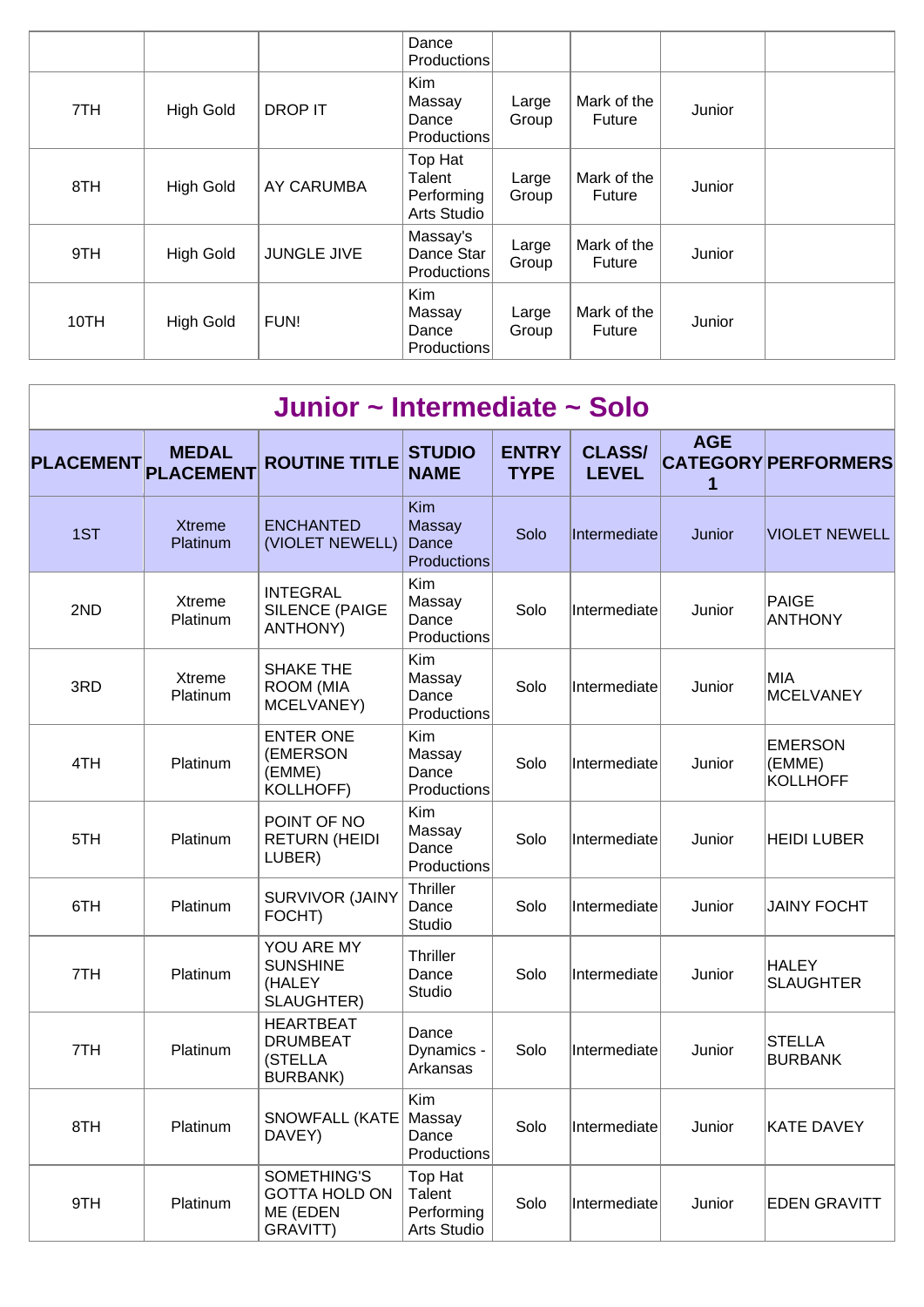| 10TH | Platinum | , WHO'S THAT<br>CHICK (NYASIA<br>DORSEY) | Thriller<br>Dance<br>Studio | Solo | Intermediate | Junior | <b>NYASIA</b><br><b>DORSEY</b> |
|------|----------|------------------------------------------|-----------------------------|------|--------------|--------|--------------------------------|
|------|----------|------------------------------------------|-----------------------------|------|--------------|--------|--------------------------------|

| Junior ~ Intermediate ~ Duet/Trio |                                  |                                             |                                                                     |                             |                               |            |                                                                           |  |  |  |
|-----------------------------------|----------------------------------|---------------------------------------------|---------------------------------------------------------------------|-----------------------------|-------------------------------|------------|---------------------------------------------------------------------------|--|--|--|
| <b>PLACEMENT</b>                  | <b>MEDAL</b><br><b>PLACEMENT</b> | <b>ROUTINE TITLE</b>                        | <b>STUDIO</b><br><b>NAME</b>                                        | <b>ENTRY</b><br><b>TYPE</b> | <b>CLASS/</b><br><b>LEVEL</b> | <b>AGE</b> | <b>CATEGORY PERFORMERS</b>                                                |  |  |  |
| 1ST                               | <b>Xtreme</b><br>Platinum        | SHE USED TO BE<br><b>MINE</b>               | <b>Top Hat</b><br><b>Talent</b><br>Performing<br><b>Arts Studio</b> | Duet/Trio                   | Intermediate                  | Junior     | SATINE OLIVIER,<br><b>TATUM BRAUN</b>                                     |  |  |  |
| 2ND                               | Platinum                         | <b>RESPECT</b>                              | Dance<br>Dynamics -<br>Arkansas                                     | Duet/Trio                   | Intermediate                  | Junior     | <b>MARY ADDISON</b><br>DANIEL, NORA<br>ROBERTSON,<br><b>XIMENA HARRIS</b> |  |  |  |
| 3RD                               | Platinum                         | <b>SIZE</b>                                 | Kim<br>Massay<br>Dance<br>Productions                               | Duet/Trio                   | Intermediate                  | Junior     | CARLY PARKER,<br><b>ELLA DEMPSEY</b>                                      |  |  |  |
| 4TH                               | Platinum                         | <b>MOON RIVER</b>                           | Kim<br>Massay<br>Dance<br>Productions                               | Duet/Trio                   | Intermediate                  | Junior     | <b>LEIGHTON</b><br>AMAYA, STELLA<br><b>FRANCIS</b>                        |  |  |  |
| 5TH                               | Platinum                         | <b>ANOTHER ONE</b><br><b>BITES THE DUST</b> | Massay's<br>Dance Star<br>Productions                               | Duet/Trio                   | Intermediate                  | Junior     | JENNA DZIALO,<br><b>KAMRYN WISE,</b><br>LAYLA DZIALO                      |  |  |  |
| 6TH                               | Platinum                         | I FEEL GOOD                                 | Massay's<br>Dance Star<br>Productions                               | Duet/Trio                   | Intermediate                  | Junior     | <b>LILLIAN</b><br>STRAUGHN,<br><b>OLIVIA</b><br><b>STRAUGHN</b>           |  |  |  |
| 7TH                               | <b>High Gold</b>                 | <b>BOSOM BUDDIES</b>                        | Dance<br>Authority<br>Performing<br>Arts Studio                     | Duet/Trio                   | Intermediate                  | Junior     | EMME PRATT,<br>MADELYN<br><b>BRYSON</b>                                   |  |  |  |
| 8TH                               | <b>High Gold</b>                 | <b>TRUE COLORS</b>                          | Dance<br>Dynamics -<br>Arkansas                                     | Duet/Trio                   | Intermediate                  | Junior     | <b>DAKOTA</b><br>COOPER,<br><b>KORLIE COOK</b>                            |  |  |  |
| 9TH                               | <b>High Gold</b>                 | <b>THROUGHLY</b><br><b>MODERN MILLIE</b>    | Massay's<br>Dance Star<br>Productions                               | Duet/Trio                   | <i>Intermediate</i>           | Junior     | <b>JAYDEN</b><br>DILLARD,<br><b>LILLIAN VILLANI</b>                       |  |  |  |
| 10TH                              | <b>High Gold</b>                 | <b>FERRIS WHEEL</b>                         | Massay's<br>Dance Star<br>Productions                               | Duet/Trio                   | Intermediate                  | Junior     | EVYN WHITE,<br><b>KAMRYN WISE</b>                                         |  |  |  |

| Junior ~ Intermediate ~ Small Group |  |
|-------------------------------------|--|
|-------------------------------------|--|

| <b>PLACEMENT</b> | <b>MEDAL</b><br><b>PLACEMENT</b> | <b>ROUTINE TITLE</b>      | <b>STUDIO</b><br><b>NAME</b>                 | <b>ENTRY</b><br><b>TYPE</b> | <b>CLASS/</b><br><b>LEVEL</b> | <b>AGE</b> | <b>CATEGORY PERFORMERS</b> |
|------------------|----------------------------------|---------------------------|----------------------------------------------|-----------------------------|-------------------------------|------------|----------------------------|
| 1ST              | Platinum                         | YOU                       | <b>Thriller</b><br>Dance<br><b>Studio</b>    | Small<br>Group              | Intermediate                  | Junior     |                            |
| 2ND              | Platinum                         | <b>WHAT'S THE</b><br>TEA? | Dance<br>Dynamics -<br>Arkansas              | Small<br>Group              | Intermediate                  | Junior     |                            |
| 3RD              | Platinum                         | <b>HOLLY ROCK</b>         | <b>Kim</b><br>Massay<br>Dance<br>Productions | Small<br>Group              | Intermediate                  | Junior     |                            |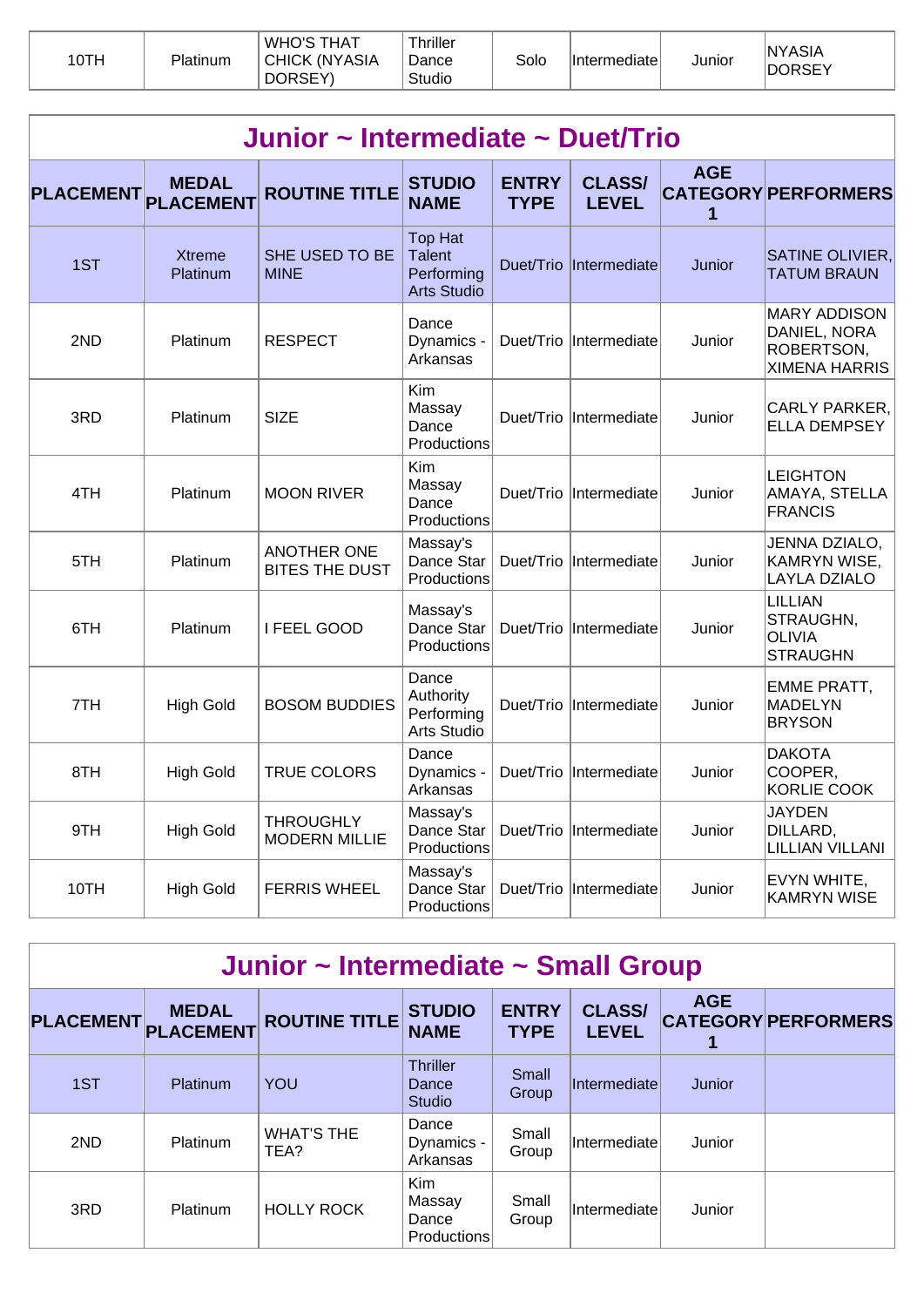| 4TH  | Platinum         | <b>BREATH OF LIFE</b>                              | Top Hat<br>Talent<br>Performing<br>Arts Studio | Small<br>Group | Intermediate | Junior |  |
|------|------------------|----------------------------------------------------|------------------------------------------------|----------------|--------------|--------|--|
| 5TH  | Platinum         | <b>NSYNC</b>                                       | Massay's<br>Dance Star<br>Productions          | Small<br>Group | Intermediate | Junior |  |
| 6TH  | High Gold        | <b>FRIEND LIKE ME</b>                              | Massay's<br>Dance Star<br>Productions          | Small<br>Group | Intermediate | Junior |  |
| 7TH  | <b>High Gold</b> | <b>JUNGLE</b>                                      | Massay's<br>Dance Star<br>Productions          | Small<br>Group | Intermediate | Junior |  |
| 8TH  | <b>High Gold</b> | DO IT LIKE THIS                                    | Massay's<br>Dance Star<br>Productions          | Small<br>Group | Intermediate | Junior |  |
| 9TH  | <b>High Gold</b> | <b>CARRY YOU</b>                                   | Massay's<br>Dance Star<br>Productions          | Small<br>Group | Intermediate | Junior |  |
| 10TH | <b>High Gold</b> | LOOKING GOOD,<br><b>FEELING</b><br><b>GORGEOUS</b> | Top Hat<br>Talent<br>Performing<br>Arts Studio | Small<br>Group | Intermediate | Junior |  |

|                  |                                  | Junior ~ Intermediate ~ Large Group             |                                                        |                             |                               |            |                            |
|------------------|----------------------------------|-------------------------------------------------|--------------------------------------------------------|-----------------------------|-------------------------------|------------|----------------------------|
| <b>PLACEMENT</b> | <b>MEDAL</b><br><b>PLACEMENT</b> | <b>ROUTINE TITLE</b>                            | <b>STUDIO</b><br><b>NAME</b>                           | <b>ENTRY</b><br><b>TYPE</b> | <b>CLASS/</b><br><b>LEVEL</b> | <b>AGE</b> | <b>CATEGORY PERFORMERS</b> |
| 1ST              | Platinum                         | <b>GOD BLESS THE</b><br><b>USA</b>              | <b>Thriller</b><br>Dance<br><b>Studio</b>              | Large<br>Group              | Intermediate                  | Junior     |                            |
| 2ND              | Platinum                         | <b>MONEY</b>                                    | <b>Thriller</b><br>Dance<br><b>Studio</b>              | Large<br>Group              | Intermediate                  | Junior     |                            |
| 3RD              | Platinum                         | <b>TWEEN</b><br><b>AUTHORITY</b><br><b>CREW</b> | Dance<br>Authority<br>Performing<br><b>Arts Studio</b> | Large<br>Group              | Intermediate                  | Junior     |                            |
| 4TH              | Platinum                         | <b>GLAM</b>                                     | Massay's<br>Dance Star<br>Productions                  | Large<br>Group              | Intermediate                  | Junior     |                            |
| 5TH              | Platinum                         | <b>COFFEE IN A</b><br><b>CARDBOARD CUP</b>      | Massay's<br>Dance Star<br>Productions                  | Large<br>Group              | Intermediate                  | Junior     |                            |
| 6TH              | <b>High Gold</b>                 | AYE CARAMBA                                     | Dance<br>Authority<br>Performing<br>Arts Studio        | Large<br>Group              | Intermediate                  | Junior     |                            |
| 7TH              | <b>High Gold</b>                 | TO BUILD A<br><b>HOME</b>                       | Massay's<br>Dance Star<br>Productions                  | Large<br>Group              | Intermediate                  | Junior     |                            |
| 8TH              | <b>High Gold</b>                 | <b>HYPERREAL</b>                                | Massay's<br>Dance Star<br>Productions                  | Large<br>Group              | Intermediate                  | Junior     |                            |

| Junior ~ Intermediate ~ Line |  |                                                                                                  |  |  |  |  |  |  |
|------------------------------|--|--------------------------------------------------------------------------------------------------|--|--|--|--|--|--|
|                              |  | PLACEMENT MEDAL ROUTINE TITLE STUDIO ENTRY CLASS/ AGE AGE PLACEMENT PLACEMENT ROUTINE TITLE NAME |  |  |  |  |  |  |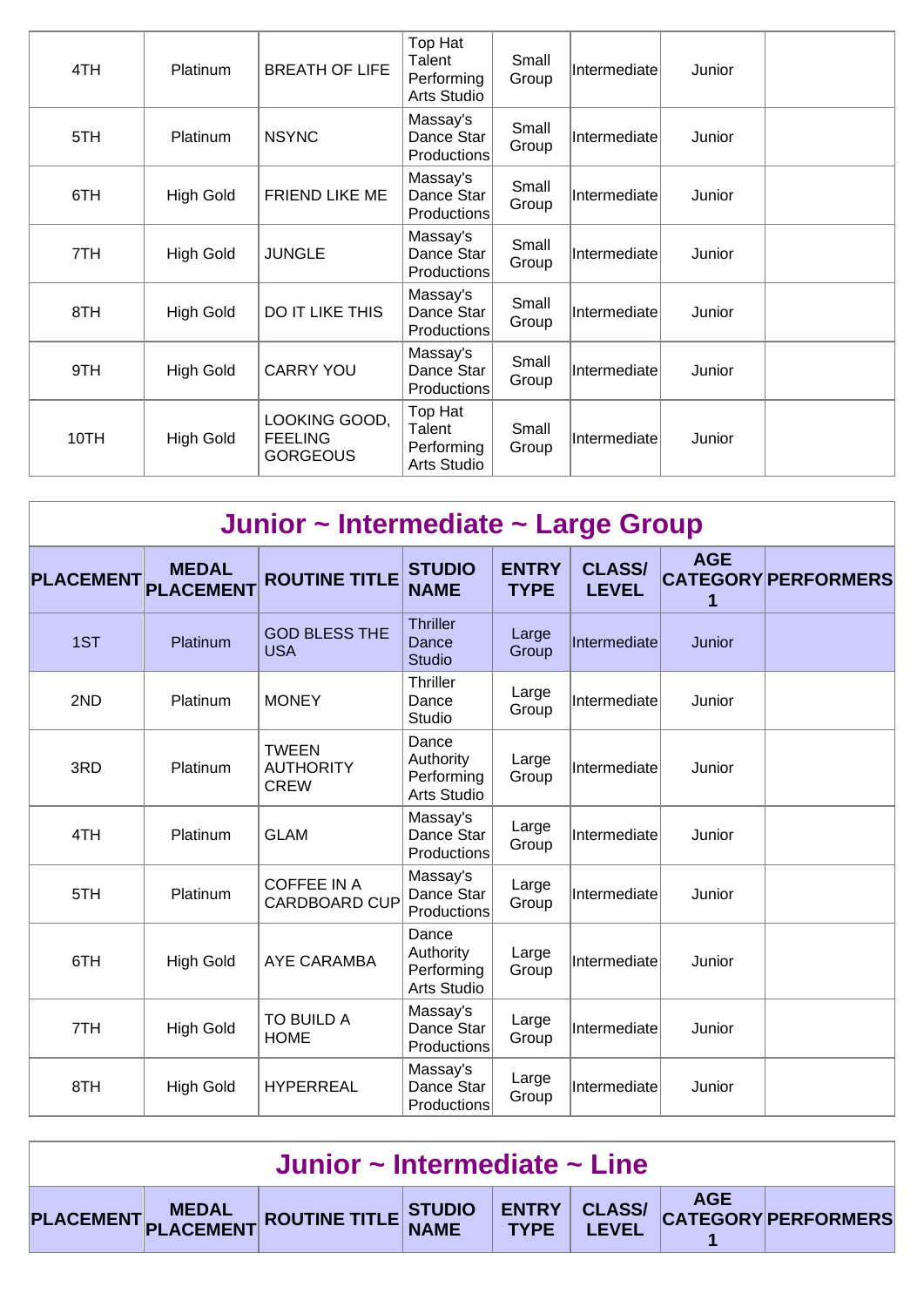| 2ND<br><b>WILD</b><br><b>THING</b><br><b>Platinum</b> | <b>Thriller</b><br>Dance<br><b>Studio</b> | Line | Intermediate | Junior |  |
|-------------------------------------------------------|-------------------------------------------|------|--------------|--------|--|
|-------------------------------------------------------|-------------------------------------------|------|--------------|--------|--|

|     | Junior ~ Intermediate ~ Production Extended |                                      |                                           |                             |                               |            |                            |  |  |  |
|-----|---------------------------------------------|--------------------------------------|-------------------------------------------|-----------------------------|-------------------------------|------------|----------------------------|--|--|--|
|     |                                             | PLACEMENT MEDAL ROUTINE TITLE STUDIO |                                           | <b>ENTRY</b><br><b>TYPE</b> | <b>CLASS/</b><br><b>LEVEL</b> | <b>AGE</b> | <b>CATEGORY PERFORMERS</b> |  |  |  |
| 1ST | Xtreme<br>Platinum                          | <b>DJ BOOTH</b>                      | <b>Thriller</b><br>Dance<br><b>Studio</b> | Extended                    | Production Intermediate       | Junior     |                            |  |  |  |

| Junior ~ Advanced ~ Solo |                                  |                                                             |                                                     |                             |                               |            |                                     |  |  |  |
|--------------------------|----------------------------------|-------------------------------------------------------------|-----------------------------------------------------|-----------------------------|-------------------------------|------------|-------------------------------------|--|--|--|
| <b>PLACEMENT</b>         | <b>MEDAL</b><br><b>PLACEMENT</b> | <b>ROUTINE TITLE</b>                                        | <b>STUDIO</b><br><b>NAME</b>                        | <b>ENTRY</b><br><b>TYPE</b> | <b>CLASS/</b><br><b>LEVEL</b> | <b>AGE</b> | <b>CATEGORY PERFORMERS</b>          |  |  |  |
| 1ST                      | Platinum                         | <b>HEAVEN HOP</b><br>(AMELIA LISOWE)                        | Dance<br>Dynamics -<br>Arkansas                     | Solo                        | Advanced                      | Junior     | AMELIA LISOWE                       |  |  |  |
| 2ND                      | Platinum                         | <b>WILLOW (KALLI</b><br><b>TOPINKA)</b>                     | <b>Kim</b><br>Massay<br>Dance<br><b>Productions</b> | Solo                        | Advanced                      | Junior     | KALLI TOPINKA                       |  |  |  |
| 3RD                      | Platinum                         | <b>DROP DEAD</b><br>(STARRLEIGH<br>HENDREN)                 | Thriller<br>Dance<br>Studio                         | Solo                        | Advanced                      | Junior     | <b>STARRLEIGH</b><br><b>HENDREN</b> |  |  |  |
| 4TH                      | Platinum                         | <b>NITTY GRITTY</b><br>(LAUREN PACE)                        | Dance<br>Dynamics -<br>Arkansas                     | Solo                        | Advanced                      | Junior     | <b>LAUREN PACE</b>                  |  |  |  |
| 5TH                      | <b>Platinum</b>                  | <b>STEAM HEAT</b><br>(STELLA<br>WUNDERL)                    | Dance<br>Dynamics -<br>Arkansas                     | Solo                        | Advanced                      | Junior     | <b>STELLA</b><br>WUNDERL            |  |  |  |
| 5TH                      | Platinum                         | <b>MAGIC FOOT</b><br>(STELLA PETERS)                        | Dance<br>Dynamics -<br>Arkansas                     | Solo                        | Advanced                      | Junior     | <b>STELLA PETERS</b>                |  |  |  |
| 6TH                      | Platinum                         | <b>HEAD ABOVE</b><br><b>WATER (SOPHIE</b><br><b>BARKER)</b> | Dance<br>Dynamics -<br>Arkansas                     | Solo                        | Advanced                      | Junior     | <b>SOPHIE</b><br>BARKER             |  |  |  |

|                  | Junior ~ Advanced ~ Duet/Trio    |                                   |                                 |                             |                               |               |                                                                                |  |  |  |  |
|------------------|----------------------------------|-----------------------------------|---------------------------------|-----------------------------|-------------------------------|---------------|--------------------------------------------------------------------------------|--|--|--|--|
| <b>PLACEMENT</b> | <b>MEDAL</b><br><b>PLACEMENT</b> | <b>ROUTINE TITLE</b>              | <b>STUDIO</b><br><b>NAME</b>    | <b>ENTRY</b><br><b>TYPE</b> | <b>CLASS/</b><br><b>LEVEL</b> | <b>AGE</b>    | <b>CATEGORY PERFORMERS</b>                                                     |  |  |  |  |
| 1ST              | <b>Xtreme</b><br><b>Platinum</b> | <b>TOGETHER</b><br><b>AGAIN</b>   | Dance<br>Dynamics -<br>Arkansas | Duet/Trio                   | Advanced                      | <b>Junior</b> | <b>BROGAN</b><br>FOUNTAIN,<br><b>STELLA PETERS</b>                             |  |  |  |  |
| 2ND              | <b>Platinum</b>                  | WHEN THE SHIP<br><b>GOES DOWN</b> | Dance<br>Dynamics -<br>Arkansas | Duet/Trio                   | Advanced                      | Junior        | AMELIA LISOWE,<br><b>SOPHIE</b><br><b>BARKER, ZETA</b><br><b>STALLCUP</b>      |  |  |  |  |
| 3RD              | <b>Platinum</b>                  | <b>PEOPLE</b><br><b>MAGAZINE</b>  | Dance<br>Dynamics -<br>Arkansas | Duet/Trio                   | Advanced                      | Junior        | LAUREN PACE,<br><b>STELLA</b><br><b>WUNDERL</b>                                |  |  |  |  |
| 4TH              | <b>Platinum</b>                  | <b>WITCHCRAFT</b>                 | Dance<br>Dynamics -<br>Arkansas | Duet/Trio                   | Advanced                      | Junior        | <b>LAUREN PACE,</b><br><b>SOPHIE</b><br><b>BARKER, ZETA</b><br><b>STALLCUP</b> |  |  |  |  |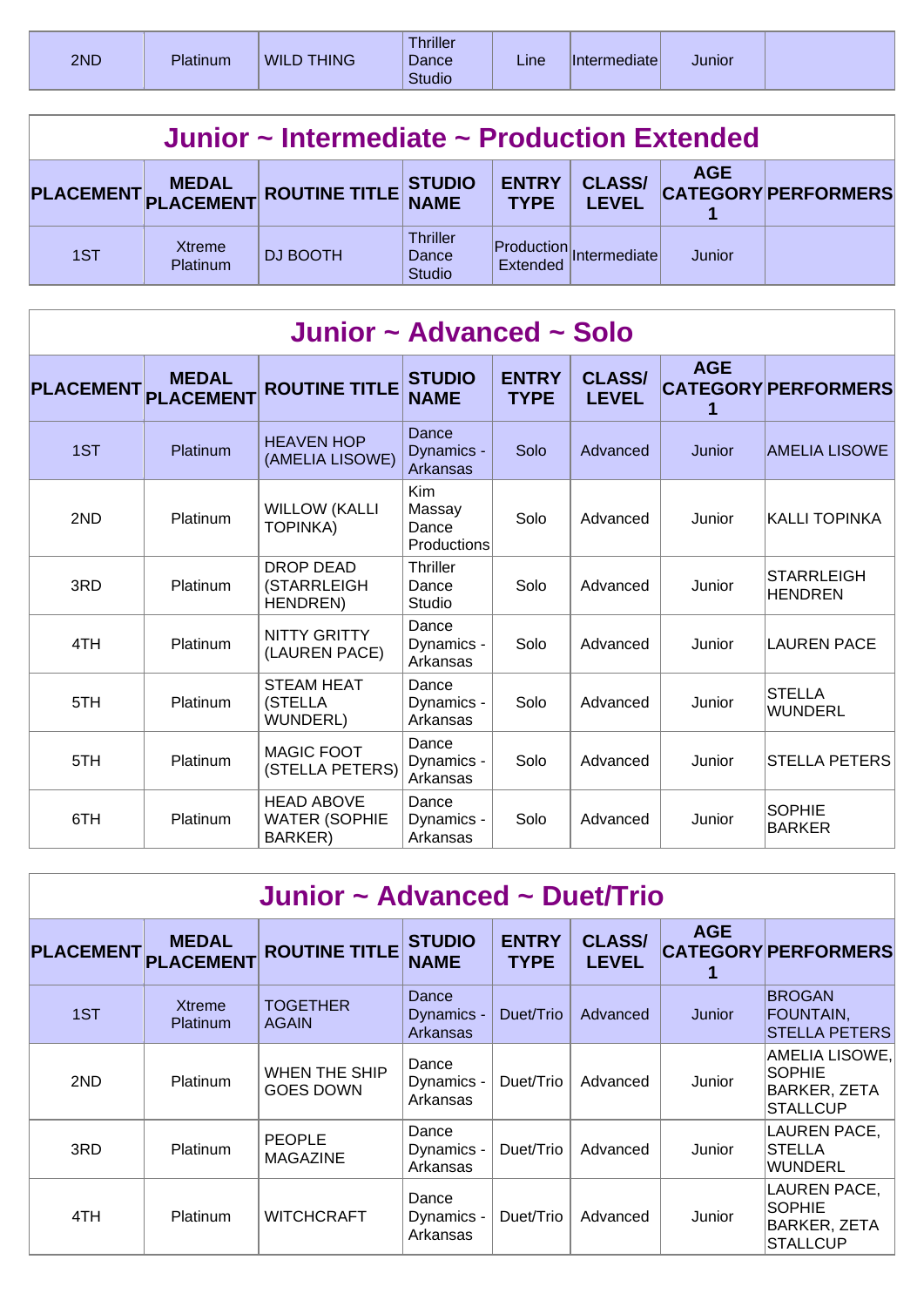| 5TH | Platinum | <b>C'MON</b><br><b>EVERYBODY</b> | Dance<br>Dynamics -<br>Arkansas | Duet/Trio | Advanced | Junior | <b>STELLA</b><br>BURBANK,<br>ISTELLA<br><b>WUNDERL</b> |
|-----|----------|----------------------------------|---------------------------------|-----------|----------|--------|--------------------------------------------------------|
|-----|----------|----------------------------------|---------------------------------|-----------|----------|--------|--------------------------------------------------------|

|                  | Junior ~ Advanced ~ Small Group  |                                       |                                                     |                             |                               |            |                            |  |  |  |  |
|------------------|----------------------------------|---------------------------------------|-----------------------------------------------------|-----------------------------|-------------------------------|------------|----------------------------|--|--|--|--|
| <b>PLACEMENT</b> | <b>MEDAL</b><br><b>PLACEMENT</b> | <b>ROUTINE TITLE</b>                  | <b>STUDIO</b><br><b>NAME</b>                        | <b>ENTRY</b><br><b>TYPE</b> | <b>CLASS/</b><br><b>LEVEL</b> | <b>AGE</b> | <b>CATEGORY PERFORMERS</b> |  |  |  |  |
| 1ST              | <b>Xtreme</b><br>Platinum        | <b>BEAUTY</b>                         | <b>Kim</b><br>Massay<br>Dance<br><b>Productions</b> | Small<br>Group              | Advanced                      | Junior     |                            |  |  |  |  |
| 2ND              | Xtreme<br>Platinum               | <b>THAT'S ALL</b>                     | Kim<br>Massay<br>Dance<br><b>Productions</b>        | Small<br>Group              | Advanced                      | Junior     |                            |  |  |  |  |
| 3RD              | Xtreme<br>Platinum               | <b>LAMENTATION</b>                    | Dance<br>Dynamics -<br>Arkansas                     | Small<br>Group              | Advanced                      | Junior     |                            |  |  |  |  |
| 4TH              | Platinum                         | <b>I DON'T SPEAK</b><br><b>FRENCH</b> | Dance<br>Dynamics -<br>Arkansas                     | Small<br>Group              | Advanced                      | Junior     |                            |  |  |  |  |
| 5TH              | Platinum                         | <b>NOBODY GETS</b><br>MЕ              | Dance<br>Dynamics -<br>Arkansas                     | Small<br>Group              | Advanced                      | Junior     |                            |  |  |  |  |
| 6TH              | Platinum                         | YOU'RE GONNA<br>BE OK                 | Dance<br>Dynamics -<br>Arkansas                     | Small<br>Group              | Advanced                      | Junior     |                            |  |  |  |  |

|                  |                                  |                                      | Junior ~ Advanced ~ Large Group       |                             |                               |                 |                            |  |  |  |  |  |  |
|------------------|----------------------------------|--------------------------------------|---------------------------------------|-----------------------------|-------------------------------|-----------------|----------------------------|--|--|--|--|--|--|
| <b>PLACEMENT</b> | <b>MEDAL</b><br><b>PLACEMENT</b> | <b>ROUTINE TITLE</b>                 | <b>STUDIO</b><br><b>NAME</b>          | <b>ENTRY</b><br><b>TYPE</b> | <b>CLASS/</b><br><b>LEVEL</b> | <b>AGE</b><br>1 | <b>CATEGORY PERFORMERS</b> |  |  |  |  |  |  |
| 1ST              | <b>Xtreme</b><br>Platinum        | <b>DISCO POP</b>                     | Kim<br>Massay<br>Dance<br>Productions | Large<br>Group              | Advanced                      | Junior          |                            |  |  |  |  |  |  |
| 2ND              | Xtreme<br><b>Platinum</b>        | <b>BETWEEN THESE</b><br><b>HANDS</b> | Kim<br>Massay<br>Dance<br>Productions | Large<br>Group              | Advanced                      | Junior          |                            |  |  |  |  |  |  |
| 3RD              | Platinum                         | <b>BOOGIE SHOES</b>                  | Dance<br>Dynamics -<br>Arkansas       | Large<br>Group              | Advanced                      | Junior          |                            |  |  |  |  |  |  |
| 3RD              | Platinum                         | <b>WHEN I GROW UP</b>                | Kim<br>Massay<br>Dance<br>Productions | Large<br>Group              | Advanced                      | Junior          |                            |  |  |  |  |  |  |
| 4TH              | <b>Platinum</b>                  | <b>BARBIE</b>                        | Kim<br>Massay<br>Dance<br>Productions | Large<br>Group              | Advanced                      | Junior          |                            |  |  |  |  |  |  |
| 5TH              | Platinum                         | LET IT GO                            | Kim<br>Massay<br>Dance<br>Productions | Large<br>Group              | Advanced                      | Junior          |                            |  |  |  |  |  |  |
| 6TH              | Platinum                         | <b>MONEY</b>                         | Dance<br>Dynamics -<br>Arkansas       | Large<br>Group              | Advanced                      | Junior          |                            |  |  |  |  |  |  |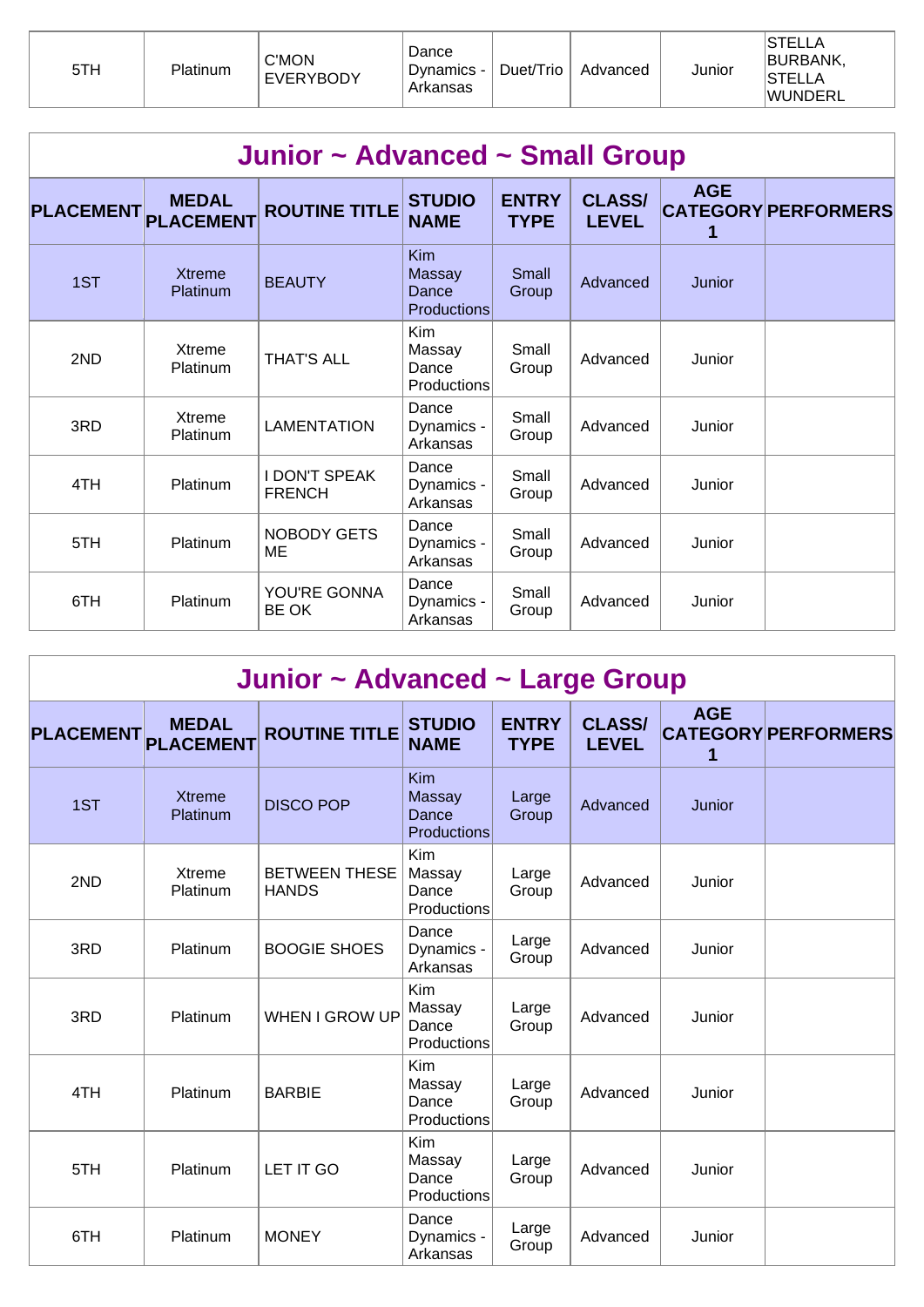|                  | Teen $\sim$ Mark of the Future $\sim$ Solo |                                            |                                                                     |                             |                               |            |                            |  |  |  |  |
|------------------|--------------------------------------------|--------------------------------------------|---------------------------------------------------------------------|-----------------------------|-------------------------------|------------|----------------------------|--|--|--|--|
| <b>PLACEMENT</b> | <b>MEDAL</b><br><b>PLACEMENT</b>           | <b>ROUTINE TITLE</b>                       | <b>STUDIO</b><br><b>NAME</b>                                        | <b>ENTRY</b><br><b>TYPE</b> | <b>CLASS/</b><br><b>LEVEL</b> | <b>AGE</b> | <b>CATEGORY PERFORMERS</b> |  |  |  |  |
| 1ST              | Platinum                                   | <b>THAT'S MY GIRL</b><br>(LOGAN GRIMM)     | <b>Top Hat</b><br><b>Talent</b><br>Performing<br><b>Arts Studio</b> | Solo                        | Mark of the<br><b>Future</b>  | Teen       | <b>LOGAN GRIMM</b>         |  |  |  |  |
| 2ND              | <b>High Gold</b>                           | LOVE (LAKEN<br>CARNAGEY)                   | Guymon<br>Dance<br>Company                                          | Solo                        | Mark of the<br>Future         | Teen       | LAKEN<br><b>CARNAGEY</b>   |  |  |  |  |
| 3RD              | <b>High Gold</b>                           | LOOK AT ME<br><b>NOW (KATI</b><br>NELMARK) | Massay's<br>Dance Star<br><b>Productions</b>                        | Solo                        | Mark of the<br><b>Future</b>  | Teen       | KATI NELMARK               |  |  |  |  |

| Teen $\sim$ Mark of the Future $\sim$ Duet/Trio |                           |                                    |                                                |                             |                               |            |                                           |  |  |  |
|-------------------------------------------------|---------------------------|------------------------------------|------------------------------------------------|-----------------------------|-------------------------------|------------|-------------------------------------------|--|--|--|
| <b>PLACEMENT</b>                                | <b>MEDAL</b><br>PLACEMENT | <b>ROUTINE TITLE</b>               | <b>STUDIO</b><br><b>NAME</b>                   | <b>ENTRY</b><br><b>TYPE</b> | <b>CLASS/</b><br><b>LEVEL</b> | <b>AGE</b> | <b>CATEGORY PERFORMERS</b>                |  |  |  |
| 1ST                                             | <b>High Gold</b>          | <b>MAKE IT LOOK</b><br><b>EASY</b> | Dance<br>Dynamics -<br>Arkansas                | Duet/Trio                   | Mark of the<br><b>Future</b>  | Teen       | JOI NORRIS,<br><b>JURNEE LORING</b>       |  |  |  |
| 2ND                                             | <b>High Gold</b>          | LIFE OF THE<br><b>PARTY</b>        | Top Hat<br>Talent<br>Performing<br>Arts Studio | Duet/Trio                   | Mark of the<br><b>Future</b>  | Teen       | <b>ROSE LANEY,</b><br><b>SOPHIA PEREZ</b> |  |  |  |

| Teen $\sim$ Mark of the Future $\sim$ Small Group |                                     |                                   |                              |                             |                               |            |                            |  |  |
|---------------------------------------------------|-------------------------------------|-----------------------------------|------------------------------|-----------------------------|-------------------------------|------------|----------------------------|--|--|
|                                                   | <b>MEDAL</b><br>PLACEMENT PLACEMENT | <b>ROUTINE TITLE</b>              | <b>STUDIO</b><br><b>NAME</b> | <b>ENTRY</b><br><b>TYPE</b> | <b>CLASS/</b><br><b>LEVEL</b> | <b>AGE</b> | <b>CATEGORY PERFORMERS</b> |  |  |
| 1ST                                               | <b>Platinum</b>                     | <b>CAN'T TOUCH</b><br><b>THIS</b> | Guymon<br>Dance<br>Company   | Small<br>Group              | Mark of the<br><b>Future</b>  | Teen       |                            |  |  |
| 2ND                                               | <b>High Gold</b>                    | <b>BILLS</b>                      | Guymon<br>Dance<br>Company   | Small<br>Group              | Mark of the<br>Future         | Teen       |                            |  |  |

|                  | Teen $\sim$ Mark of the Future $\sim$ Large Group |                      |                                                |                             |                               |             |                            |  |  |  |
|------------------|---------------------------------------------------|----------------------|------------------------------------------------|-----------------------------|-------------------------------|-------------|----------------------------|--|--|--|
| <b>PLACEMENT</b> | <b>MEDAL</b><br><b>PLACEMENT</b>                  | <b>ROUTINE TITLE</b> | <b>STUDIO</b><br><b>NAME</b>                   | <b>ENTRY</b><br><b>TYPE</b> | <b>CLASS/</b><br><b>LEVEL</b> | <b>AGE</b>  | <b>CATEGORY PERFORMERS</b> |  |  |  |
| 1ST              | Platinum                                          | <b>HOME</b>          | Guymon<br>Dance<br>Company                     | Large<br>Group              | Mark of the<br><b>Future</b>  | <b>Teen</b> |                            |  |  |  |
| 2ND              | <b>High Gold</b>                                  | <b>EXOTHERMIC</b>    | Top Hat<br>Talent<br>Performing<br>Arts Studio | Large<br>Group              | Mark of the<br><b>Future</b>  | Teen        |                            |  |  |  |
| 3RD              | <b>High Gold</b>                                  | B.F.B.               | Top Hat<br>Talent<br>Performing<br>Arts Studio | Large<br>Group              | Mark of the<br><b>Future</b>  | Teen        |                            |  |  |  |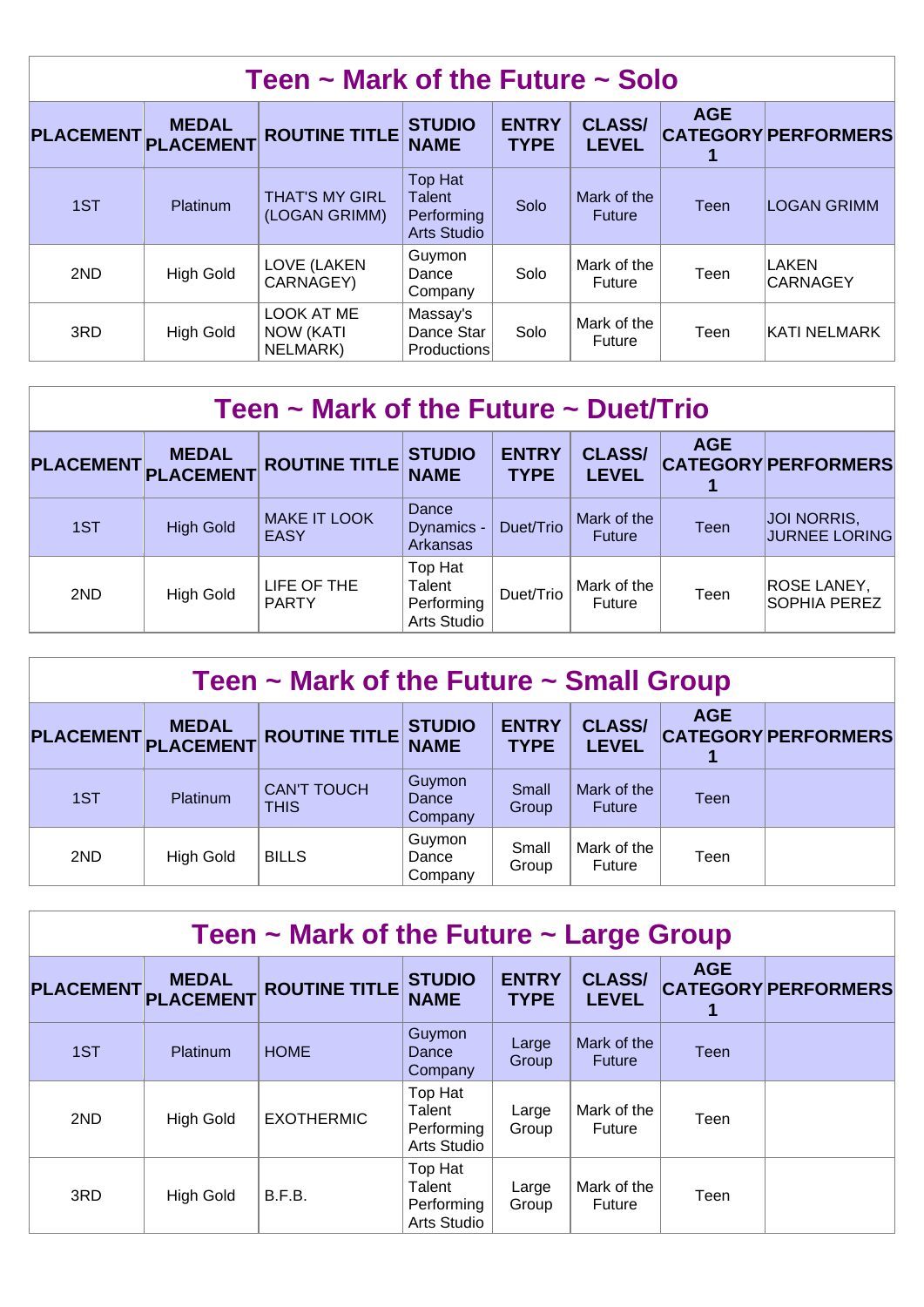|                  | Teen ~ Intermediate ~ Solo       |                                                      |                                                                     |                             |                               |            |                                    |  |  |  |  |  |
|------------------|----------------------------------|------------------------------------------------------|---------------------------------------------------------------------|-----------------------------|-------------------------------|------------|------------------------------------|--|--|--|--|--|
| <b>PLACEMENT</b> | <b>MEDAL</b><br><b>PLACEMENT</b> | <b>ROUTINE TITLE</b>                                 | <b>STUDIO</b><br><b>NAME</b>                                        | <b>ENTRY</b><br><b>TYPE</b> | <b>CLASS/</b><br><b>LEVEL</b> | <b>AGE</b> | <b>CATEGORY PERFORMERS</b>         |  |  |  |  |  |
| 1ST              | Platinum                         | <b>OOPS (TATUM</b><br><b>BRAUN)</b>                  | <b>Top Hat</b><br><b>Talent</b><br>Performing<br><b>Arts Studio</b> | Solo                        | Intermediate                  | Teen       | <b>TATUM BRAUN</b>                 |  |  |  |  |  |
| 2ND              | Platinum                         | <b>TAYLOR THE</b><br>LATTE BOY (ZETA<br>STALLCUP)    | Dance<br>Dynamics -<br>Arkansas                                     | Solo                        | Intermediate                  | Teen       | <b>ZETA STALLCUP</b>               |  |  |  |  |  |
| 2ND              | Platinum                         | <b>NEVER IS A</b><br><b>PROMISE</b><br>(MADELYN LEE) | Top Hat<br>Talent<br>Performing<br><b>Arts Studio</b>               | Solo                        | Intermediate                  | Teen       | <b>MADELYN LEE</b>                 |  |  |  |  |  |
| 3RD              | Platinum                         | <b>WHAT'S MY NAME</b><br>(HAVEN<br><b>HUFFINES)</b>  | Dance<br>Authority<br>Performing<br>Arts Studio                     | Solo                        | Intermediate                  | Teen       | <b>HAVEN</b><br><b>HUFFINES</b>    |  |  |  |  |  |
| 4TH              | Platinum                         | <b>HAUNTED HOUSE</b><br>(AVA GRAVITT)                | Top Hat<br>Talent<br>Performing<br>Arts Studio                      | Solo                        | Intermediate                  | Teen       | <b>AVA GRAVITT</b>                 |  |  |  |  |  |
| 5TH              | Platinum                         | <b>MY IMMORTAL</b><br>(MADELINE<br>FREELAND)         | Massay's<br>Dance Star<br>Productions                               | Solo                        | Intermediate                  | Teen       | <b>MADELINE</b><br><b>FREELAND</b> |  |  |  |  |  |
| 5TH              | Platinum                         | <b>GOOD JOB</b><br>(SANAA PARKER)                    | Dance<br>Dynamics -<br>Arkansas                                     | Solo                        | Intermediate                  | Teen       | <b>SANAA PARKER</b>                |  |  |  |  |  |
| 6TH              | Platinum                         | <b>CRIMINAL</b><br>(PRESLEE<br>LARSON)               | Top Hat<br>Talent<br>Performing<br>Arts Studio                      | Solo                        | Intermediate                  | Teen       | <b>PRESLEE</b><br><b>LARSON</b>    |  |  |  |  |  |
| 7TH              | Platinum                         | <b>UNFORGETTABLE</b><br>(MEG WILSON)                 | Massay's<br>Dance Star<br>Productions                               | Solo                        | Intermediate                  | Teen       | <b>MEG WILSON</b>                  |  |  |  |  |  |
| 8TH              | Platinum                         | <b>WILD (KALYNN</b><br>NEVILLE)                      | Dance<br>Authority<br>Performing<br>Arts Studio                     | Solo                        | Intermediate                  | Teen       | KALYNN<br><b>NEVILLE</b>           |  |  |  |  |  |
| 8TH              | Platinum                         | <b>LOST WITHOUT</b><br>YOU (JORDAN<br>GANN)          | <b>Thriller</b><br>Dance<br>Studio                                  | Solo                        | Intermediate                  | Teen       | <b>JORDAN GANN</b>                 |  |  |  |  |  |
| 9TH              | Platinum                         | <b>NITTY GRITTY</b><br>(FRANCES<br>BOCANEGRA)        | Top Hat<br>Talent<br>Performing<br>Arts Studio                      | Solo                        | Intermediate                  | Teen       | <b>FRANCES</b><br><b>BOCANEGRA</b> |  |  |  |  |  |
| 10TH             | Platinum                         | <b>IMPOSSIBLE</b><br>(MORGAN BELTZ)                  | Top Hat<br>Talent<br>Performing<br>Arts Studio                      | Solo                        | Intermediate                  | Teen       | <b>MORGAN BELTZ</b>                |  |  |  |  |  |

| Teen ~ Intermediate ~ Duet/Trio                                                                                                                            |                    |                    |                                 |  |                        |      |                                                   |  |
|------------------------------------------------------------------------------------------------------------------------------------------------------------|--------------------|--------------------|---------------------------------|--|------------------------|------|---------------------------------------------------|--|
| <b>AGE</b><br><b>CLASS/</b><br><b>ENTRY</b><br>MEDAL ROUTINE TITLE STUDIO<br><b>CATEGORY PERFORMERS</b><br><b>PLACEMENT</b><br><b>TYPE</b><br><b>LEVEL</b> |                    |                    |                                 |  |                        |      |                                                   |  |
| 1ST                                                                                                                                                        | Xtreme<br>Platinum | <b>TRES DESEOS</b> | Dance<br>Dynamics -<br>Arkansas |  | Duet/Trio Intermediate | Teen | <b>PAISLEY</b><br>GARCIA,<br><b>SOPHIE GARCIA</b> |  |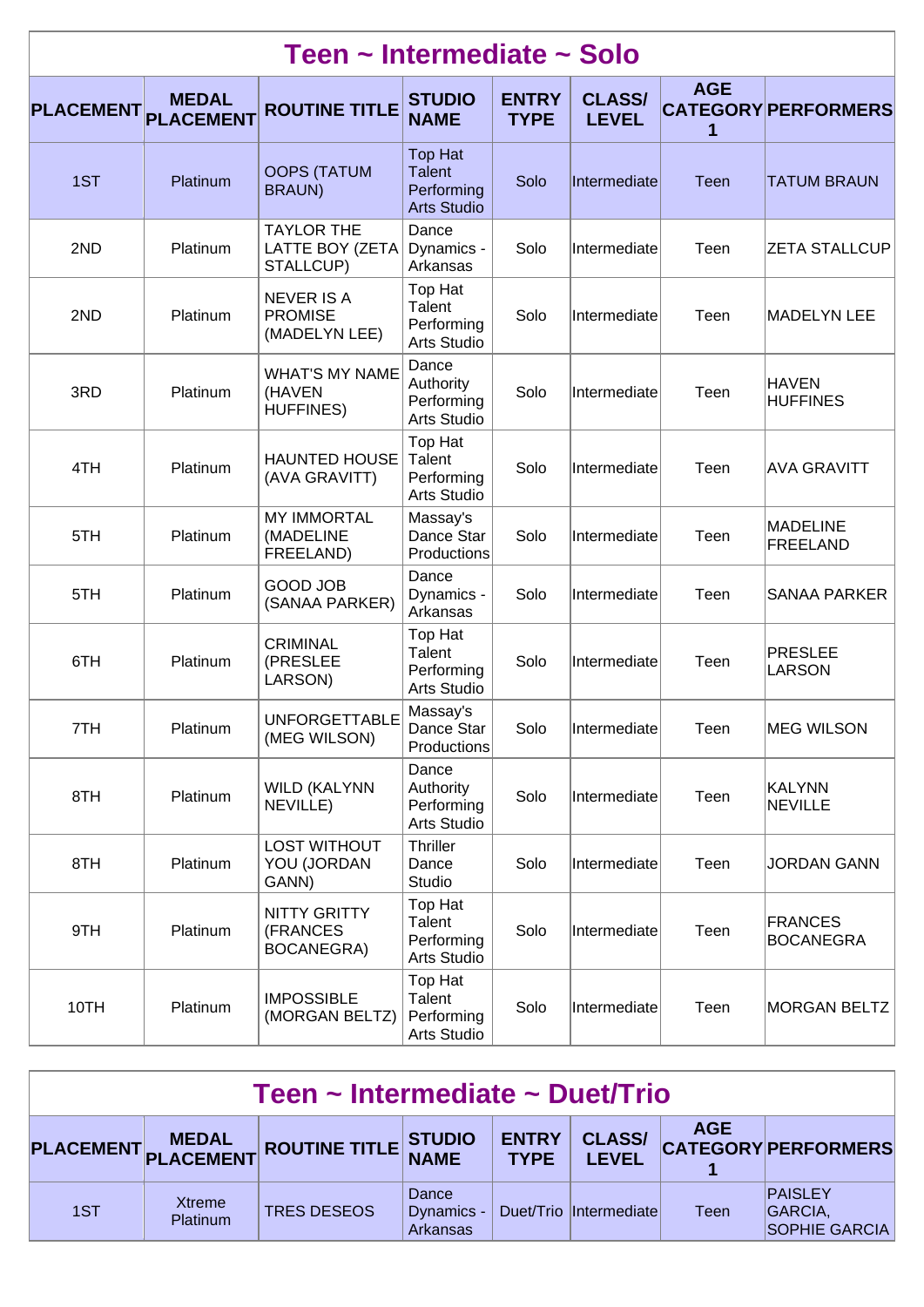| 2ND  | Xtreme<br>Platinum | <b>BACK IN</b><br><b>BUSINESS</b>  | Top Hat<br>Talent<br>Performing<br>Arts Studio               | Duet/Trio | Intermediate | Teen | <b>PAYTON</b><br><b>WATKINS,</b><br><b>TATUM BRAUN</b>                                         |
|------|--------------------|------------------------------------|--------------------------------------------------------------|-----------|--------------|------|------------------------------------------------------------------------------------------------|
| 3RD  | Platinum           | <b>POP</b>                         | Top Hat<br>Talent<br>Performing<br>Arts Studio               | Duet/Trio | Intermediate | Teen | <b>REAGAN</b><br><b>BLACKBURN,</b><br><b>TATUM BRAUN</b>                                       |
| 4TH  | Platinum           | <b>DREAMS</b>                      | <b>Top Hat</b><br><b>Talent</b><br>Performing<br>Arts Studio | Duet/Trio | Intermediate | Teen | <b>ARMONIA</b><br>DELMORAL,<br>PAYTON<br><b>WATKINS</b>                                        |
| 5TH  | Platinum           | <b>BLAH BLAH CHA</b><br><b>CHA</b> | Top Hat<br>Talent<br>Performing<br>Arts Studio               | Duet/Trio | Intermediate | Teen | TATUM BRAUN,<br><b>TRESLEY</b><br><b>KOWALSKI</b>                                              |
| 6TH  | Platinum           | <b>NUMB</b>                        | Top Hat<br>Talent<br>Performing<br>Arts Studio               | Duet/Trio | Intermediate | Teen | <b>ARMONIA</b><br>DELMORAL,<br><b>PRESLEE</b><br><b>LARSON</b>                                 |
| 7TH  | Platinum           | <b>SUNFLOWER</b>                   | Dance<br>Authority<br>Performing<br>Arts Studio              | Duet/Trio | Intermediate | Teen | <b>JAYDEN</b><br>OLTMANN,<br><b>KINLEY</b><br>DAVIDSON,<br>MADELYN<br><b>BRYSON</b>            |
| 8TH  | Platinum           | YOU ARE A<br><b>MEMORY</b>         | Massay's<br>Dance Star<br>Productions                        | Duet/Trio | Intermediate | Teen | <b>ADDISON AGA,</b><br><b>MEG WILSON</b>                                                       |
| 9TH  | Platinum           | <b>TOGETHER WE</b><br><b>RISE</b>  | Dance<br>Dynamics -<br>Arkansas                              | Duet/Trio | Intermediate | Teen | <b>KYLEI WALKER,</b><br><b>SANAA PARKER</b>                                                    |
| 10TH | Platinum           | <b>REVIVAL'S IN THE</b><br>AIR     | Massay's<br>Dance Star<br>Productions                        | Duet/Trio | Intermediate | Teen | <b>BLAKLEY</b><br>HARRISON,<br><b>CAMPBELL</b><br>CORNWELL,<br><b>HAZEL</b><br><b>HARRISON</b> |
| 10TH | Platinum           | <b>BODY LANGUAGE</b>               | Top Hat<br><b>Talent</b><br>Performing<br>Arts Studio        | Duet/Trio | Intermediate | Teen | <b>ADDISON</b><br>BARRETT,<br><b>KANSAS</b><br>MANSKER                                         |

| Teen ~ Intermediate ~ Small Group |                                  |                      |                                                              |                             |                               |            |                            |  |  |  |
|-----------------------------------|----------------------------------|----------------------|--------------------------------------------------------------|-----------------------------|-------------------------------|------------|----------------------------|--|--|--|
| <b>PLACEMENT</b>                  | <b>MEDAL</b><br><b>PLACEMENT</b> | <b>ROUTINE TITLE</b> | <b>STUDIO</b><br><b>NAME</b>                                 | <b>ENTRY</b><br><b>TYPE</b> | <b>CLASS/</b><br><b>LEVEL</b> | <b>AGE</b> | <b>CATEGORY PERFORMERS</b> |  |  |  |
| 1ST                               | <b>Xtreme</b><br>Platinum        | <b>TAME THE FIRE</b> | Top Hat<br><b>Talent</b><br>Performing<br><b>Arts Studio</b> | Small<br>Group              | Intermediate                  | Teen       |                            |  |  |  |
| 2ND                               | <b>Platinum</b>                  | <b>CLAP SNAP</b>     | Top Hat<br>Talent<br>Performing<br>Arts Studio               | Small<br>Group              | Intermediate                  | Teen       |                            |  |  |  |
| 3RD                               | <b>Platinum</b>                  | <b>I WAS BROKEN</b>  | Top Hat<br>Talent<br>Performing<br>Arts Studio               | Small<br>Group              | Intermediate                  | Teen       |                            |  |  |  |
| 4TH                               | <b>Platinum</b>                  | <b>LIGHTNING</b>     | Massay's<br>Dance Star<br><b>Productions</b>                 | Small<br>Group              | Intermediate                  | Teen       |                            |  |  |  |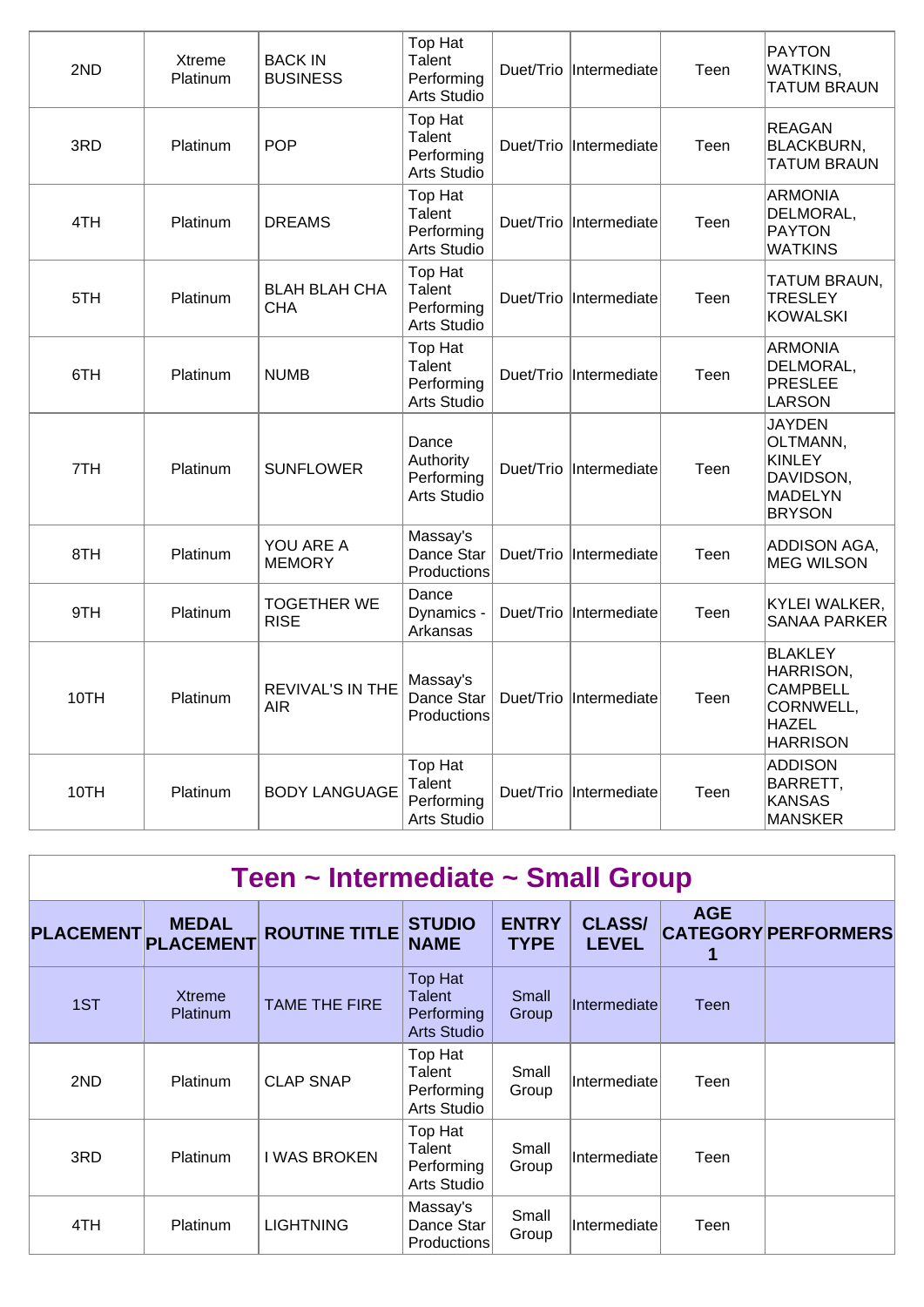| 5TH  | Platinum | <b>HOME</b>                    | Dance<br>Dynamics -<br>Arkansas                 | Small<br>Group | Intermediate | Teen |  |
|------|----------|--------------------------------|-------------------------------------------------|----------------|--------------|------|--|
| 6TH  | Platinum | <b>SLOW DISCO</b>              | Dance<br>Authority<br>Performing<br>Arts Studio | Small<br>Group | Intermediate | Teen |  |
| 6TH  | Platinum | <b>THURSDAY</b>                | Massay's<br>Dance Star<br>Productions           | Small<br>Group | Intermediate | Teen |  |
| 7TH  | Platinum | <b>FERGALICIOUS</b>            | Top Hat<br>Talent<br>Performing<br>Arts Studio  | Small<br>Group | Intermediate | Teen |  |
| 8TH  | Platinum | LIVE IN LIVING<br><b>COLOR</b> | Dance<br>Dynamics -<br>Arkansas                 | Small<br>Group | Intermediate | Teen |  |
| 9TH  | Platinum | <b>THROWBACK</b><br>LOVE       | Dance<br>Dynamics -<br>Arkansas                 | Small<br>Group | Intermediate | Teen |  |
| 10TH | Platinum | <b>PLAY</b>                    | Dance<br>Authority<br>Performing<br>Arts Studio | Small<br>Group | Intermediate | Teen |  |

| <b>PLACEMENT</b> | <b>MEDAL</b><br><b>PLACEMENT</b> | <b>ROUTINE TITLE</b>                 | <b>STUDIO</b><br><b>NAME</b>                           | <b>ENTRY</b><br><b>TYPE</b> | <b>CLASS/</b><br><b>LEVEL</b> | <b>AGE</b><br>1 | <b>CATEGORY PERFORMERS</b> |
|------------------|----------------------------------|--------------------------------------|--------------------------------------------------------|-----------------------------|-------------------------------|-----------------|----------------------------|
| 1ST              | Platinum                         | <b>CHANGES</b>                       | Dance<br>Authority<br>Performing<br><b>Arts Studio</b> | Large<br>Group              | Intermediate                  | Teen            |                            |
| 2ND              | Platinum                         | SOMEONE TO<br><b>HOLD</b>            | <b>Thriller</b><br>Dance<br>Studio                     | Large<br>Group              | Intermediate                  | Teen            |                            |
| 3RD              | Platinum                         | QUAKE                                | Massay's<br>Dance Star<br>Productions                  | Large<br>Group              | Intermediate                  | Teen            |                            |
| 3RD              | Platinum                         | <b>HANGING BY A</b><br><b>THREAD</b> | Massay's<br>Dance Star<br>Productions                  | Large<br>Group              | Intermediate                  | Teen            |                            |
| 4TH              | Platinum                         | <b>WALK IT OUT</b><br><b>REMIX</b>   | Massay's<br>Dance Star<br>Productions                  | Large<br>Group              | Intermediate                  | Teen            |                            |
| 5TH              | Platinum                         | <b>CAN'T HELP</b><br><b>FALLING</b>  | Top Hat<br>Talent<br>Performing<br><b>Arts Studio</b>  | Large<br>Group              | Intermediate                  | Teen            |                            |
| 6TH              | Platinum                         | <b>NINJA</b>                         | Kim<br>Massay<br>Dance<br>Productions                  | Large<br>Group              | Intermediate                  | Teen            |                            |
| 7TH              | Platinum                         | <b>TOY SOLIDER</b>                   | <b>Thriller</b><br>Dance<br><b>Studio</b>              | Large<br>Group              | Intermediate                  | Teen            |                            |
| 8TH              | Platinum                         | <b>DIRTY SOUTH</b>                   | Top Hat<br>Talent<br>Performing<br>Arts Studio         | Large<br>Group              | Intermediate                  | Teen            |                            |
| 9TH              | Platinum                         | <b>HUSH</b>                          | Movement<br>Innovations                                | Large<br>Group              | Intermediate                  | Teen            |                            |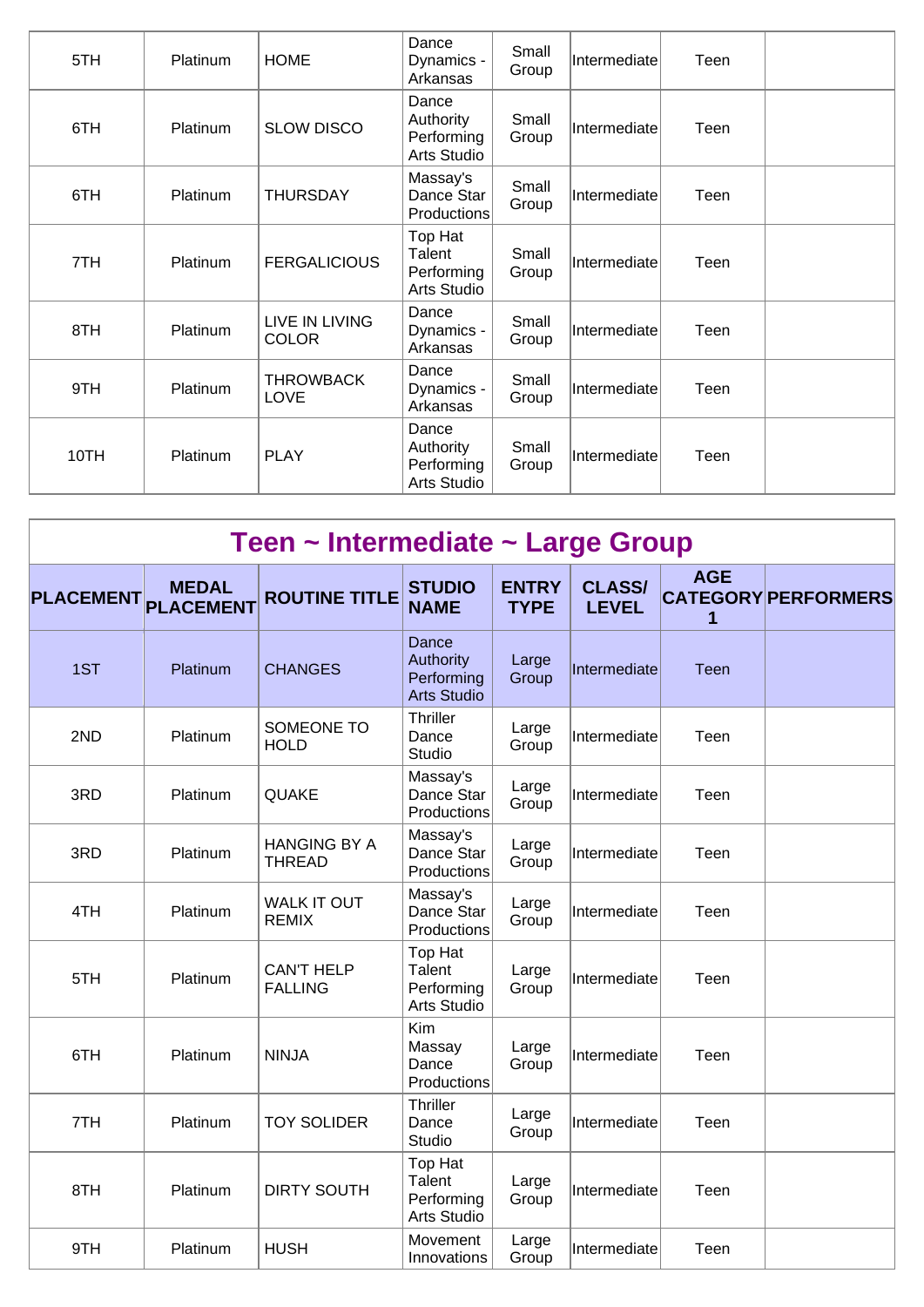|      |          |                           | Dance<br>Studio                       |                |                     |      |  |
|------|----------|---------------------------|---------------------------------------|----------------|---------------------|------|--|
| 10TH | Platinum | <b>RINSE &amp; REPEAT</b> | Kim<br>Massay<br>Dance<br>Productions | Large<br>Group | <i>Intermediate</i> | Teen |  |
| 10TH | Platinum | <b>GROWN WOMAN</b>        | <b>Thriller</b><br>Dance<br>Studio    | Large<br>Group | <i>Intermediate</i> | Teen |  |

| Teen $\sim$ Intermediate $\sim$ Line |                                  |                                    |                                                |                             |                               |            |                            |  |  |  |
|--------------------------------------|----------------------------------|------------------------------------|------------------------------------------------|-----------------------------|-------------------------------|------------|----------------------------|--|--|--|
| <b>PLACEMENT</b>                     | <b>MEDAL</b><br><b>PLACEMENT</b> | <b>ROUTINE TITLE</b>               | <b>STUDIO</b><br><b>NAME</b>                   | <b>ENTRY</b><br><b>TYPE</b> | <b>CLASS/</b><br><b>LEVEL</b> | <b>AGE</b> | <b>CATEGORY PERFORMERS</b> |  |  |  |
| 3RD                                  | Platinum                         | <b>CLOSURE</b>                     | <b>Thriller</b><br>Dance<br><b>Studio</b>      | Line                        | <b>Intermediate</b>           | Teen       |                            |  |  |  |
| 4TH                                  | Platinum                         | <b>SKY FULL OF</b><br><b>STARS</b> | Massay's<br>Dance Star<br><b>Productions</b>   | Line                        | Intermediate                  | Teen       |                            |  |  |  |
| 5TH                                  | <b>Platinum</b>                  | <b>TELEPHONE</b>                   | <b>Thriller</b><br>Dance<br>Studio             | Line                        | Intermediate                  | Teen       |                            |  |  |  |
| 6TH                                  | <b>Platinum</b>                  | <b>MEMPHIS</b>                     | Top Hat<br>Talent<br>Performing<br>Arts Studio | Line                        | Intermediate                  | Teen       |                            |  |  |  |

| Teen $\sim$ Intermediate $\sim$ Production Extended |                                  |                      |                                                |                             |                                 |            |                            |  |  |  |
|-----------------------------------------------------|----------------------------------|----------------------|------------------------------------------------|-----------------------------|---------------------------------|------------|----------------------------|--|--|--|
| <b>PLACEMENT</b>                                    | <b>MEDAL</b><br><b>PLACEMENT</b> | <b>ROUTINE TITLE</b> | <b>STUDIO</b><br><b>NAME</b>                   | <b>ENTRY</b><br><b>TYPE</b> | <b>CLASS/</b><br><b>LEVEL</b>   | <b>AGE</b> | <b>CATEGORY PERFORMERS</b> |  |  |  |
| 1ST                                                 | <b>Xtreme</b><br>Platinum        | THE KING OF POP      | Massay's<br>Dance Star<br><b>Productions</b>   | Extended                    | Production Intermediate         | Teen       |                            |  |  |  |
| 2ND                                                 | Xtreme<br>Platinum               | <b>TIME WARP</b>     | Top Hat<br>Talent<br>Performing<br>Arts Studio | Extended                    | $ $ Production $ $ Intermediate | Teen       |                            |  |  |  |

| Teen ~ Advanced ~ Solo |                                  |                                             |                                              |                             |                               |            |                                         |  |  |  |
|------------------------|----------------------------------|---------------------------------------------|----------------------------------------------|-----------------------------|-------------------------------|------------|-----------------------------------------|--|--|--|
| <b>PLACEMENT</b>       | <b>MEDAL</b><br><b>PLACEMENT</b> | <b>ROUTINE TITLE</b>                        | <b>STUDIO</b><br><b>NAME</b>                 | <b>ENTRY</b><br><b>TYPE</b> | <b>CLASS/</b><br><b>LEVEL</b> | <b>AGE</b> | <b>CATEGORY PERFORMERS</b>              |  |  |  |
| 1ST                    | <b>Xtreme</b><br><b>Platinum</b> | LE JAZZ HOT<br>(ADDIE ROSE<br>CASTLEBERRY)  | Dance<br>Dynamics -<br>Arkansas              | Solo                        | Advanced                      | Teen       | <b>ADDIE ROSE</b><br><b>CASTLEBERRY</b> |  |  |  |
| 2ND                    | Xtreme<br><b>Platinum</b>        | OH ME, OH MY,<br>OH YOU (EMRY<br>HUNNICUTT) | Dance<br>Dynamics -<br>Arkansas              | Solo                        | Advanced                      | Teen       | ∣EMRY<br>HUNNICUTT                      |  |  |  |
| 3RD                    | Xtreme<br><b>Platinum</b>        | <b>TOO LATE</b><br>(JORDAN BIGGS)           | Thriller<br>Dance<br>Studio                  | Solo                        | Advanced                      | Teen       | <b>JORDAN BIGGS</b>                     |  |  |  |
| 4TH                    | Xtreme<br><b>Platinum</b>        | <b>SAN FRANDISCO</b><br>(EMMA<br>MCCLURE)   | Massay's<br>Dance Star<br><b>Productions</b> | Solo                        | Advanced                      | Teen       | EMMA<br>MCCLURE                         |  |  |  |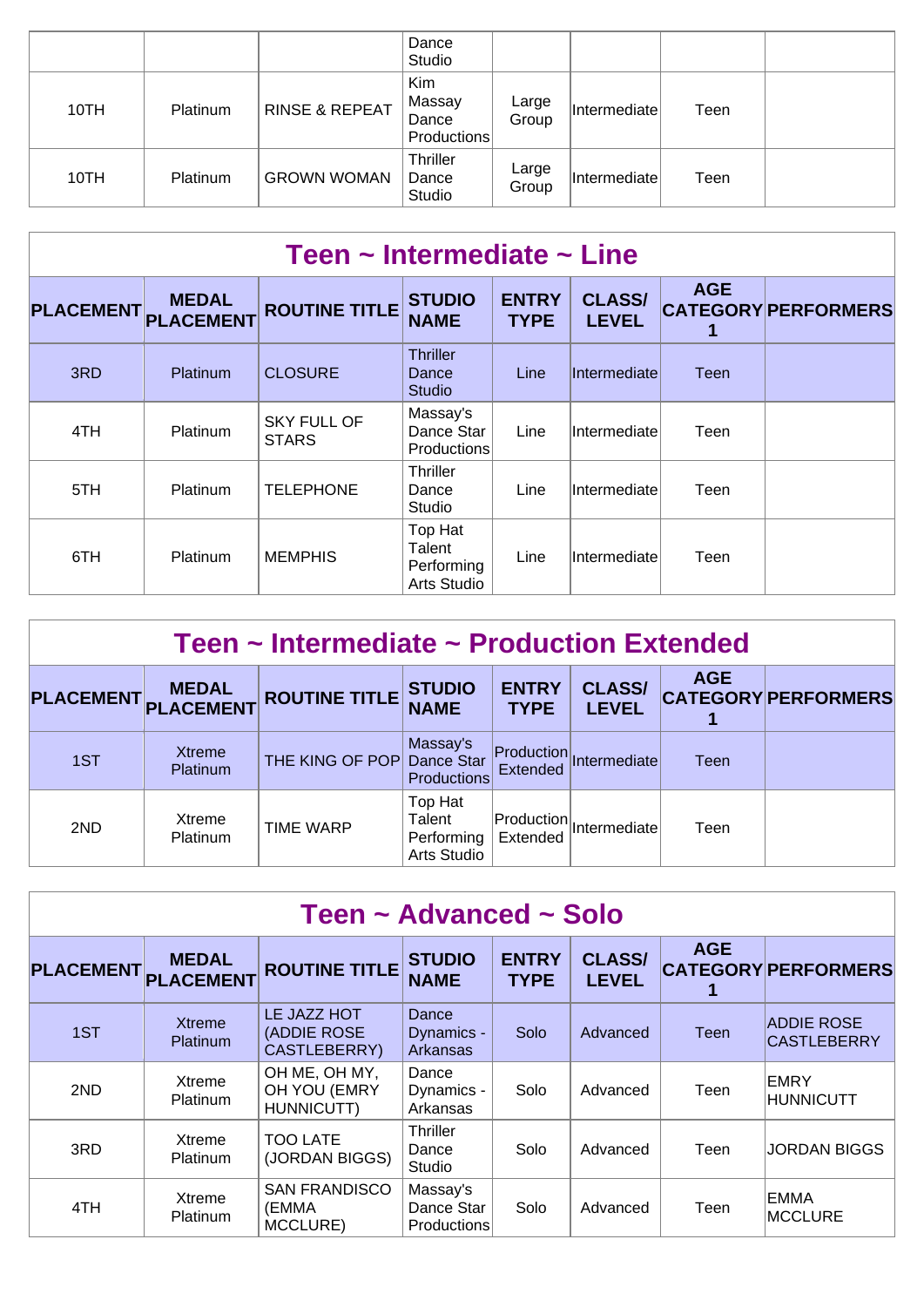| 5TH | Xtreme<br>Platinum        | <b>DEPTH OVER</b><br><b>DISTANCE</b><br>(COOPER<br>PALMER)          | Massay's<br>Dance Star<br><b>Productions</b> | Solo | Advanced | Teen | <b>COOPER</b><br><b>PALMER</b>     |
|-----|---------------------------|---------------------------------------------------------------------|----------------------------------------------|------|----------|------|------------------------------------|
| 5TH | Xtreme<br><b>Platinum</b> | I REFUSE<br>(KAITLYN DILLON)                                        | <b>Thriller</b><br>Dance<br>Studio           | Solo | Advanced | Teen | KAITLYN DILLON                     |
| 6TH | Platinum                  | <b>NOTHING LIKE</b><br>YOU (HAYDEN<br>CHANG)                        | Dance<br>Dynamics -<br>Arkansas              | Solo | Advanced | Teen | <b>HAYDEN CHANG</b>                |
| 7TH | Platinum                  | <b>MY STRONGEST</b><br><b>SUIT (BROGAN)</b><br>FOUNTAIN)            | Dance<br>Dynamics -<br>Arkansas              | Solo | Advanced | Teen | <b>BROGAN</b><br><b>FOUNTAIN</b>   |
| 8TH | Platinum                  | <b>U CAN'T TOUCH</b><br>THIS (SOPHIE<br>GARCIA)                     | Dance<br>Dynamics -<br>Arkansas              | Solo | Advanced | Teen | SOPHIE GARCIA                      |
| 9TH | Platinum                  | CAN'T DO IT<br><b>ALONE</b><br>(AUGUSTA<br><b>GRACE</b><br>MCNULTY) | Dance<br>Dynamics -<br>Arkansas              | Solo | Advanced | Teen | AUGUSTA<br><b>GRACE</b><br>MCNULTY |

|                  | Teen ~ Advanced ~ Duet/Trio      |                        |                                 |                             |                               |             |                                                                                            |  |  |  |  |
|------------------|----------------------------------|------------------------|---------------------------------|-----------------------------|-------------------------------|-------------|--------------------------------------------------------------------------------------------|--|--|--|--|
| <b>PLACEMENT</b> | <b>MEDAL</b><br><b>PLACEMENT</b> | <b>ROUTINE TITLE</b>   | <b>STUDIO</b><br><b>NAME</b>    | <b>ENTRY</b><br><b>TYPE</b> | <b>CLASS/</b><br><b>LEVEL</b> | <b>AGE</b>  | <b>CATEGORY PERFORMERS</b>                                                                 |  |  |  |  |
| 1ST              | <b>Xtreme</b><br>Platinum        | <b>BEST FRIEND</b>     | Dance<br>Dynamics -<br>Arkansas | Duet/Trio                   | Advanced                      | <b>Teen</b> | <b>ADDIE ROSE</b><br>CASTLEBERRY,<br><b>EMRY</b><br><b>HUNNICUTT</b>                       |  |  |  |  |
| 2ND              | Xtreme<br>Platinum               | I CAN DO THAT          | Dance<br>Dynamics -<br>Arkansas | Duet/Trio                   | Advanced                      | Teen        | HAYDEN<br>CHANG, LUCY<br><b>JOLLEY</b>                                                     |  |  |  |  |
| 2ND              | Xtreme<br>Platinum               | <b>STRUT</b>           | Dance<br>Dynamics -<br>Arkansas | Duet/Trio                   | Advanced                      | Teen        | <b>ADDIE ROSE</b><br>CASTLEBERRY,<br>EMRY<br>HUNNICUTT,<br><b>LAUREN</b><br><b>ELLIOTT</b> |  |  |  |  |
| 3RD              | Platinum                         | SO THEY SAY            | Dance<br>Dynamics -<br>Arkansas | Duet/Trio                   | Advanced                      | Teen        | <b>AUGUSTA</b><br><b>GRACE</b><br>MCNULTY, AVA<br><b>SANDERS</b>                           |  |  |  |  |
| 4TH              | Platinum                         | <b>BITS AND PIECES</b> | Thriller<br>Dance<br>Studio     | Duet/Trio                   | Advanced                      | Teen        | JORDAN GANN,<br>KAITLYN<br>DILLON.<br>KAYLYNN<br><b>FREPPON</b>                            |  |  |  |  |
| 5TH              | Platinum                         | <b>FABULOUS</b>        | Dance<br>Dynamics -<br>Arkansas | Duet/Trio                   | Advanced                      | Teen        | IAUGUSTA<br>GRACE<br>MCNULTY,<br>FAITH<br><b>HAMILTON</b>                                  |  |  |  |  |

| Teen ~ Advanced ~ Small Group |  |                                                                       |  |  |  |  |  |  |
|-------------------------------|--|-----------------------------------------------------------------------|--|--|--|--|--|--|
|                               |  | PLACEMENT MEDAL ROUTINE TITLE STUDIO ENTRY CLASS/ CATEGORY PERFORMERS |  |  |  |  |  |  |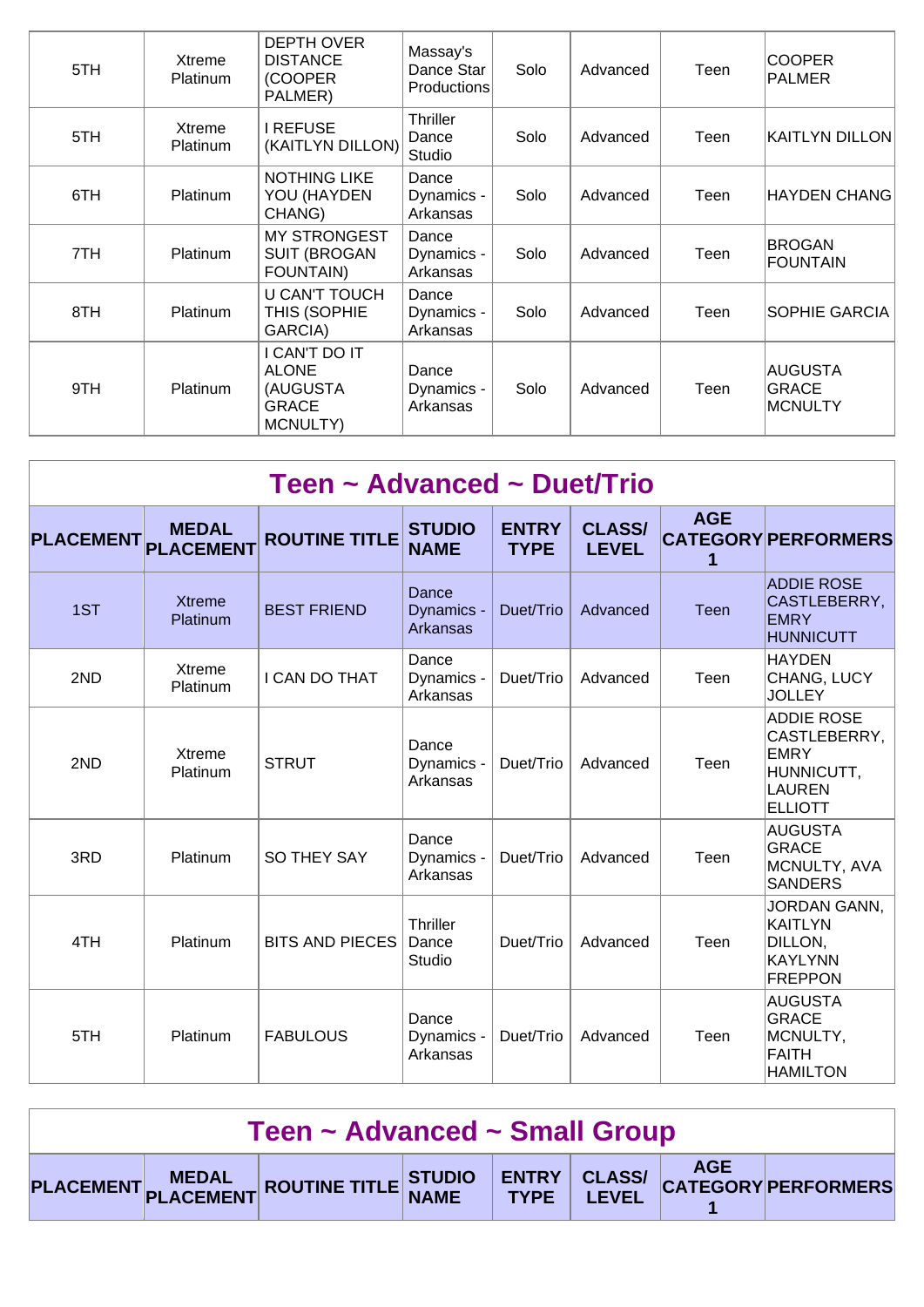| 1ST | <b>Xtreme</b><br>Platinum | <b>HIDE &amp; SEEK</b>      | Dance<br>Dynamics -<br><b>Arkansas</b> | Small<br>Group | Advanced | <b>Teen</b> |  |
|-----|---------------------------|-----------------------------|----------------------------------------|----------------|----------|-------------|--|
| 2ND | Platinum                  | <b>RAIN DANCE</b>           | Thriller<br>Dance<br>Studio            | Small<br>Group | Advanced | Teen        |  |
| 2ND | Platinum                  | NEVER BE LIKE<br>YOU        | Dance<br>Dynamics -<br>Arkansas        | Small<br>Group | Advanced | Teen        |  |
| 3RD | Platinum                  | <b>LOOK</b>                 | Dance<br>Dynamics -<br>Arkansas        | Small<br>Group | Advanced | Teen        |  |
| 4TH | Platinum                  | SUNNY SIDE OF<br>THE STREET | Dance<br>Dynamics -<br>Arkansas        | Small<br>Group | Advanced | Teen        |  |

| Teen ~ Advanced ~ Large Group |                                  |                                 |                                        |                             |                               |            |                            |  |  |  |
|-------------------------------|----------------------------------|---------------------------------|----------------------------------------|-----------------------------|-------------------------------|------------|----------------------------|--|--|--|
| <b>PLACEMENT</b>              | <b>MEDAL</b><br><b>PLACEMENT</b> | <b>ROUTINE TITLE</b>            | <b>STUDIO</b><br><b>NAME</b>           | <b>ENTRY</b><br><b>TYPE</b> | <b>CLASS/</b><br><b>LEVEL</b> | <b>AGE</b> | <b>CATEGORY PERFORMERS</b> |  |  |  |
| 1ST                           | Xtreme<br>Platinum               | <b>LITTLE GIRLS</b>             | Dance<br>Dynamics -<br><b>Arkansas</b> | Large<br>Group              | Advanced                      | Teen       |                            |  |  |  |
| 2ND                           | Xtreme<br>Platinum               | NOT MY<br><b>RESPONSIBILITY</b> | Dance<br>Dynamics -<br>Arkansas        | Large<br>Group              | Advanced                      | Teen       |                            |  |  |  |
| 3RD                           | Platinum                         | <b>TIGER RAG</b>                | Dance<br>Dynamics -<br>Arkansas        | Large<br>Group              | Advanced                      | Teen       |                            |  |  |  |

| Teen $\sim$ Advanced $\sim$ Line |                    |                                      |                                 |                             |                               |            |                            |  |  |
|----------------------------------|--------------------|--------------------------------------|---------------------------------|-----------------------------|-------------------------------|------------|----------------------------|--|--|
|                                  |                    | PLACEMENT MEDAL ROUTINE TITLE STUDIO |                                 | <b>ENTRY</b><br><b>TYPE</b> | <b>CLASS/</b><br><b>LEVEL</b> | <b>AGE</b> | <b>CATEGORY PERFORMERS</b> |  |  |
| 1ST                              | Xtreme<br>Platinum | <b>DIRTY SOUTH</b>                   | Dance<br>Dynamics -<br>Arkansas | Line                        | Advanced                      | Teen       |                            |  |  |

| Senior $\sim$ Mark of the Future $\sim$ Solo |                  |                                                    |                                                                     |                             |                               |            |                            |  |  |
|----------------------------------------------|------------------|----------------------------------------------------|---------------------------------------------------------------------|-----------------------------|-------------------------------|------------|----------------------------|--|--|
| <b>PLACEMENT</b>                             |                  | MEDAL ROUTINE TITLE                                | <b>STUDIO<br/>NAME</b>                                              | <b>ENTRY</b><br><b>TYPE</b> | <b>CLASS/</b><br><b>LEVEL</b> | <b>AGE</b> | <b>CATEGORY PERFORMERS</b> |  |  |
| 1ST                                          | <b>High Gold</b> | <b>CELL BLOCK</b><br><b>TANGO (LILLY</b><br>BAIRD) | <b>Top Hat</b><br><b>Talent</b><br>Performing<br><b>Arts Studio</b> | Solo                        | Mark of the<br><b>Future</b>  | Senior     | LILLY BAIRD                |  |  |

| Senior $\sim$ Mark of the Future $\sim$ Duet/Trio                                                                                                                                                                  |                  |                        |                                                                     |           |                              |        |                                            |  |  |
|--------------------------------------------------------------------------------------------------------------------------------------------------------------------------------------------------------------------|------------------|------------------------|---------------------------------------------------------------------|-----------|------------------------------|--------|--------------------------------------------|--|--|
| <b>AGE</b><br><b>ENTRY</b><br><b>CLASS/</b><br><b>MEDAL</b><br><b>STUDIO</b><br>$ $ ROUTINE TITLE $ $<br><b>PLACEMENT</b><br><b>CATEGORY PERFORMERS</b><br>PLACEMENT<br><b>NAME</b><br><b>TYPE</b><br><b>LEVEL</b> |                  |                        |                                                                     |           |                              |        |                                            |  |  |
| 1ST                                                                                                                                                                                                                | <b>High Gold</b> | <b>BABY, I LIKE IT</b> | <b>Top Hat</b><br><b>Talent</b><br>Performing<br><b>Arts Studio</b> | Duet/Trio | Mark of the<br><b>Future</b> | Senior | <b>KRISTEN CUFF,</b><br><b>MEAGAN HURT</b> |  |  |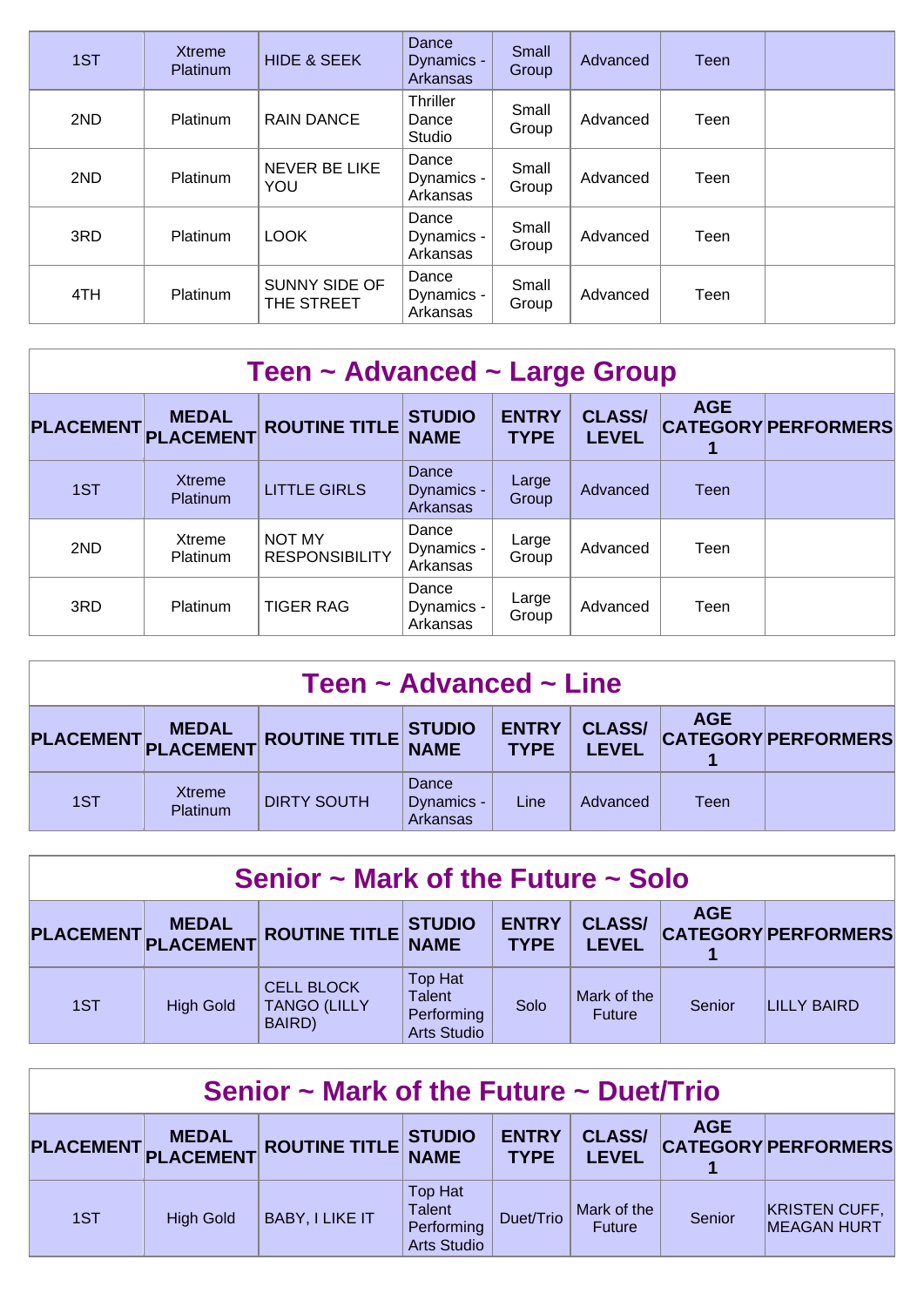|                                                                                                                                                  | Senior $\sim$ Mark of the Future $\sim$ Small Group |                  |             |                                                              |                |                              |        |  |  |  |  |
|--------------------------------------------------------------------------------------------------------------------------------------------------|-----------------------------------------------------|------------------|-------------|--------------------------------------------------------------|----------------|------------------------------|--------|--|--|--|--|
| <b>AGE</b><br><b>CLASS/</b><br><b>ENTRY</b><br>PLACEMENT MEDAL ROUTINE TITLE STUDIO<br><b>CATEGORY PERFORMERS</b><br><b>TYPE</b><br><b>LEVEL</b> |                                                     |                  |             |                                                              |                |                              |        |  |  |  |  |
|                                                                                                                                                  | 1ST                                                 | <b>High Gold</b> | LE JAZZ HOT | Top Hat<br><b>Talent</b><br>Performing<br><b>Arts Studio</b> | Small<br>Group | Mark of the<br><b>Future</b> | Senior |  |  |  |  |

| Senior ~ Intermediate ~ Solo |                                  |                                                                          |                                                                     |                             |                               |                 |                                  |  |  |  |  |
|------------------------------|----------------------------------|--------------------------------------------------------------------------|---------------------------------------------------------------------|-----------------------------|-------------------------------|-----------------|----------------------------------|--|--|--|--|
| <b>PLACEMENT</b>             | <b>MEDAL</b><br><b>PLACEMENT</b> | <b>ROUTINE TITLE</b>                                                     | <b>STUDIO</b><br><b>NAME</b>                                        | <b>ENTRY</b><br><b>TYPE</b> | <b>CLASS/</b><br><b>LEVEL</b> | <b>AGE</b><br>1 | <b>CATEGORY PERFORMERS</b>       |  |  |  |  |
| 1ST                          | <b>Xtreme</b><br>Platinum        | <b>FORGIVE ME</b><br>(KENNEDY<br><b>WILLIS)</b>                          | <b>Top Hat</b><br><b>Talent</b><br>Performing<br><b>Arts Studio</b> | Solo                        | Intermediate                  | Senior          | <b>KENNEDY</b><br><b>WILLIS</b>  |  |  |  |  |
| 2ND                          | Xtreme<br>Platinum               | ALL I ASK (ISABEL<br>WILCOX)                                             | Dance<br>Dynamics -<br>Arkansas                                     | Solo                        | Intermediate                  | Senior          | <b>ISABEL WILCOX</b>             |  |  |  |  |
| 3RD                          | Platinum                         | <b>SHORT SKIRT</b><br><b>LONG JACKET</b><br>(PAISLEY<br><b>HUFFINES)</b> | Dance<br>Authority<br>Performing<br><b>Arts Studio</b>              | Solo                        | Intermediate                  | Senior          | PAISLEY<br><b>HUFFINES</b>       |  |  |  |  |
| 4TH                          | Platinum                         | <b>I WANNA DANCE</b><br>WITH SOMEBODY<br>(CAILEY CARSON)                 | Top Hat<br>Talent<br>Performing<br>Arts Studio                      | Solo                        | Intermediate                  | Senior          | <b>CAILEY CARSON</b>             |  |  |  |  |
| 4TH                          | Platinum                         | SHE GETS THE<br><b>FLOWERS</b><br>(LINDSEY DURAN)                        | Dance<br>Dynamics -<br>Arkansas                                     | Solo                        | Intermediate                  | Senior          | LINDSEY DURAN                    |  |  |  |  |
| 5TH                          | Platinum                         | <b>I REMEMBER</b><br>LOVE (AUBURN<br>PETTY)                              | Dance<br>Dynamics -<br>Arkansas                                     | Solo                        | Intermediate                  | Senior          | AUBURN PETTY                     |  |  |  |  |
| 6TH                          | Platinum                         | <b>MADNESS</b><br>(JENNA THOMAS)                                         | Top Hat<br>Talent<br>Performing<br><b>Arts Studio</b>               | Solo                        | Intermediate                  | Senior          | <b>JENNA THOMAS</b>              |  |  |  |  |
| 7TH                          | Platinum                         | ANGEL WITHOUT<br>WINGS (LINZEY<br>COLE)                                  | Top Hat<br>Talent<br>Performing<br>Arts Studio                      | Solo                        | Intermediate                  | Senior          | <b>LINZEY COLE</b>               |  |  |  |  |
| 7TH                          | Platinum                         | PLANS WE MADE<br>(EMILY ROBERTS)                                         | Dance<br>Dynamics -<br>Arkansas                                     | Solo                        | Intermediate                  | Senior          | <b>EMILY ROBERTS</b>             |  |  |  |  |
| 8TH                          | Platinum                         | POWER (KRISTA<br>HAMPTON)                                                | Dance<br>Dynamics -<br>Arkansas                                     | Solo                        | Intermediate                  | Senior          | KRISTA<br><b>HAMPTON</b>         |  |  |  |  |
| 9TH                          | Platinum                         | <b>CALLING</b><br>(PAISLEY<br>GARCIA)                                    | Dance<br>Dynamics -<br>Arkansas                                     | Solo                        | Intermediate                  | Senior          | <b>PAISLEY</b><br><b>GARCIA</b>  |  |  |  |  |
| 10TH                         | Platinum                         | <b>LEAVING MY</b><br><b>LOVE BEHIND</b><br>(ALLISON<br>CLEMONS)          | Massay's<br>Dance Star<br>Productions                               | Solo                        | Intermediate                  | Senior          | <b>ALLISON</b><br><b>CLEMONS</b> |  |  |  |  |

# **Senior ~ Intermediate ~ Duet/Trio**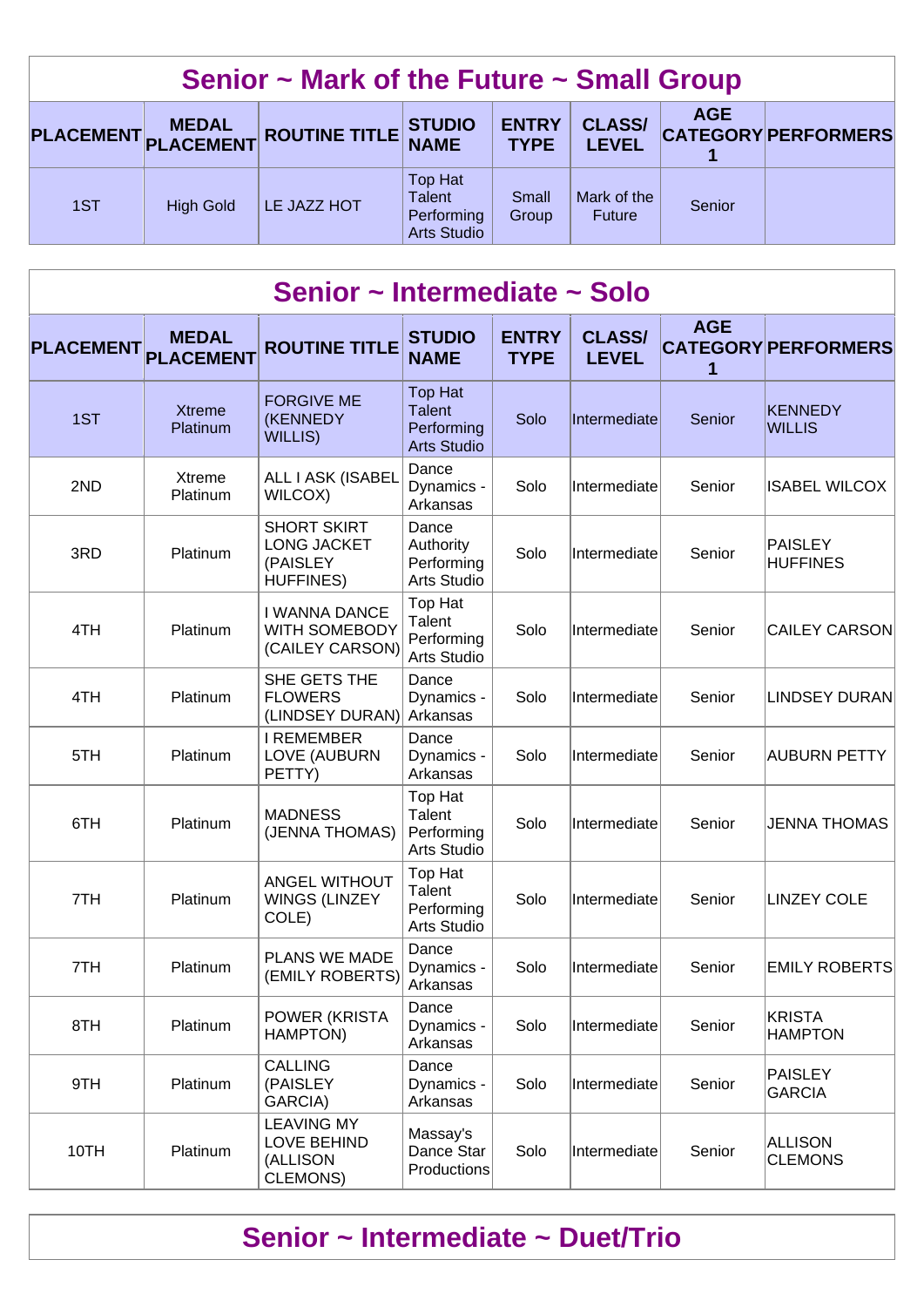| <b>PLACEMENT</b> | <b>MEDAL</b><br><b>PLACEMENT</b> | <b>ROUTINE TITLE</b>             | <b>STUDIO</b><br><b>NAME</b>                                        | <b>ENTRY</b><br><b>TYPE</b> | <b>CLASS/</b><br><b>LEVEL</b> | <b>AGE</b> | <b>CATEGORY PERFORMERS</b>                          |
|------------------|----------------------------------|----------------------------------|---------------------------------------------------------------------|-----------------------------|-------------------------------|------------|-----------------------------------------------------|
| 1ST              | Platinum                         | <b>FOUR WALLS</b>                | <b>Top Hat</b><br><b>Talent</b><br>Performing<br><b>Arts Studio</b> | Duet/Trio                   | Intermediate                  | Senior     | <b>AVA GRAVITT,</b><br>JENNA THOMAS                 |
| 2ND              | <b>Platinum</b>                  | <b>PROBLEM</b>                   | Dance<br>Dynamics -<br>Arkansas                                     | Duet/Trio                   | <i>Intermediate</i>           | Senior     | <b>LILLIE GASTON,</b><br><b>PAISLEY</b><br>GARCIA   |
| 3RD              | Platinum                         | FEEL LIKE I'M<br><b>DROWNING</b> | <b>Thriller</b><br>Dance<br>Studio                                  | Duet/Trio                   | Intermediate                  | Senior     | <b>EMILY MAEER,</b><br>MAIA LEBL                    |
| 4TH              | <b>High Gold</b>                 | <b>SPACE JAM</b>                 | Guymon<br>Dance<br>Company                                          | Duet/Trio                   | Intermediate                  | Senior     | <b>LAUREN EL-</b><br>AMOUDI, RILEE<br><b>SLOVER</b> |
| 5TH              | <b>High Gold</b>                 | <b>SALVATION</b>                 | Massay's<br>Dance Star<br>Productions                               | Duet/Trio                   | <b>Intermediate</b>           | Senior     | LILLIE GEIST,<br>MABRY<br><b>HARRISON</b>           |

| Senior ~ Intermediate ~ Small Group |                                  |                                   |                                                        |                             |                               |            |                            |  |  |  |  |
|-------------------------------------|----------------------------------|-----------------------------------|--------------------------------------------------------|-----------------------------|-------------------------------|------------|----------------------------|--|--|--|--|
| <b>PLACEMENT</b>                    | <b>MEDAL</b><br><b>PLACEMENT</b> | <b>ROUTINE TITLE</b>              | <b>STUDIO</b><br><b>NAME</b>                           | <b>ENTRY</b><br><b>TYPE</b> | <b>CLASS/</b><br><b>LEVEL</b> | <b>AGE</b> | <b>CATEGORY PERFORMERS</b> |  |  |  |  |
| 1ST                                 | <b>Xtreme</b><br>Platinum        | <b>AS WE GROW</b>                 | Dance<br>Authority<br>Performing<br><b>Arts Studio</b> | Small<br>Group              | Intermediate                  | Senior     |                            |  |  |  |  |
| 2ND                                 | Xtreme<br>Platinum               | <b>HUNGER</b>                     | Dance<br>Dynamics -<br>Arkansas                        | Small<br>Group              | Intermediate                  | Senior     |                            |  |  |  |  |
| 3RD                                 | Xtreme<br>Platinum               | YOU HAPPENED                      | Dance<br>Dynamics -<br>Arkansas                        | Small<br>Group              | Intermediate                  | Senior     |                            |  |  |  |  |
| 4TH                                 | Platinum                         | <b>BRING ON THE</b><br><b>MEN</b> | Dance<br>Authority<br>Performing<br>Arts Studio        | Small<br>Group              | Intermediate                  | Senior     |                            |  |  |  |  |
| 5TH                                 | Platinum                         | <b>GET BACK</b>                   | Dance<br>Dynamics -<br>Arkansas                        | Small<br>Group              | Intermediate                  | Senior     |                            |  |  |  |  |
| 6TH                                 | Platinum                         | <b>AMEN</b>                       | Massay's<br>Dance Star<br>Productions                  | Small<br>Group              | Intermediate                  | Senior     |                            |  |  |  |  |
| 7TH                                 | Platinum                         | <b>CONFESS TO ME</b>              | Massay's<br>Dance Star<br>Productions                  | Small<br>Group              | Intermediate                  | Senior     |                            |  |  |  |  |
| 8TH                                 | <b>High Gold</b>                 | <b>DANGEROUS</b>                  | Guymon<br>Dance<br>Company                             | Small<br>Group              | Intermediate                  | Senior     |                            |  |  |  |  |
| 9TH                                 | <b>High Gold</b>                 | <b>NILLILI MAMBO</b>              | Top Hat<br>Talent<br>Performing<br>Arts Studio         | Small<br>Group              | Intermediate                  | Senior     |                            |  |  |  |  |

| Senior ~ Intermediate ~ Large Group |  |                                                                       |  |  |  |  |  |  |
|-------------------------------------|--|-----------------------------------------------------------------------|--|--|--|--|--|--|
|                                     |  | PLACEMENT MEDAL ROUTINE TITLE STUDIO ENTRY CLASS/ CATEGORY PERFORMERS |  |  |  |  |  |  |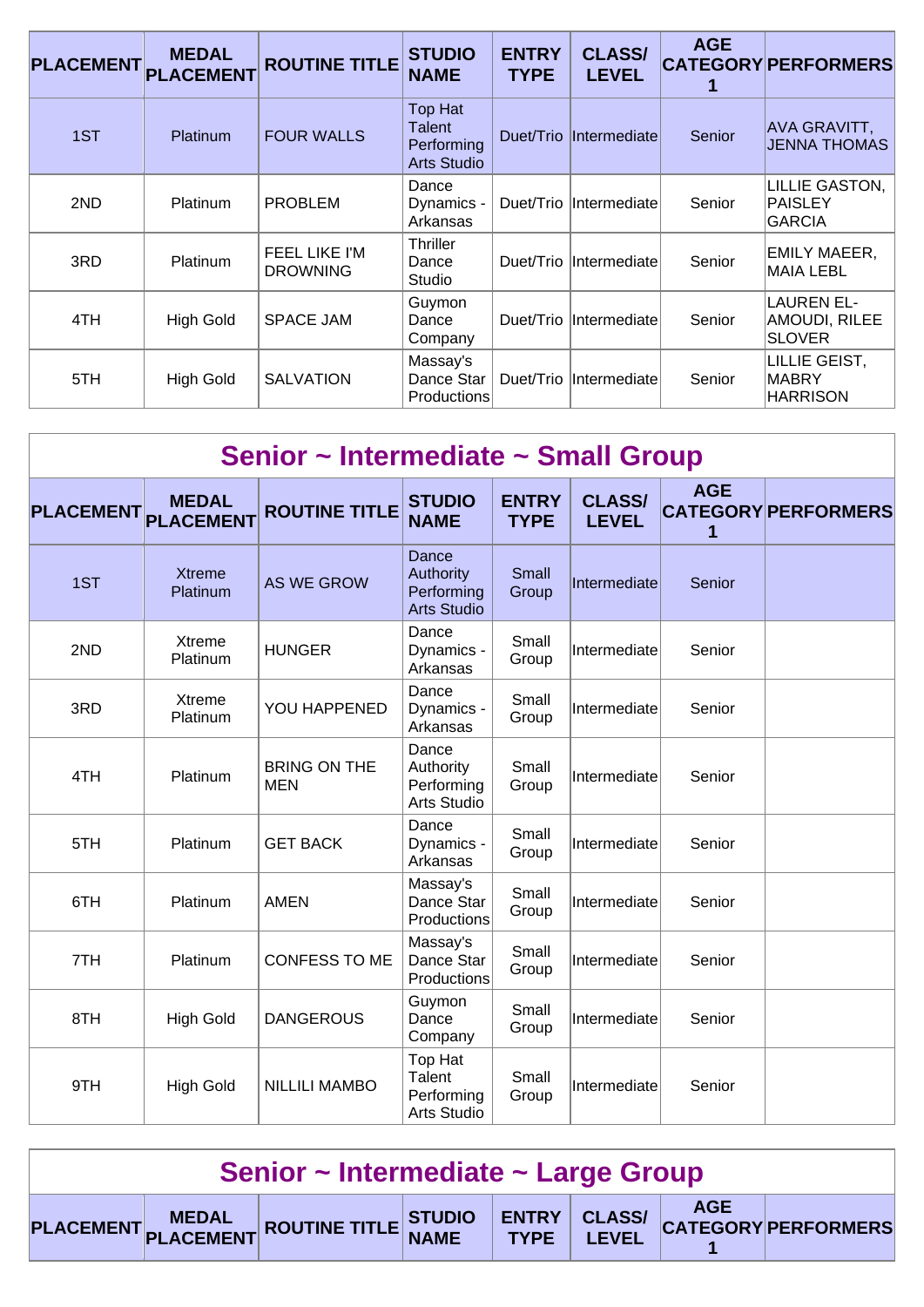| 1ST | Xtreme<br>Platinum | <b>SWING THAT</b><br><b>THING</b> | <b>Top Hat</b><br><b>Talent</b><br>Performing<br><b>Arts Studio</b> | Large<br>Group | Intermediate | Senior |  |
|-----|--------------------|-----------------------------------|---------------------------------------------------------------------|----------------|--------------|--------|--|
| 2ND | Platinum           | <b>BLACK</b>                      | Top Hat<br>Talent<br>Performing<br>Arts Studio                      | Large<br>Group | Intermediate | Senior |  |
| 3RD | <b>Platinum</b>    | <b>RICH GIRL</b>                  | Dance<br>Dynamics -<br>Arkansas                                     | Large<br>Group | Intermediate | Senior |  |
| 4TH | Platinum           | <b>AUTHORITY</b><br><b>CREW</b>   | Dance<br>Authority<br>Performing<br>Arts Studio                     | Large<br>Group | Intermediate | Senior |  |

| Senior $\sim$ Intermediate $\sim$ Line |          |                            |                                                              |                             |                               |            |                            |  |  |
|----------------------------------------|----------|----------------------------|--------------------------------------------------------------|-----------------------------|-------------------------------|------------|----------------------------|--|--|
| <b>PLACEMENT</b>                       |          | MEDAL ROUTINE TITLE STUDIO |                                                              | <b>ENTRY</b><br><b>TYPE</b> | <b>CLASS/</b><br><b>LEVEL</b> | <b>AGE</b> | <b>CATEGORY PERFORMERS</b> |  |  |
| 1ST                                    | Platinum | <b>ROUGE</b>               | <b>Top Hat</b><br>Talent<br>Performing<br><b>Arts Studio</b> | Line                        | <i>Intermediate</i>           | Senior     |                            |  |  |

|                  | Senior ~ Advanced ~ Solo         |                                                     |                                                       |                             |                               |            |                                 |  |  |  |
|------------------|----------------------------------|-----------------------------------------------------|-------------------------------------------------------|-----------------------------|-------------------------------|------------|---------------------------------|--|--|--|
| <b>PLACEMENT</b> | <b>MEDAL</b><br><b>PLACEMENT</b> | <b>ROUTINE TITLE</b>                                | <b>STUDIO</b><br><b>NAME</b>                          | <b>ENTRY</b><br><b>TYPE</b> | <b>CLASS/</b><br><b>LEVEL</b> | <b>AGE</b> | <b>CATEGORY PERFORMERS</b>      |  |  |  |
| 1ST              | <b>Xtreme</b><br>Platinum        | <b>LULLABY (ANNA</b><br>FALCON)                     | Dance<br>Dynamics -<br>Arkansas                       | Solo                        | Advanced                      | Senior     | <b>ANNA FALCON</b>              |  |  |  |
| 2ND              | Xtreme<br>Platinum               | <b>LEVITATE (AVERY</b><br>STEPHENS)                 | Dance<br>Dynamics -<br>Arkansas                       | Solo                        | Advanced                      | Senior     | <b>AVERY</b><br><b>STEPHENS</b> |  |  |  |
| 3RD              | Xtreme<br>Platinum               | LOVE LIKE THIS<br>(LAUREN<br>ELLIOTT)               | Dance<br>Dynamics -<br>Arkansas                       | Solo                        | Advanced                      | Senior     | <b>LAUREN</b><br><b>ELLIOTT</b> |  |  |  |
| 4TH              | Xtreme<br>Platinum               | <b>ULTRALIGHT</b><br><b>BEAM (CARLY</b><br>DAY)     | Dance<br>Dynamics -<br>Arkansas                       | Solo                        | Advanced                      | Senior     | <b>CARLY DAY</b>                |  |  |  |
| 5TH              | <b>Xtreme</b><br>Platinum        | <b>BROTHER</b><br>(ALAYNA KIDD)                     | Top Hat<br>Talent<br>Performing<br><b>Arts Studio</b> | Solo                        | Advanced                      | Senior     | ALAYNA KIDD                     |  |  |  |
| 6TH              | <b>Xtreme</b><br><b>Platinum</b> | <b>LEGIT (MARGAUX</b><br>MARAK)                     | Dance<br>Dynamics -<br>Arkansas                       | Solo                        | Advanced                      | Senior     | MARGAUX<br><b>MARAK</b>         |  |  |  |
| 7TH              | Xtreme<br>Platinum               | <b>WITHOUT YOU</b><br>(KATIE EVERETT)               | Dance<br>Dynamics -<br>Arkansas                       | Solo                        | Advanced                      | Senior     | <b>KATIE EVERETT</b>            |  |  |  |
| 7TH              | Xtreme<br><b>Platinum</b>        | GIRL IN 14G<br>(MADISON<br>DAWSON)                  | Dance<br>Dynamics -<br>Arkansas                       | Solo                        | Advanced                      | Senior     | <b>MADISON</b><br><b>DAWSON</b> |  |  |  |
| 8TH              | Xtreme<br>Platinum               | <b>YEBBA'S</b><br><b>HEARTBREAK</b><br>(ELLA HURST) | Movement<br>Innovations<br>Dance<br>Studio            | Solo                        | Advanced                      | Senior     | <b>ELLA HURST</b>               |  |  |  |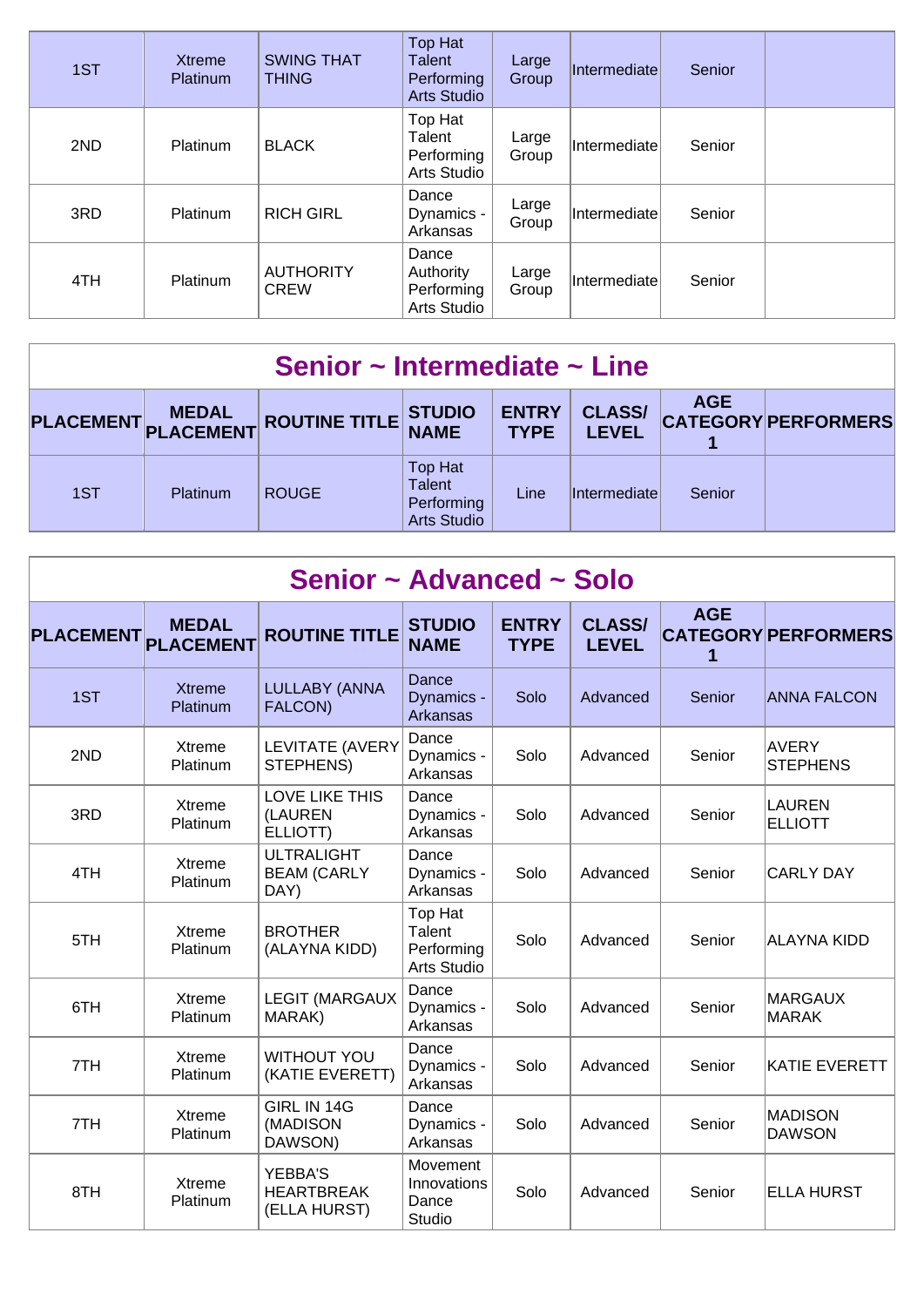| 8TH  | Xtreme<br>Platinum | <b>KISSING YOU</b><br>(MADELINE<br><b>REINKE)</b>                          | Massay's<br>Dance Star<br>Productions | Solo | Advanced | Senior | MADELINE<br><b>REINKE</b> |
|------|--------------------|----------------------------------------------------------------------------|---------------------------------------|------|----------|--------|---------------------------|
| 9TH  | Xtreme<br>Platinum | MANEATER (KATE)<br>BOLDING)                                                | Dance<br>Dynamics -<br>Arkansas       | Solo | Advanced | Senior | <b>KATE BOLDING</b>       |
| 10TH | Xtreme<br>Platinum | <b>WHAT A LITTLE</b><br><b>MOONLIGHT CAN</b><br>DO (LUCY<br><b>JOLLEY)</b> | Dance<br>Dynamics -<br>Arkansas       | Solo | Advanced | Senior | LUCY JOLLEY               |
|      |                    |                                                                            |                                       |      |          |        |                           |

|                  | Senior ~ Advanced ~ Duet/Trio    |                                   |                                                |                             |                               |                 |                                                                                    |  |  |  |  |
|------------------|----------------------------------|-----------------------------------|------------------------------------------------|-----------------------------|-------------------------------|-----------------|------------------------------------------------------------------------------------|--|--|--|--|
| <b>PLACEMENT</b> | <b>MEDAL</b><br><b>PLACEMENT</b> | <b>ROUTINE TITLE</b>              | <b>STUDIO</b><br><b>NAME</b>                   | <b>ENTRY</b><br><b>TYPE</b> | <b>CLASS/</b><br><b>LEVEL</b> | <b>AGE</b><br>1 | <b>CATEGORY PERFORMERS</b>                                                         |  |  |  |  |
| 1ST              | <b>Xtreme</b><br>Platinum        | MONEY, MONEY                      | Dance<br>Dynamics -<br>Arkansas                | Duet/Trio                   | Advanced                      | Senior          | <b>MADISON</b><br>DAWSON,<br><b>MARGAUX</b><br><b>MARAK</b>                        |  |  |  |  |
| 2ND              | Xtreme<br>Platinum               | <b>MY CHICK BAD</b>               | Dance<br>Dynamics -<br>Arkansas                | Duet/Trio                   | Advanced                      | Senior          | <b>LAUREN</b><br>RODRIGUEZ,<br><b>MARGAUX</b><br><b>MARAK</b>                      |  |  |  |  |
| 3RD              | Xtreme<br>Platinum               | <b>WHAT A MESS I'M</b><br>IN      | Massay's<br>Dance Star<br>Productions          | Duet/Trio                   | Advanced                      | Senior          | <b>COOPER</b><br>PALMER,<br><b>KENNIS</b><br>MUMFORD,<br>MADELINE<br><b>REINKE</b> |  |  |  |  |
| 4TH              | Xtreme<br>Platinum               | <b>WORK IT</b>                    | Dance<br>Dynamics -<br>Arkansas                | Duet/Trio                   | Advanced                      | Senior          | AVERY<br>STEPHENS,<br>CARLY DAY,<br><b>LAUREN</b><br><b>RODRIGUEZ</b>              |  |  |  |  |
| 4TH              | Xtreme<br>Platinum               | <b>EDGE OF</b><br><b>MIDNIGHT</b> | Dance<br>Dynamics -<br>Arkansas                | Duet/Trio                   | Advanced                      | Senior          | <b>AVERY</b><br>STEPHENS,<br><b>LILLY</b><br><b>STEPHENS</b>                       |  |  |  |  |
| 6TH              | Platinum                         | <b>REFLECTIONS</b>                | Dance<br>Dynamics -<br>Arkansas                | Duet/Trio                   | Advanced                      | Senior          | <b>AVA MASINGILL,</b><br><b>KATE BOLDING</b>                                       |  |  |  |  |
| 7TH              | Platinum                         | <b>BOSOM BUDDIES</b>              | Dance<br>Dynamics -<br>Arkansas                | Duet/Trio                   | Advanced                      | Senior          | LUCY JOLLEY,<br><b>SAMANTHA</b><br><b>WHITE</b>                                    |  |  |  |  |
| 8TH              | Platinum                         | <b>WILL YOU FIGHT</b>             | Dance<br>Dynamics -<br>Arkansas                | Duet/Trio                   | Advanced                      | Senior          | KATIE EVERETT,<br><b>LINDSEY DURAN</b>                                             |  |  |  |  |
| 9TH              | Platinum                         | I WAS BORN                        | Top Hat<br>Talent<br>Performing<br>Arts Studio | Duet/Trio                   | Advanced                      | Senior          | ALAYNA KIDD,<br><b>ERIN MILLER</b>                                                 |  |  |  |  |
| 10TH             | Platinum                         | SING!                             | Dance<br>Dynamics -<br>Arkansas                | Duet/Trio                   | Advanced                      | Senior          | AUBURN PETTY,<br><b>KATE BOLDING</b>                                               |  |  |  |  |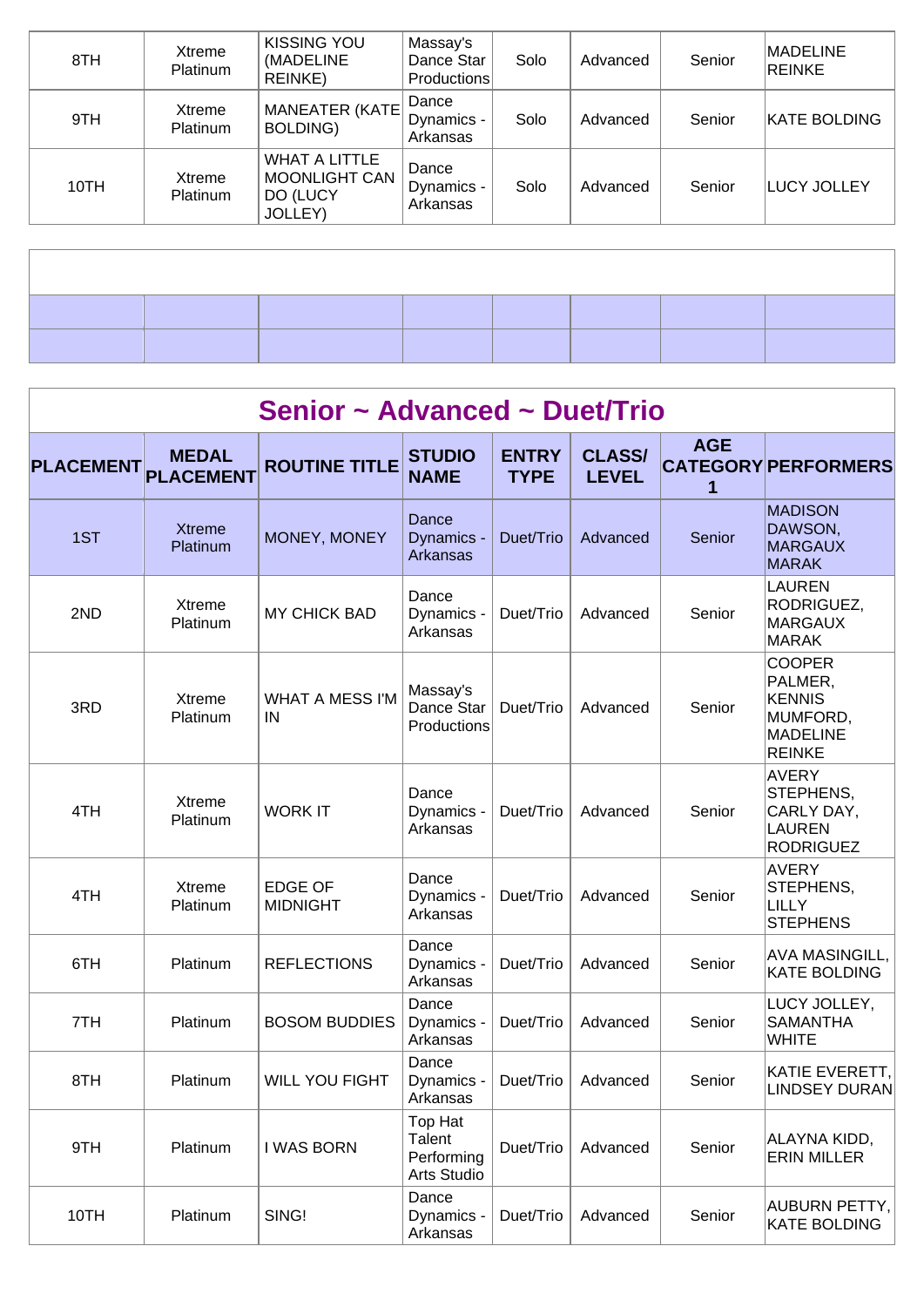|                  | Senior ~ Advanced ~ Duet/Trio Extended |                         |                                 |                             |                               |            |                                                                                           |  |  |  |  |
|------------------|----------------------------------------|-------------------------|---------------------------------|-----------------------------|-------------------------------|------------|-------------------------------------------------------------------------------------------|--|--|--|--|
| <b>PLACEMENT</b> | <b>MEDAL</b>                           | PLACEMENT ROUTINE TITLE | <b>STUDIO</b><br><b>NAME</b>    | <b>ENTRY</b><br><b>TYPE</b> | <b>CLASS/</b><br><b>LEVEL</b> | <b>AGE</b> | <b>CATEGORY PERFORMERS</b>                                                                |  |  |  |  |
| 5TH              | <b>Xtreme</b><br><b>Platinum</b>       | <b>IT HURTS</b>         | Dance<br>Dynamics -<br>Arkansas | Duet/Trio<br>Extended       | Advanced                      | Senior     | <b>ANNA FALCON,</b><br><b>AVERY</b><br><b>STEPHENS,</b><br><b>MARGAUX</b><br><b>MARAK</b> |  |  |  |  |

|                  | Senior ~ Advanced ~ Small Group  |                                       |                                                       |                             |                               |                 |                            |  |  |  |  |
|------------------|----------------------------------|---------------------------------------|-------------------------------------------------------|-----------------------------|-------------------------------|-----------------|----------------------------|--|--|--|--|
| <b>PLACEMENT</b> | <b>MEDAL</b><br><b>PLACEMENT</b> | <b>ROUTINE TITLE</b>                  | <b>STUDIO</b><br><b>NAME</b>                          | <b>ENTRY</b><br><b>TYPE</b> | <b>CLASS/</b><br><b>LEVEL</b> | <b>AGE</b><br>1 | <b>CATEGORY PERFORMERS</b> |  |  |  |  |
| 1ST              | <b>Xtreme</b><br>Platinum        | THE MOMENT I<br><b>SAID IT</b>        | Dance<br>Dynamics -<br>Arkansas                       | Small<br>Group              | Advanced                      | Senior          |                            |  |  |  |  |
| 2ND              | Xtreme<br>Platinum               | EAT, SLEEP,<br>RAVE, REPEAT           | Dance<br>Dynamics -<br>Arkansas                       | Small<br>Group              | Advanced                      | Senior          |                            |  |  |  |  |
| 2ND              | Xtreme<br>Platinum               | NEW YORK, NEW<br><b>YORK</b>          | Dance<br>Dynamics -<br>Arkansas                       | Small<br>Group              | Advanced                      | Senior          |                            |  |  |  |  |
| 3RD              | Xtreme<br>Platinum               | <b>MILKSHAKE</b>                      | Dance<br>Dynamics -<br>Arkansas                       | Small<br>Group              | Advanced                      | Senior          |                            |  |  |  |  |
| 4TH              | Platinum                         | <b>BE A LADY</b>                      | Top Hat<br>Talent<br>Performing<br><b>Arts Studio</b> | Small<br>Group              | Advanced                      | Senior          |                            |  |  |  |  |
| 5TH              | Platinum                         | J LO                                  | Massay's<br>Dance Star<br>Productions                 | Small<br>Group              | Advanced                      | Senior          |                            |  |  |  |  |
| 6TH              | Platinum                         | <b>GROOVE IS IN</b><br>THE HEART      | Movement<br>Innovations<br>Dance<br>Studio            | Small<br>Group              | Advanced                      | Senior          |                            |  |  |  |  |
| 7TH              | Platinum                         | <b>BIG BAD</b><br><b>HANDSOME MAN</b> | Dance<br>Dynamics -<br>Arkansas                       | Small<br>Group              | Advanced                      | Senior          |                            |  |  |  |  |
| 8TH              | <b>High Gold</b>                 | <b>DISCO POP</b>                      | Massay's<br>Dance Star<br>Productions                 | Small<br>Group              | Advanced                      | Senior          |                            |  |  |  |  |
| 9TH              | <b>High Gold</b>                 | <b>WAITING GAME</b>                   | Massay's<br>Dance Star<br>Productions                 | Small<br>Group              | Advanced                      | Senior          |                            |  |  |  |  |

| Senior ~ Advanced ~ Large Group |                           |                                        |                                 |                             |                               |            |                            |  |
|---------------------------------|---------------------------|----------------------------------------|---------------------------------|-----------------------------|-------------------------------|------------|----------------------------|--|
|                                 |                           | PLACEMENT MEDAL ROUTINE TITLE STUDIO   |                                 | <b>ENTRY</b><br><b>TYPE</b> | <b>CLASS/</b><br><b>LEVEL</b> | <b>AGE</b> | <b>CATEGORY PERFORMERS</b> |  |
| 1ST                             | Xtreme<br><b>Platinum</b> | <b>WHEN THE</b><br><b>PARTY'S OVER</b> | Dance<br>Dynamics -<br>Arkansas | Large<br>Group              | Advanced                      | Senior     |                            |  |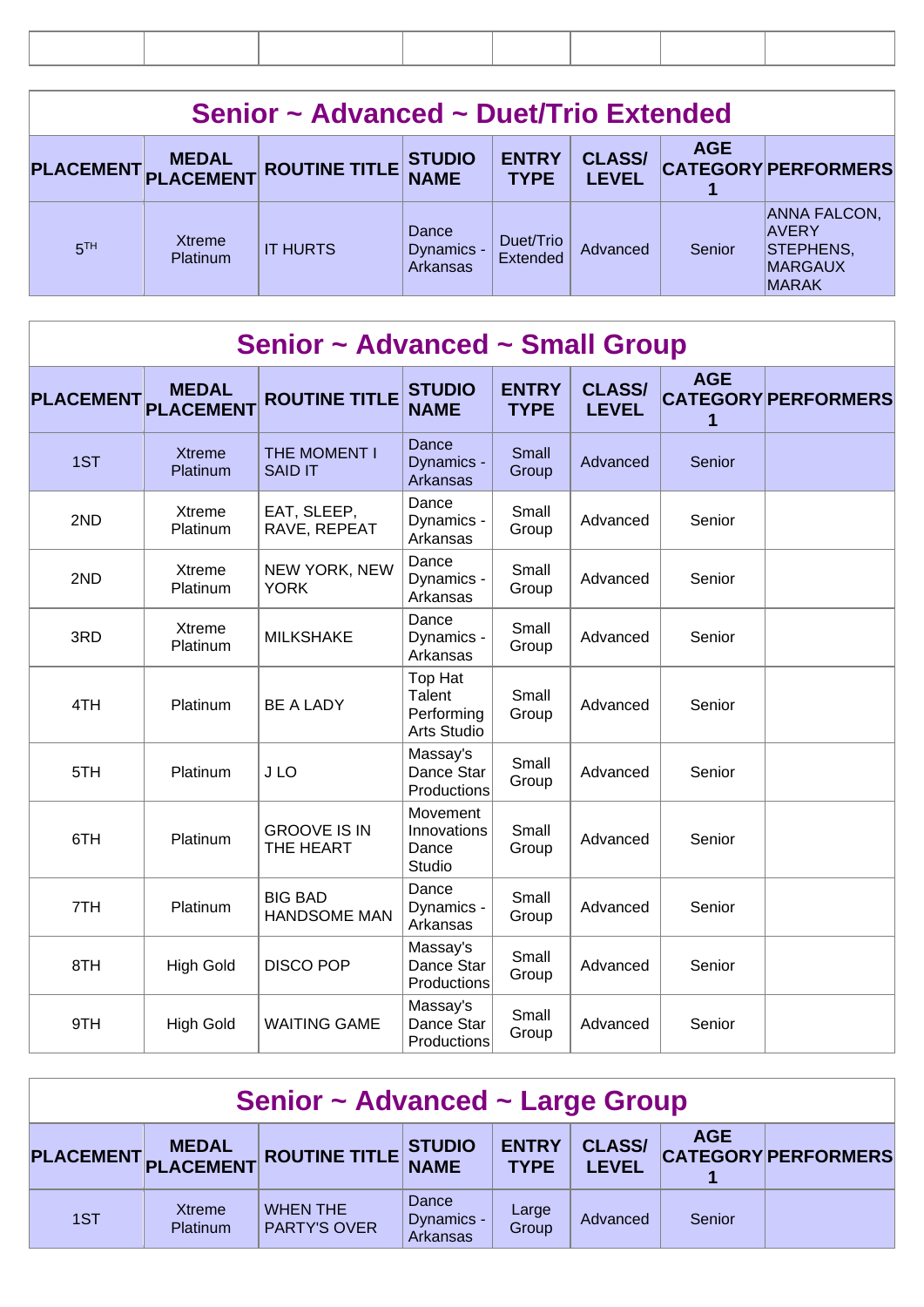| 2ND | Xtreme<br>Platinum | <b>VIVA LA VIDA</b>                 | Dance<br>Dynamics -<br>Arkansas              | Large<br>Group | Advanced | Senior |  |
|-----|--------------------|-------------------------------------|----------------------------------------------|----------------|----------|--------|--|
| 3RD | Xtreme<br>Platinum | <b>GIRL GANG</b>                    | Dance<br>Dynamics -<br>Arkansas              | Large<br>Group | Advanced | Senior |  |
| 4TH | Xtreme<br>Platinum | BEST I EVER HAD                     | Dance<br>Dynamics -<br>Arkansas              | Large<br>Group | Advanced | Senior |  |
| 5TH | Platinum           | <b>EVERYBODY SAY</b><br><b>YEAH</b> | Dance<br>Dynamics -<br>Arkansas              | Large<br>Group | Advanced | Senior |  |
| 6TH | Platinum           | <b>ALPS</b>                         | Massay's<br>Dance Star<br><b>Productions</b> | Large<br>Group | Advanced | Senior |  |
| 6TH | Platinum           | <b>TAKE IT</b>                      | Massay's<br>Dance Star<br>Productions        | Large<br>Group | Advanced | Senior |  |
| 7TH | Platinum           | <b>CRINGE</b>                       | Massay's<br>Dance Star<br>Productions        | Large<br>Group | Advanced | Senior |  |
| 8TH | Platinum           | <b>BEGGIN</b>                       | Massay's<br>Dance Star<br><b>Productions</b> | Large<br>Group | Advanced | Senior |  |
| 9TH | High Gold          | <b>TUNGLIO</b>                      | Massay's<br>Dance Star<br>Productions        | Large<br>Group | Advanced | Senior |  |

| Senior $\sim$ Advanced $\sim$ Line |                                  |                                    |                                        |                             |                               |            |                            |  |  |
|------------------------------------|----------------------------------|------------------------------------|----------------------------------------|-----------------------------|-------------------------------|------------|----------------------------|--|--|
| <b>PLACEMENT</b>                   | <b>MEDAL</b><br><b>PLACEMENT</b> | <b>ROUTINE TITLE</b>               | <b>STUDIO</b><br><b>NAME</b>           | <b>ENTRY</b><br><b>TYPE</b> | <b>CLASS/</b><br><b>LEVEL</b> | <b>AGE</b> | <b>CATEGORY PERFORMERS</b> |  |  |
| 1ST                                | <b>Xtreme</b><br>Platinum        | <b>HOLDING ONTO</b><br><b>GOOD</b> | Dance<br>Dynamics -<br><b>Arkansas</b> | Line                        | Advanced                      | Senior     |                            |  |  |
| 2ND                                | Platinum                         | <b>OUR FAVORITE</b><br>SON         | Massay's<br>Dance Star<br>Productions  | Line                        | Advanced                      | Senior     |                            |  |  |
| 3RD                                | Platinum                         | <b>RUN BOY RUN</b>                 | Massay's<br>Dance Star<br>Productions  | Line                        | Advanced                      | Senior     |                            |  |  |